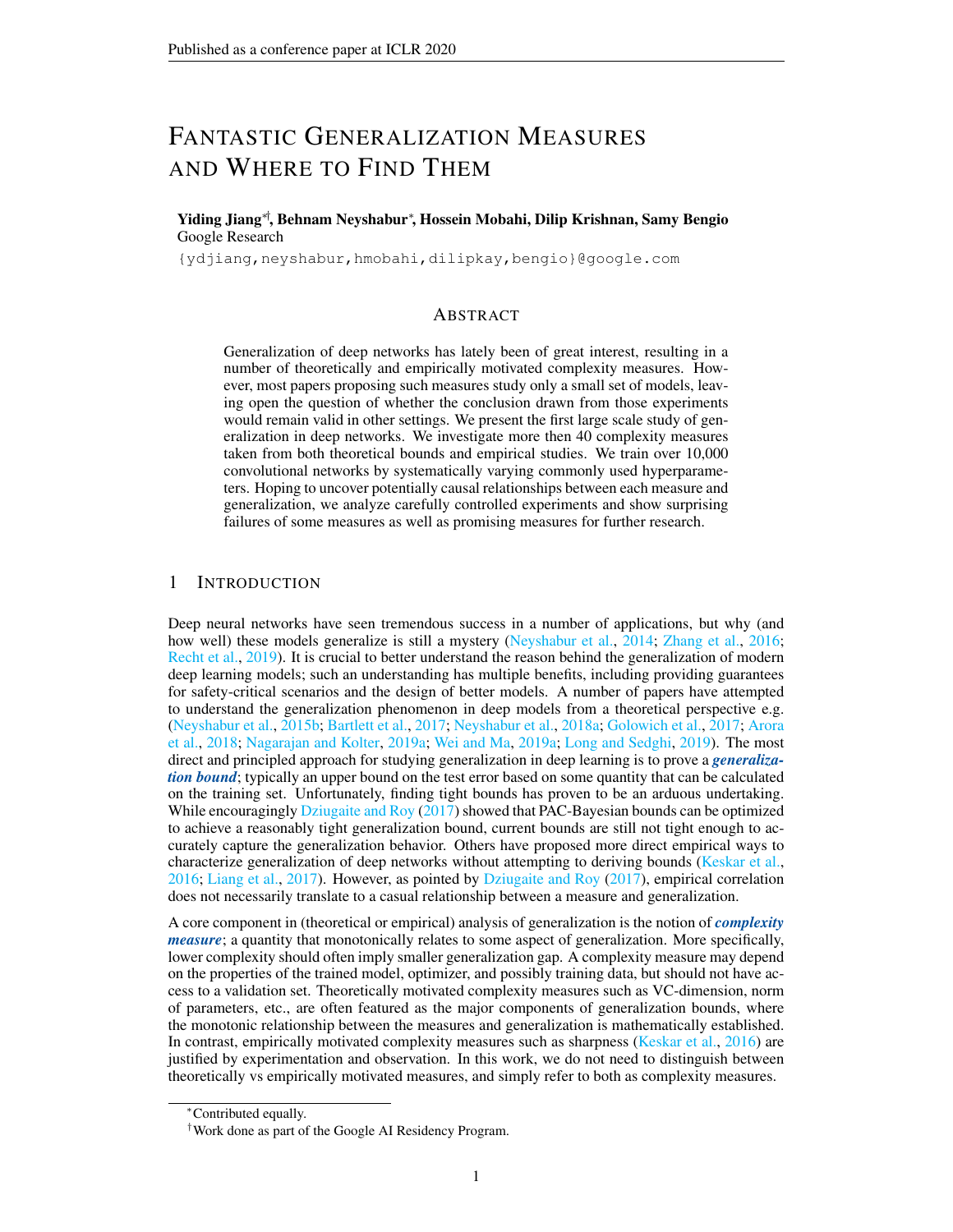Despite the prominent role of complexity measures in studying generalization, the empirical evaluation of these measures is usually limited to a few models, often on toy problems. A measure can only be considered reliable as a predictor of generalization gap if it is tested extensively on many models at a realistic problem size. To this end, we carefully selected a wide range of complexity measures from the literature. Some of the measures are motivated by generalization bounds such as those related to VC-dimension, norm or margin based bounds, and PAC-Bayesian bounds. We further selected a variety of empirical measures such as sharpness [\(Keskar et al.,](#page-10-4) [2016\)](#page-10-4), Fisher-Rao norm [\(Liang et al.,](#page-11-5) [2017\)](#page-11-5) and path norms [\(Neyshabur et al.,](#page-11-6) [2017\)](#page-11-6).

In this study, we trained more than 10,000 models over two image classification datasets, namely, CIFAR-10 [\(Krizhevsky et al.,](#page-11-7) [2014\)](#page-11-7) and Street View House Numbers (SVHN) [Netzer et al.](#page-11-8) [\(2011\)](#page-11-8). In order to create a wide range of generalization behaviors, we carefully varied hyperparameters that are believed to influence generalization. We also selected multiple optimization algorithms and looked at different stopping criteria for training convergence. Details of all our measures and hyperparameter selections are provided in Appendix [D.](#page-24-0) Training under all combination of hyperparameters and optimization resulted in a large pool of models. For any such model, we considered *40 complexity measures*. The key findings that arise from our large scale study are summarized below:

- 1. It is easy for some complexity measures to capture spurious correlations that do not reflect causal insights about generalization; to mitigate that we propose a more rigorous method to study them.
- 2. Many norm-based measures not only perform poorly, but *negatively* correlate with generalization specifically when the optimization procedure injects some stochasticity. In particular, the generalization bound based on the product of spectral norms of the layers (similar to that of [Bartlett](#page-10-0) [et al.](#page-10-0) [\(2017\)](#page-10-0)) has very strong negative correlation with generalization.
- 3. Sharpness-based measures like PAC-Bayesian bounds [\(McAllester,](#page-11-9) [1999\)](#page-11-9) and the measure proposed by [Keskar et al.](#page-10-4) [\(2016\)](#page-10-4) perform best and seem promising candidates for further research.
- 4. Measures related to the optimization procedures such as the gradient noise and the speed of the optimization can be predictive of generalization.

Our findings on the relative success of sharpness-based and optimization-based complexity measures for predicting the generalization gap can provoke further study of these measures.

### 1.1 RELATED WORK

The theoretically motivated measures that we consider in this work belong to a few different families: PAC-Bayes [\(McAllester,](#page-11-9) [1999;](#page-11-9) [Dziugaite and Roy,](#page-10-3) [2017;](#page-10-3) [Neyshabur et al.,](#page-11-6) [2017\)](#page-11-6); VC-dimension [\(Vapnik and Chervonenkis,](#page-12-3) [1971\)](#page-12-3); and norm-based bounds [\(Neyshabur et al.,](#page-11-1) [2015b;](#page-11-1) [Bartlett et al.,](#page-10-0) [2017;](#page-10-0) [Neyshabur et al.,](#page-11-2) [2018a\)](#page-11-2). The empirically motivated measures from prior literature that we consider are based on sharpness measure [\(Keskar et al.,](#page-10-4) [2016\)](#page-10-4); Fisher-Rao measure [\(Liang et al.,](#page-11-5) [2017\)](#page-11-5); distance of trained weights from initialization [\(Nagarajan and Kolter,](#page-11-10) [2019b\)](#page-11-10) and path norm [\(Neyshabur et al.,](#page-11-11) [2015a\)](#page-11-11). Finally, we consider some optimization based measures based on the speed of the optimization algorithm as motivated by the work of [\(Hardt et al.,](#page-10-5) [2015\)](#page-10-5) and [\(Wilson](#page-12-4) [et al.,](#page-12-4) [2017a\)](#page-12-4), and the magnitude of the gradient noise as motivated by the work of [\(Chaudhari and](#page-10-6) [Soatto,](#page-10-6) [2018\)](#page-10-6) and [\(Smith and Le,](#page-12-5) [2017\)](#page-12-5).

A few papers have explored a large scale study of generalization in deep networks. [Neyshabur et al.](#page-11-6) [\(2017\)](#page-11-6) perform a small scale study of the generalization of PAC-Bayes, sharpness and a few different norms, and the generalization analysis is restricted to correlation. [Jiang et al.](#page-10-7) [\(2018\)](#page-10-7) studied the role of margin as a predictor of the generalization gap. However, they used a significantly more restricted set of models (e.g. no depth variations), the experiments were not controlled for potential undesired correlation (e.g. the models can have vastly different training error) and some measures contained parameters that must be learned from the set of models. [Novak et al.](#page-11-12) [\(2018\)](#page-11-12) conducted large scale study of neural networks but they only looked at correlation of a few measures to generalization. In contrast, we study thousands of models, and perform controlled experiments to avoid undesired artificial correlations. Some of our analysis techniques are inspired by [Neal](#page-11-13) [\(2019\)](#page-11-13) who proposed the idea of studying generalization in deep models via causal graphs, but did not provide any details or empirical results connected to that idea. Our work focuses on measures that can be computed on a single model and compares a large number of bounds and measures across a much wider range of models in a carefully controlled fashion.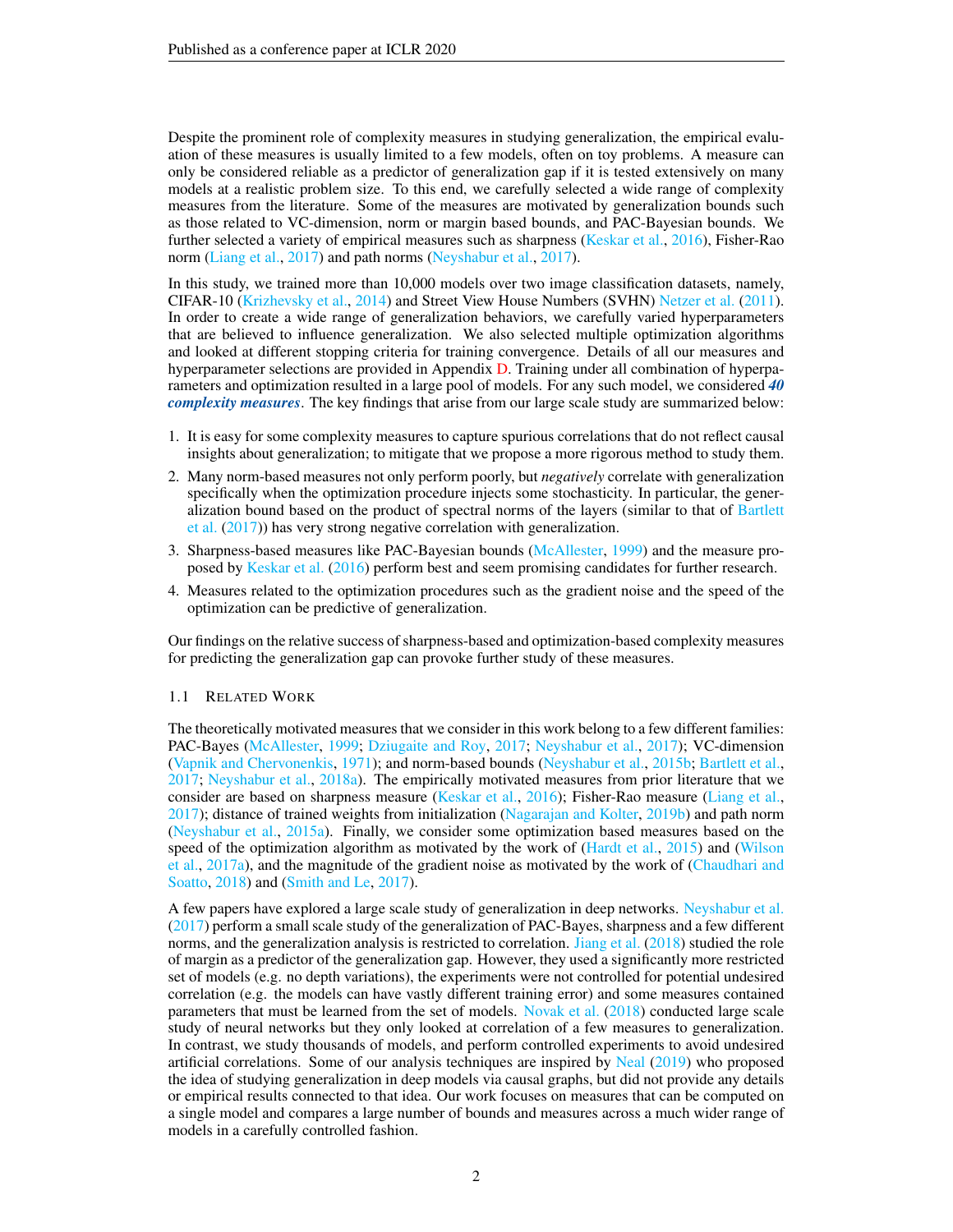# 2 GENERALIZATION: WHAT IS THE GOAL AND HOW TO EVALUATE?

Generalization is arguably the most fundamental and yet mysterious aspect of machine learning. The core question in generalization is what causes the triplet of a *model*, *optimization* algorithm, and data properties<sup>[1](#page-2-0)</sup>, to generalize well beyond the training set. There are many hypotheses concerning this question, but what is the right way to compare these hypotheses? The core component of each hypothesis is *complexity measure* that monotonically relates to some aspect of generalization. Here we briefly discuss some potential approaches to compare different complexity measures:

- Tightness of Generalization Bounds. Proving generalization bounds is very useful to establish the causal relationship between a complexity measure and the generalization error. However, almost all existing bounds are vacuous on current deep learning tasks (combination of models and datasets), and therefore, one cannot rely on their proof as an evidence on the causal relationship between a complexity measure and generalization currently<sup>[2](#page-2-1)</sup>.
- Regularizing the Complexity Measure. One may evaluate a complexity measure by adding it as a regularizer and directly optimizing it, but this could fail due to two reasons. The complexity measure could change the loss landscape in non-trivial ways and make the optimization more difficult. In such cases, if the optimization fails to optimize the measure, no conclusion can be made about the causality. Another, and perhaps more critical, problem is the existence of implicit regularization of the optimization algorithm. This makes it hard to run a controlled experiment since one cannot simply turn off the implicit regularization; therefore, if optimizing a measure does not improve generalization it could be simply due to the fact that it is regularizing the model in the same way as the optimization is regularizing it implicitly.
- Correlation with Generalization Evaluating measures based on correlation with generalization is very useful but it can also provide a misleading picture. To check the correlation, we should vary architectures and optimization algorithms to produce a set of models. If the set is generated in an artificial way and is not representative of the typical setting, the conclusions might be deceiving and might not generalize to typical cases. One such example is training with different portions of random labels which artificially changes the dataset. Another pitfall is drawing conclusion from changing one or two hyper-parameters (e.g changing the width or batch-size and checking if a measure would correlate with generalization). In these cases, the hyper-parameter could be the true cause of both change in the measure and change in the generalization, but the measure itself has no causal relationship with generalization. Therefore, one needs to be very careful with experimental design to avoid unwanted correlations.

In this work we focus on the third approach. While acknowledging all limitations of a correlation analysis, we try to improve the procedure and capture some of the causal effects as much as possible through careful design of controlled experiments. Further, to evaluate the effectiveness of complexity measures as accurately as possible, we analyze them over sufficiently trained models with a wide range of variations in hyperparameters. For practical reasons, these models must reach convergence within a reasonable time budget. *Details of the notations used are outlined in Appendix [A](#page-13-0)*.

### 2.1 TRAINING MODELS ACROSS HYPERPARAMETER SPACE

In order to create models with different generalization behavior, we consider various hyperparameter types, which are known or believed to influence generalization (e.g. batch size, dropout rate, etc.). Formally, denote each hyperparameter by  $\theta_i$  taking values from the set  $\Theta_i$ , for  $i = 1, \ldots, n$  and *n* denoting the total number of hyperparameter types<sup>[3](#page-2-2)</sup>. For each value of hyperparameters  $\theta \triangleq$  $(\theta_1, \theta_2, \dots, \theta_n) \in \Theta$ , where  $\Theta \triangleq \Theta_1 \times \Theta_2 \times \dots \times \Theta_n$ , we train the architecture until the training loss (cross-entropy value) reaches a given threshold  $\epsilon$ . See the Appendix [C.2](#page-17-0) for a discussion on the choice of the stopping criterion. Doing this for each hyper-parameter configuration  $\theta \in \Theta$ , we obtain a *total* of |Θ| models. The space Θ reflects our prior knowledge about a reasonable hyperparameter

<span id="page-2-0"></span><sup>&</sup>lt;sup>1</sup>For example, it is expected that images share certain structures that allows some models (which leverage these biases) to generalize.

<span id="page-2-2"></span><span id="page-2-1"></span><sup>&</sup>lt;sup>2</sup>See [Dziugaite and Roy](#page-10-3) [\(2017\)](#page-10-3) for an example of non-vacuous generalization bound and related discussions. <sup>3</sup>In our analysis we use  $n = 7$  hyperparameters: batch size, dropout probability, learning rate, network depth, weight decay coefficient, network width, optimizer.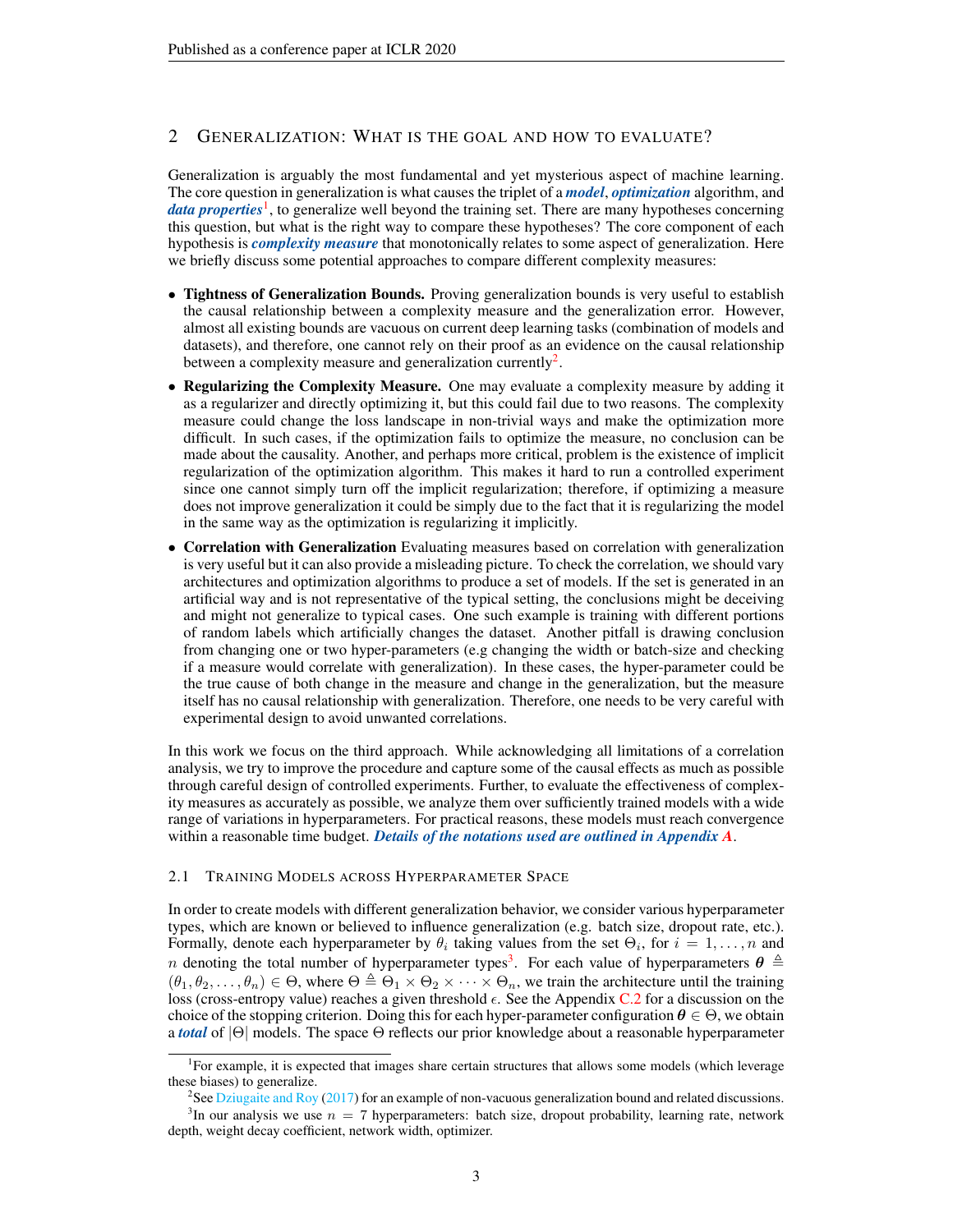space, both in terms of their types and values. Regarding the latter, one could, for example, create  $\Theta_i$  by grid sampling of a reasonable number of points within a reasonable range of values for  $\theta_i$ .

### 2.2 EVALUATION CRITERIA

### 2.2.1 KENDALL'S RANK-CORRELATION COEFFICIENT

One way to evaluate the quality of a complexity measure  $\mu$  is through *ranking*. Given a set of models resulted by training with hyperparameters in the set  $\Theta$ , their associated generalization gap  $\{g(\theta) | \theta \in \Theta\}$ , and their respective values of the measure  $\{\mu(\theta) | \theta \in \Theta\}$ , our goal is to analyze how consistent a measure (e.g.  $\ell_2$  norm of network weights) is with the empirically observed generalization. To this end, we construct a set  $\mathcal{T}$ , where each element of the set is associated with one of the trained models. Each element has the form of a pair: complexity measure  $\mu$  versus generalization gap g.

$$
\mathcal{T} \triangleq \cup_{\boldsymbol{\theta} \in \Theta} \left\{ \left( \mu(\boldsymbol{\theta}), g(\boldsymbol{\theta}) \right) \right\}.
$$
 (1)

An ideal complexity measure must be such that, for any pair of trained models, if  $\mu(\theta_1) > \mu(\theta_2)$ , then so is  $g(\theta_1) > g(\theta_2)$ . We use Kendall's rank coefficient  $\tau$  [\(Kendall,](#page-10-8) [1938\)](#page-10-8) to capture to what degree such consistency holds among the elements of  $\mathcal{T}$ .

$$
\tau(\mathcal{T}) \triangleq \frac{1}{|\mathcal{T}|(|\mathcal{T}| - 1)} \sum_{(\mu_1, g_1) \in \mathcal{T}} \sum_{(\mu_2, g_2) \in \mathcal{T} \setminus (\mu_1, g_1)} sign(\mu_1 - \mu_2) sign(g_1 - g_2)
$$
 (2)

Note that  $\tau$  can vary between 1 and  $-1$  and attains these extreme values at perfect agreement (two rankings are the same) and perfect disagreement (one ranking is the reverse of the other) respectively. If complexity and generalization are independent, the coefficient becomes zero.

### 2.2.2 GRANULATED KENDALL'S COEFFICIENT

While Kendall's correlation coefficient is an effective tool widely used to capture relationship between 2 rankings of a set of objects, we found that certain measures can achieve high  $\tau$  values in a trivial manner – i.e. the measure may strongly correlate with the generalization performance without necessarily capturing the cause of generalization. We will analyze this phenomenon in greater details in subsequent sections. To mitigate the effect of spurious correlations, we propose a new quantity for reflecting the correlation between measures and generalization based on a more controlled setting.

None of the existing complexity measures is perfect. However, they might have different sensitivity and accuracy w.r.t. different hyperparameters. For example, sharpness may do better than other measures when only a certain hyperparameter (say  $\bar{b}$  and  $\bar{c}$  changes. To understand such details, in addition to  $\tau(\mathcal{T})$ , we compute  $\tau$  for consistency within each hyperparameter axis  $\Theta_i$ , and then average the coefficient across the remaining hyperparameter space. Formally, we define:

$$
m_i \triangleq |\Theta_1 \times \cdots \times \Theta_{i-1} \times \Theta_{i+1} \times \cdots \times \Theta_n|
$$
\n(3)

$$
\psi_i \triangleq \frac{1}{m_i} \sum_{\theta_1 \in \Theta_1} \cdots \sum_{\theta_{i-1} \in \Theta_{i-1}} \sum_{\theta_{i+1} \in \Theta_{i+1}} \cdots \sum_{\theta_n \in \Theta_n} \tau \left( \cup_{\theta_i \in \Theta_i} \{ (\mu(\theta), g(\theta)) \} \right) \tag{4}
$$

The inner  $\tau$  reflects the ranking correlation between the generalization and the complexity measure for a small group of models where the only difference among them is the variation along a single hyperparameter  $\theta_i$ . We then average the value across all combinations of the other hyperparameter axis. Intuitively, if a measure is good at predicting the effect of hyperparameter  $\theta_i$  over the model distribution, then its corresponding  $\psi_i$  should be high. Finally, we compute the average  $\psi_i$  of average across all hyperparamter axes, and name it Ψ:

$$
\Psi \triangleq \frac{1}{n} \sum_{i=1}^{n} \psi_i
$$
\n(5)

If a measure achieves a high  $\Psi$  on a given hyperparameter distribution  $\Theta$ , then it should achieve high individual  $\psi$  across all hyperparameters. A complexity measure that excels at predicting changes in a single hyperparameter (high  $\psi_i$ ) but fails at the other hyperparameters (low  $\psi_i$  for all  $j \neq i$ ) will not do well on  $\Psi$ . On the other hand, if the measure performs well on  $\Psi$ , it means that the measure can reliably rank the generalization for each of the hyper-parameter changes.

A *thought experiment* to illustrate why Ψ captures a *better* causal nature of the generalization than Kendall's  $\tau$  is as follows. Suppose there exists a measure that perfectly captures the depth of the network while producing random prediction if 2 networks have the same depth, this measure would do reasonably well in terms of  $\tau$  but much worse in terms of  $\Psi$ . In the experiments we consider in the following sections, we found that such a measure would achieve overall  $\tau = 0.362$  but  $\Psi = 0.11$ .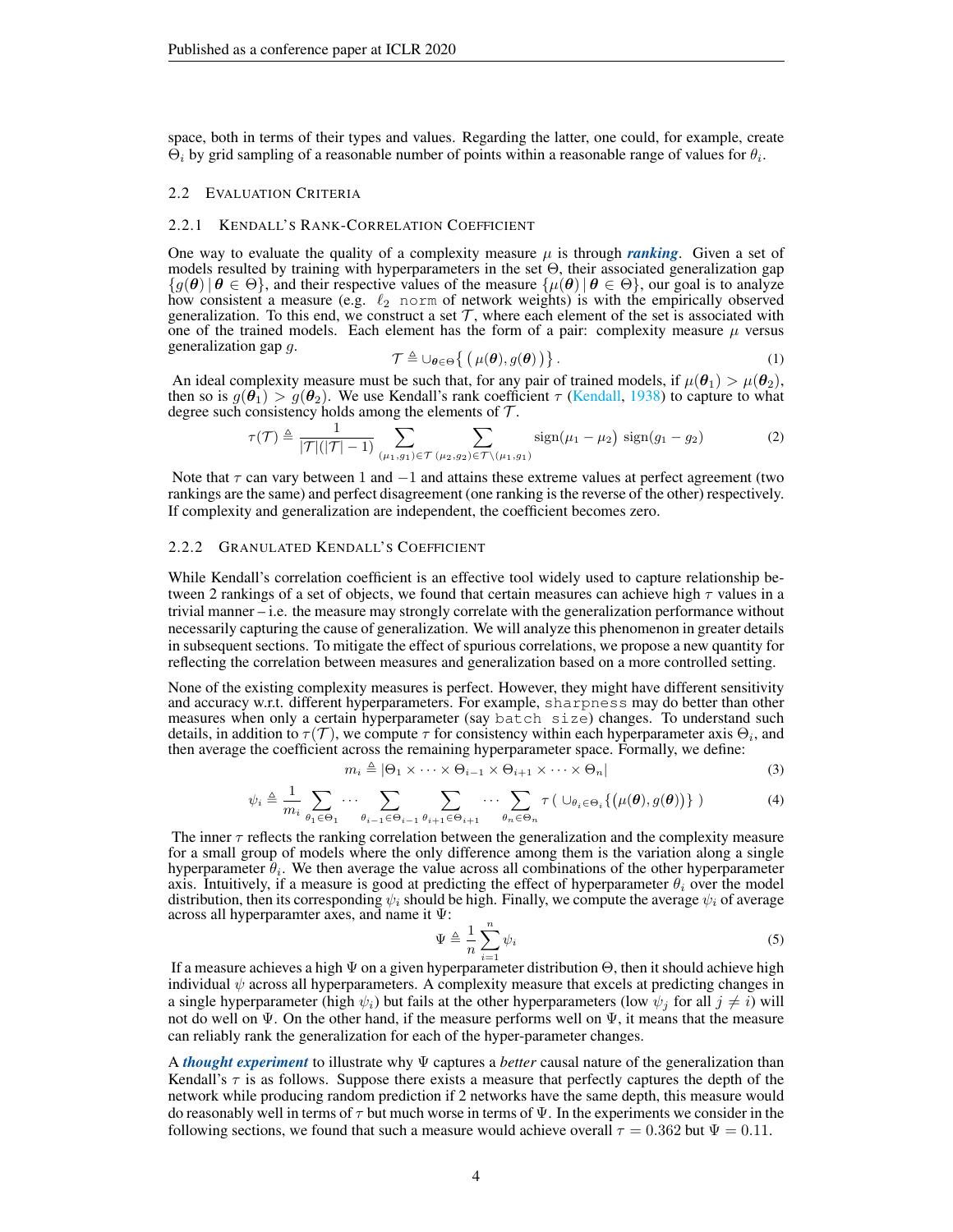# 2.2.3 CONDITIONAL INDEPENDENCE TEST: TOWARDS CAPTURING THE CAUSAL RELATIONSHIPS

Relying on correlation is intuitive but perhaps unsatisfactory. In our experiments, we change several hyper-parameters and assess the correlation between a complexity measure and generalization; however, changing the hyper-parameters can also be seen as *interventions* or *randomized tests* since they are chosen independently from any other variables, and we can use this observation to uncover causal structures. Specifically, we rely on the conditional independent test which measures the conditional mutual information between random variables. Details are outlined in Appendix [B.](#page-15-0)

# 3 GENERATING A FAMILY OF TRAINED MODELS

We chose 7 common hyperparameter types related to optimization and architecture design, with 3 choices for each hyperparameter. We generated  $3^7 = 2187$  models that are trained on the CIFAR-10 dataset. We analyze these 2187 models in the subsequent sections; however, additional results including repeating the experiments 5 times as well as training the models using SVHN dataset are presented<sup>[4](#page-4-0)</sup> in Appendix Section [C.5.](#page-18-0) These additional experiments, which add up to more than 10,000 trained models, suggest that the observations we make here are robust to randomness, and, more importantly, captures general behaviors of image classification tasks.

We trained these models to convergence. Convergence criterion is chosen as when cross-entropy loss reaches the value 0.01. Any model that was not able to achieve this value of cross-entropy<sup>[5](#page-4-1)</sup> was discarded from further analysis. The latter is different from the DEMOGEN dataset [\(Jiang et al.,](#page-10-7) [2018\)](#page-10-7) where the models are not trained to the same cross-entropy. Putting the stopping criterion on *the training loss* rather than *the number of epochs* is crucial since otherwise one can simply use cross-entropy loss value to predict generalization. Please see Appendix Section [C.2](#page-17-0) for a discussion on the choice of stopping criterion.

To construct a pool of trained models with vastly different generalization behaviors while being able to fit the training set, we covered a wide range of hyperparameters for training. Our base model is inspired by the Network-in-Network [\(Gao et al.,](#page-10-9) [2011\)](#page-10-9). The hyperparameter categories we test on are: weight decay coefficient (weight decay), width of the layer (width), mini-batch size (batch size), learning rate (learning rate), dropout probability (dropout), depth of the architecture (depth) and the choice of the optimization algorithms (optimizer). We select 3 choices for each hyperparameter (i.e.  $|\Theta_i| = 3$ ). Please refer to Appendix [C.3](#page-17-1) for the details on the models, and Appendix [C.1](#page-16-0) for the reasoning behind the design choices.

Figure [1](#page-5-0) shows summarizing statistics of the models in this study. On the left we show the number of models that achieve above 99% training accuracy for every individual hyperparameter choice. Since we have  $3^7 = 2187$  models in total, the maximum number of models for each hyperparameter type is  $3^{7-1} = 718$ ; the majority of the models in our pool were able to reach this threshold. In the middle we show the distribution of the cross-entropy value over the entire training set. While we want the models to be at exactly 0.01 cross-entropy, in practice it is computationally prohibitive to constantly evaluate the loss over the entire training set; further, to enable reasonable temporal granularity, we estimate the training loss with 100 randomly sampled minibatch. These computational compromises result in long-tailed distribution of training loss centered at 0.01. As shown in Table [1,](#page-5-1) even such minuscule range of cross-entropy difference could lead to positive correlation with generalization, highlighting the importance of training loss as a stopping criterion. On the right, we show the distribution of the generalization gap. Notice while all the models' training accuracy is above 0.99, there is a wide range of generalization gap, which is ideal for evaluating complexity measures.

<span id="page-4-0"></span><sup>&</sup>lt;sup>4</sup>All the experiments reported in the main text have been repeated for 5 times. The mean (Table [9\)](#page-22-0) is consistent with those presented in the main text and standard deviation (Table [10\)](#page-23-0) is very small compared to the magnitude of the mean for all measures. Further, we also repeat the experiments once on the SVHN dataset (Table [7\)](#page-20-0), whose results are also consistent with the observations made on CIFAR-10.

<span id="page-4-1"></span><sup>&</sup>lt;sup>5</sup>In our analysis, less than 5 percent of the models do not reach this threshold.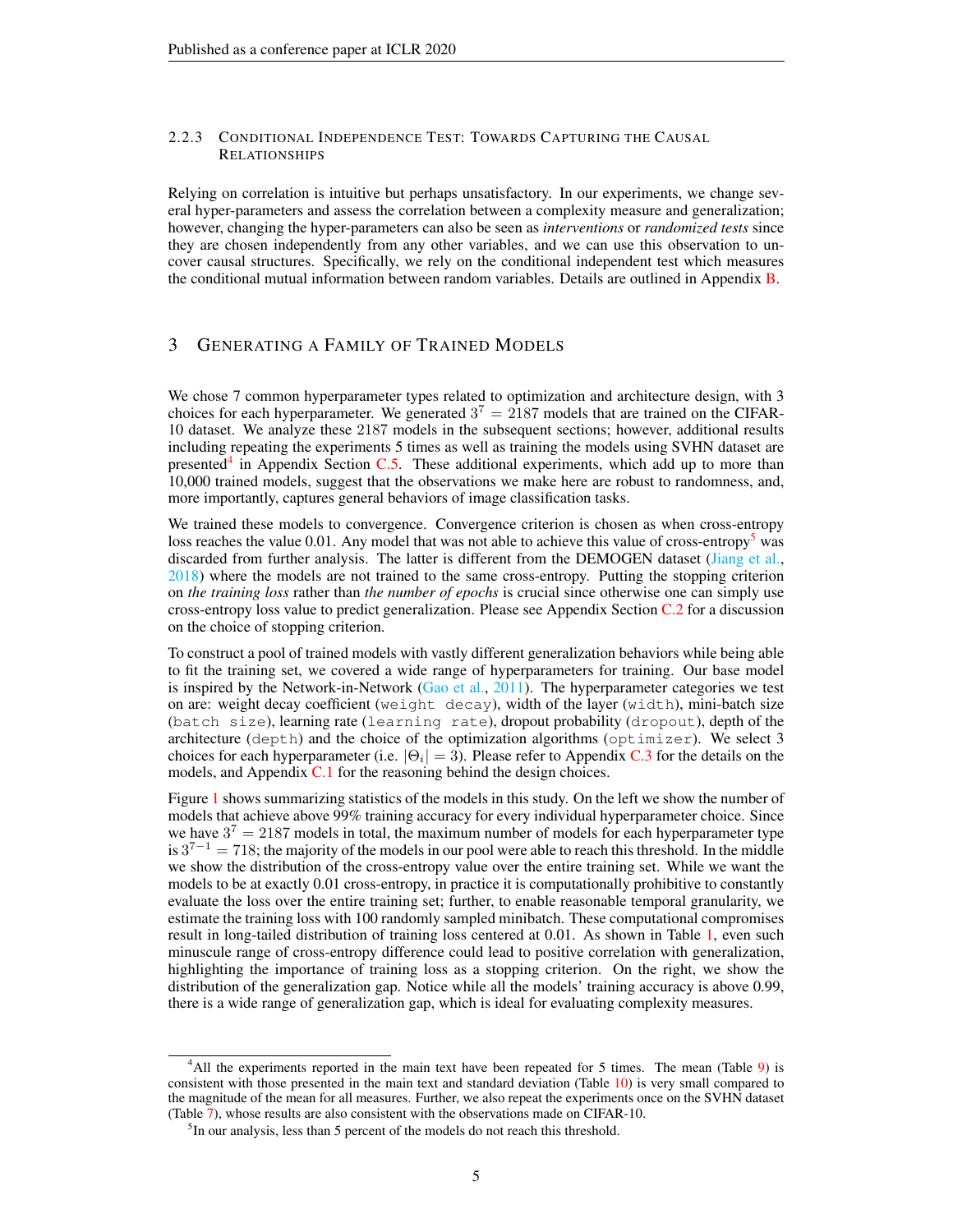<span id="page-5-0"></span>

Figure 1: Left: Number of models with training accuracy > 99% for each hyperparameter type. Mid.: Distribution of training cross-entropy (that of training error in Fig. [4\)](#page-19-0). Right: Distribution of generalization gap.

### 4 PERFORMANCE OF COMPLEXITY MEASURES

### 4.1 BASELINE COMPLEXITY MEASURES

The first baseline we consider is performance of a measure against an oracle who observes the noisy generalization gap. Concretely, we rank the models based on the true generalization gap with some additive noise. The resulting ranking correlation indicates how close the performances of all models are. As the scale of the noise approaches 0, the oracle's prediction tends towards perfect (i.e. 1). This baseline accounts for the potential noise in the training procedure and gives an anchor for gauging the difficulty of each hyperparameter type. Formally, given an arbitrary set of hyper-parameters  $\Theta'$ , we define  $\epsilon$ -oracle to be the expectation of  $\tau$  or  $\Psi$  where the measure is  $\{g(\theta) + \mathcal{N}(0, \epsilon^2) | \theta \in \Theta'\}.$ We report the performance of the noisy oracle in Table [1](#page-5-1) for  $\epsilon \in \{0.02, 0.05\}$ . For additional choices of  $\epsilon$  please refer to Appendix [C.5.](#page-18-0)

Second, to understand how our hyperparameter choices affect the optimization, we give each hyperparameter type a *canonical order* which is believed to have correlation with generalization (e.g. larger learning rate generalizes better) and measure their  $\tau$ . The exact canonical ordering can be found in Appendix [C.4.](#page-18-1) Note that unlike other measures, each canonical ordering can only predict generalization for its own hyperparameter type, since its corresponding hyperparameter remains fixed in any other hyperparameter type; consequently, each column actually represents different measure for the *canonical measure* row. Assuming that each canonical measure is uninformative of any other canonical measures, the  $\Psi$  criterion for each canonical measure is  $\frac{1}{7}$  of its performance on the corresponding hyperparameter type.

<span id="page-5-1"></span>

|      |                    | batch  | dropout  | learning | depth    | optimizer | weight   | width    |                   |                              |
|------|--------------------|--------|----------|----------|----------|-----------|----------|----------|-------------------|------------------------------|
|      |                    | size   |          | rate     |          |           | decay    |          | overall $\tau$    | Ψ                            |
|      | vc dim 19          | 0.000  | 0.000    | 0.000    | $-0.909$ | 0.000     | 0.000    | $-0.171$ | $-0.251$          | $-0.154$                     |
|      | # params $20$      | 0.000  | 0.000    | 0.000    | $-0.909$ | 0.000     | 0.000    | $-0.171$ | $-0.175$          | $-0.154$                     |
|      | $1/\gamma(22)$     | 0.312  | $-0.593$ | 0.234    | 0.758    | 0.223     | $-0.211$ | 0.125    | 0.124             | 0.121                        |
| Corr | entropy 23         | 0.346  | $-0.529$ | 0.251    | 0.632    | 0.220     | $-0.157$ | 0.104    | 0.148             | 0.124                        |
|      | cross-entropy 21   | 0.440  | $-0.402$ | 0.140    | 0.390    | 0.149     | 0.232    | 0.080    | 0.149             | 0.147                        |
|      | oracle 0.02        | 0.380  | 0.657    | 0.536    | 0.717    | 0.374     | 0.388    | 0.360    | 0.714             | 0.487                        |
|      | oracle 0.05        | 0.172  | 0.375    | 0.305    | 0.384    | 0.165     | 0.184    | 0.204    | 0.438             | 0.256                        |
|      | canonical ordering | 0.652  | 0.969    | 0.733    | 0.909    | $-0.055$  | 0.735    | 0.171    | N/A               | N/A                          |
|      |                    |        |          |          |          |           |          |          | $ \mathcal{S} =2$ | $\min \forall  \mathcal{S} $ |
|      | vc dim             | 0.0422 | 0.0564   | 0.0518   | 0.0039   | 0.0422    | 0.0443   | 0.0627   | 0.00              | 0.00                         |
|      | # param            | 0.0202 | 0.0278   | 0.0259   | 0.0044   | 0.0208    | 0.0216   | 0.0379   | 0.00              | 0.00                         |
|      | $1/\gamma$         | 0.0108 | 0.0078   | 0.0133   | 0.0750   | 0.0105    | 0.0119   | 0.0183   | 0.0051            | 0.0051                       |
| Σ    | entropy            | 0.0120 | 0.0656   | 0.0113   | 0.0086   | 0.0120    | 0.0155   | 0.0125   | 0.0065            | 0.0065                       |
|      | cross-entropy      | 0.0233 | 0.0850   | 0.0118   | 0.0075   | 0.0159    | 0.0119   | 0.0183   | 0.0040            | 0.0040                       |
|      | oracle 0.02        | 0.4077 | 0.3557   | 0.3929   | 0.3612   | 0.4124    | 0.4057   | 0.4154   | 0.1637            | 0.1637                       |
|      | oracle 0.05        | 0.1475 | 0.1167   | 0.1369   | 0.1241   | 0.1515    | 0.1469   | 0.1535   | 0.0503            | 0.0503                       |
|      | random             | 0.0005 | 0.0002   | 0.0005   | 0.0002   | 0.0003    | 0.0006   | 0.0009   | 0.0004            | 0.0001                       |

Table 1: Numerical Results for Baselines and Oracular Complexity Measures

We next look at one of the most well-known complexity measures in machine learning; the VC-Dimension. [Bartlett et al.](#page-10-10) [\(2019\)](#page-10-10) proves bounds on the VC dimension of piece-wise linear networks with potential weight sharing. In Appendix [D.1,](#page-24-1) we extend their result to include pooling layers and multi-class classification. We report two complexity measures based on VC-dimension bounds and parameter counting. These measures could be predictive merely when the architecture changes, which happens only in depth and width hyperparameter types. We observe that, with both types,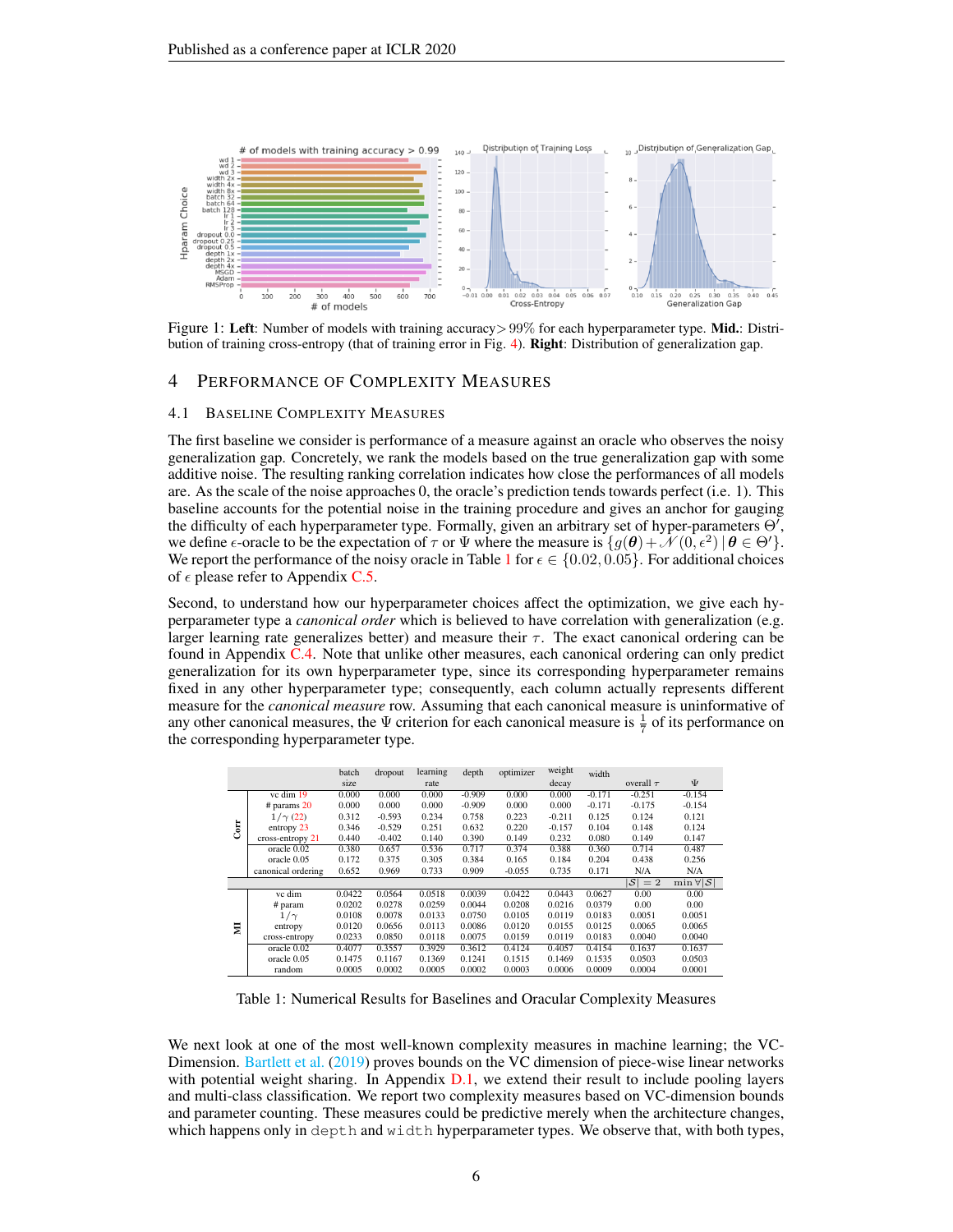VC-dimension as well as the number of parameters are *negatively correlated* with generalization gap which *confirms the widely known empirical observation that overparametrization improves generalization in deep learning*.

Finally, we report the measures that only look at the output of the network. In particular, we look at the cross-entropy loss, margin  $\gamma$ , and the entropy of the output. These three measures are closely related to each other. In fact, the outcomes in Table [1](#page-5-1) reflects this similarity. These results *confirm the general understanding that larger margin, lower cross-entropy and higher entropy would lead to better generalization*. Please see Appendix [D.1.1](#page-25-3) for definitions and more discussions on these measures.

4.2 SURPRISING FAILURE OF SOME (NORM & MARGIN)-BASED MEASURES

In machine learning, a long standing measure for quantifying the complexity of a function, and therefore generalization, is using some norm of the given function. Indeed, directly optimizing some of the norms can lead to improved generalization. For example,  $\ell_2$  regularization on the parameters of a model can be seen as imposing an isotropic Gaussian prior over the parameters in maximum a posteriori estimation. We choose several representative norms (or measures based on norms) and compute our correlation coefficient between the measures and the generalization gap of the model.

<span id="page-6-0"></span>We study the following measures and their variants (Table [2\)](#page-6-0): *spectral bound*, *Frobenius distance from initialization,*  $\ell_2$  *Frobenius norm of the parameters, Fisher-Rao metric* and *path norm.* 

|    |                   | batch    | dropout  | learning | depth    | optimizer | weight   | width    | overall           | Ψ                            |
|----|-------------------|----------|----------|----------|----------|-----------|----------|----------|-------------------|------------------------------|
|    |                   | size     |          | rate     |          |           | decay    |          | $\tau$            |                              |
|    | Frob distance 40  | $-0.317$ | $-0.833$ | $-0.718$ | 0.526    | $-0.214$  | $-0.669$ | $-0.166$ | $-0.263$          | $-0.341$                     |
| ÷. | Spectral orig 26  | $-0.262$ | $-0.762$ | $-0.665$ | $-0.908$ | $-0.131$  | $-0.073$ | $-0.240$ | $-0.537$          | $-0.434$                     |
| ළි | Parameter norm 42 | 0.236    | $-0.516$ | 0.174    | 0.330    | 0.187     | 0.124    | $-0.170$ | 0.073             | 0.052                        |
|    | Path norm 44      | 0.252    | 0.270    | 0.049    | 0.934    | 0.153     | 0.338    | 0.178    | 0.373             | 0.311                        |
|    | Fisher-Rao 45     | 0.396    | 0.147    | 0.240    | $-0.553$ | 0.120     | 0.551    | 0.177    | 0.078             | 0.154                        |
|    | oracle 0.02       | 0.380    | 0.657    | 0.536    | 0.717    | 0.374     | 0.388    | 0.360    | 0.714             | 0.487                        |
|    |                   |          |          |          |          |           |          |          | $ \mathcal{S} =2$ | $\min \forall  \mathcal{S} $ |
|    | Frob distance     | 0.0462   | 0.0530   | 0.0196   | 0.1559   | 0.0502    | 0.0379   | 0.0506   | 0.0128            | 0.0128                       |
|    | Spectral orig     | 0.2197   | 0.2815   | 0.2045   | 0.0808   | 0.2180    | 0.2285   | 0.2181   | 0.0359            | 0.0359                       |
| 븇  | Parameter norm    | 0.0039   | 0.0197   | 0.0066   | 0.0115   | 0.0064    | 0.0049   | 0.0167   | 0.0047            | 0.0038                       |
|    | Path norm         | 0.1027   | 0.1230   | 0.1308   | 0.0315   | 0.1056    | 0.1028   | 0.1160   | 0.0240            | 0.0240                       |
|    | Fisher Rao        | 0.0060   | 0.0072   | 0.0020   | 0.0713   | 0.0057    | 0.0014   | 0.0071   | 0.0018            | 0.0013                       |
|    | oracle 0.05       | 0.1475   | 0.1167   | 0.1369   | 0.1241   | 0.1515    | 0.1469   | 0.1535   | 0.0503            | 0.0503                       |

Table 2: Numerical Results for Selected (Norm & Margin)-Based Complexity Measures

Spectral bound: The most surprising observation here is that the *spectral complexity is strongly negatively correlated with generalization*, and negatively correlated with changes within every hyperparameter type. Most notably, it has strong negative correlation with the *depth* of the network, which may suggest that the largest singular values are not sufficient to capture the capacity of the model. To better understand the reason behind this observation, we investigate using different components of the spectral complexity as the measure. An interesting observation is that the Frobenius distance to initialization is negatively correlated, but the Frobenius norm of the parameters is slightly positively correlated with generalization, which contradicts some theories suggesting solutions closer to initialization should generalize better. A tempting hypothesis is that weight decay favors solution closer to the origin, but we did an ablation study on only models with 0 weight decay and found that the distance from initialization still correlates negatively with generalization.

These observations correspond to choosing different reference matrices  $\mathbf{W}_i^0$  for the bound: the distance corresponds to using the initialization as the reference matrices while the Frobenius norm of the parameters corresponds to using the origin as the reference. Since the Frobenius norm of the parameters shows better correlation, we use zero reference matrices in the spectral bound. This improved both  $\tau$  and  $\Psi$ , albeit still negative. In addition, we extensively investigate the effect of different terms of the Spectral bound to isolate the effect; however, the results do not improve. These experiments can be found in the Appendix [D.2.](#page-26-3)

Path norm: While path-norm is a proper norm in the function space but not in parameter space, we observe that it is positively correlated with generalization in all hyper-parameter types and achieves comparable  $\tau$  (0.373) and  $\Psi$  (0.311).

Fisher-Rao metric: The Fisher-Rao metric is a lower bound [\(Liang et al.,](#page-11-5) [2017\)](#page-11-5) on the path norm that has been recently shown to capture generalization. We observed that it overall shows worse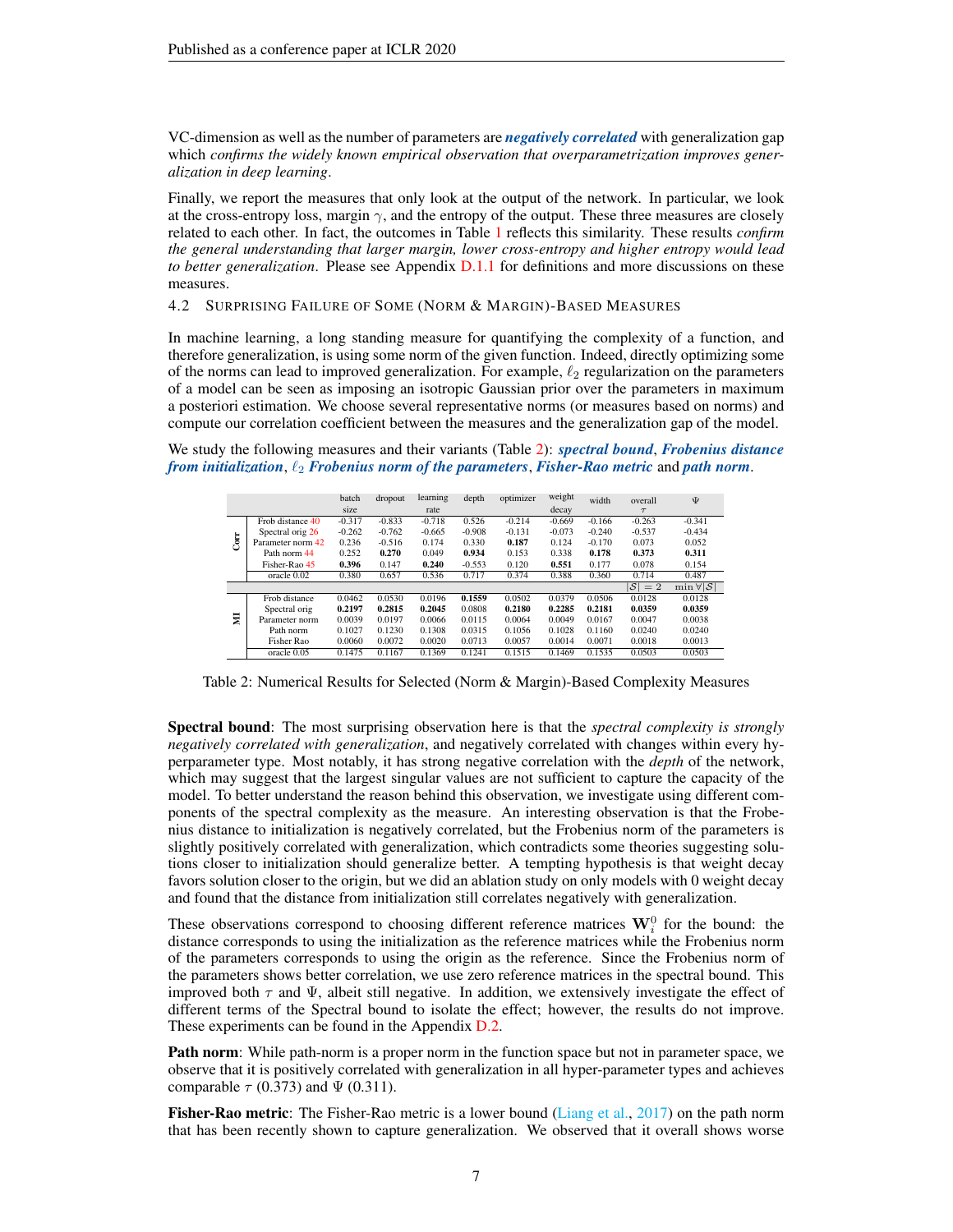correlation than the path norm; in particular, it is negatively correlated with the depth of the network, which contrasts with path norm that properly captures the effect of depth on generalization. A more interesting observation is that the Fisher-Rao metric achieves a positive  $\Psi = 0.154$  but its  $\tau = 0.078$ is essentially at chance. This may suggest that the metric *can capture a single hyper-parameter change but is not able to capture the interactions between different hyperparameter types*.

Effect of Randomness: dropout and batch size (first 2 columns of Table [2\)](#page-6-0) directly introduce randomness into the training dynamic. For batch size, we observed that the Frobenius displacement and spectral complexity both correlate negatively with the changes in batch size while the Frobenius norm of the parameters correlates positively with generalization. On the other hand, when changes happen to the magnitude dropout probability, we observed that all of the proper norms are negatively correlated with the generalization changes. Since increasing dropout usually reduces the generalization gap, this implies that increasing the dropout probability may be at least partially responsible for the growth in these norms. This is unexpected since increasing norm in principle implies higher model capacity which is usually more prone to overfitting.

The overall picture does not change much going from the ranking correlation to mutual information, with a notable exception where spectral complexity has the highest conditional mutual information compared to all the other measures. This is due to the fact that the conditional mutual information is agnostic to the direction of correlation, and in the ranking correlation, spectral complexity has the highest absolute correlation. While this view might seem contradictory to classical view as the spectral complexity is a complexity measure which should be small to guarantee good generalization, it is nonetheless informative about the generalization of the model. Further, by inspecting the conditional mutual information for each hyperparameter, we find that the majority of spectral complexity's predictive power is due to its ability to capture the depth of the network, as the mutual information is significantly lower if depth is already observed.

### 4.3 SUCCESS OF SHARPNESS-BASED MEASURES

A natural category of generalization measures is centered around the concept of "*sharpness*" of the local minima, capturing the sensitivity of the empirical risk (i.e. the loss over the entire training set) to perturbations in model parameters. Such notion of stability under perturbation is captured elegantly by the PAC-Bayesian framework [\(McAllester,](#page-11-9) [1999\)](#page-11-9) which has provided promising insights for studying generalization of deep neural networks [\(Dziugaite and Roy,](#page-10-3) [2017;](#page-10-3) [Neyshabur et al.,](#page-11-6) [2017;](#page-11-6) [2018a\)](#page-11-2). In this sections, we investigate PAC-Bayesian generalization bounds and several of their variants which rely on different priors and different notions of sharpness (Table [3\)](#page-8-0).

In order to evaluate a PAC-Bayesian bound, one needs to come up with a prior distribution over the parameters that is chosen in advance before observing the training set. Then, given any posterior distribution on the parameters which could depend on the training set, a PAC-Bayesian bound (Theorem [46\)](#page-28-4) states that the expected generalization error of the parameters generated from the posterior can be bounded by the KL-divergence of the prior and posterior. The posterior distribution can be seen as adding perturbation on final parameters. [Dziugaite and Roy](#page-10-3) [\(2017\)](#page-10-3) shows contrary to other generalization bounds, it is possible to calculate non-vacuous PAC-Bayesian bounds by optimizing the bound over a large set of Gaussian posteriors. [Neyshabur et al.](#page-11-6) [\(2017\)](#page-11-6) demonstrates that when prior and posterior are isotropic Gaussian distributions, then PAC-Bayesian bounds are good measure of generalization on small scale experiments; see Eq [\(47\)](#page-29-0).

PAC-Bayesian framework captures sharpness in the *expected* sense since we add randomly generated perturbations to the parameters. Another possible notion of sharpness is the *worst-case* sharp-ness where we search for the direction that changes the loss the most. This is motivated by [\(Keskar](#page-10-4) [et al.,](#page-10-4) [2016\)](#page-10-4) where they observe that this notion would correlate with generalization in the case of different batch sizes. We can use PAC-Bayesian framework to construct generalization bounds for this worst-case perturbations as well. We refer to this worst case bound as the sharpness bound in Eq [\(50\)](#page-29-1). The main component in both PAC-Bayes and worst-case sharpness bounds is the ratio of norm of parameters to the magnitude of the perturbation, where the magnitude is chosen to be the largest number such that the training error of the perturbed model is at most 0.1. While mathematically, the sharpness bound should always yield higher complexity than the PAC-Bayes bound, we observed that the former has higher correlation both in terms of  $\tau$  and  $\Psi$ . In addition, we studied inverse of perturbation magnitude as a measure by removing the norm in the numerator to compare it with the bound. However, we did not observe a significant difference.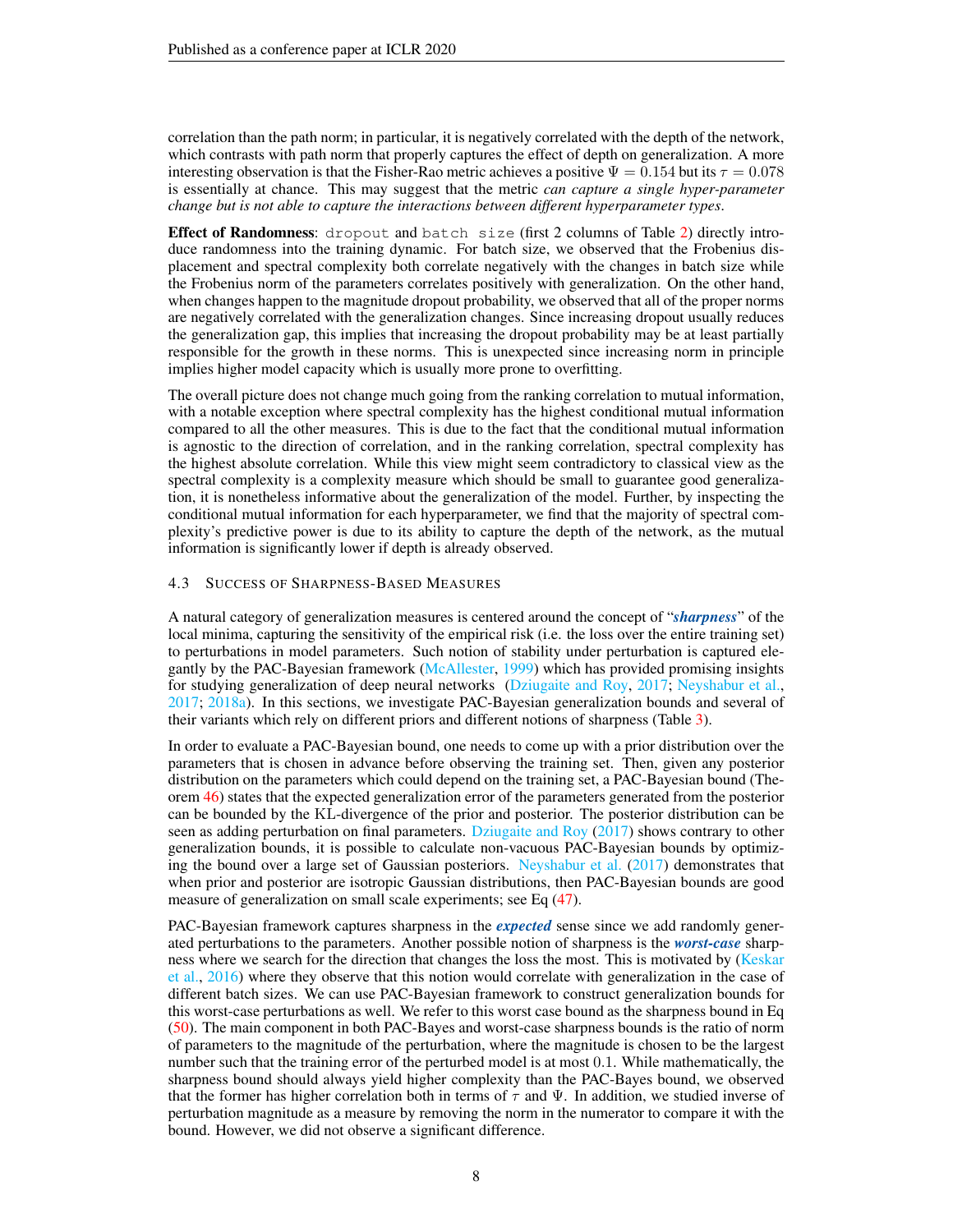<span id="page-8-0"></span>

|   |                                     | batch<br>size | dropout  | learning<br>rate | depth  | optimizer | weight<br>decay | width    | overall<br>$\tau$ | Ψ                            |
|---|-------------------------------------|---------------|----------|------------------|--------|-----------|-----------------|----------|-------------------|------------------------------|
|   | sharpness-orig 52                   | 0.542         | $-0.359$ | 0.716            | 0.816  | 0.297     | 0.591           | 0.185    | 0.400             | 0.398                        |
|   | pacbayes-orig 49                    | 0.526         | $-0.076$ | 0.705            | 0.546  | 0.341     | 0.564           | $-0.086$ | 0.293             | 0.360                        |
| Ğ | sharpness mag 62<br>1.<br>$\alpha'$ | 0.570         | 0.148    | 0.762            | 0.824  | 0.297     | 0.741           | 0.269    | 0.484             | 0.516                        |
|   | pachayes mag 61<br>$\sigma$         | 0.490         | $-0.215$ | 0.505            | 0.896  | 0.186     | 0.147           | 0.195    | 0.365             | 0.315                        |
|   | oracle 0.02                         | 0.380         | 0.657    | 0.536            | 0.717  | 0.374     | 0.388           | 0.360    | 0.714             | 0.487                        |
|   |                                     |               |          |                  |        |           |                 |          | $ \mathcal{S} =2$ | $\min \forall  \mathcal{S} $ |
|   | sharpness-orig                      | 0.1117        | 0.2353   | 0.0809           | 0.0658 | 0.1223    | 0.1071          | 0.1254   | 0.0224            | 0.0224                       |
|   | pacbayes-orig                       | 0.0620        | 0.1071   | 0.0392           | 0.0597 | 0.0645    | 0.0550          | 0.0977   | 0.0225            | 0.0225                       |
| 튳 | sharpness mag<br>$\alpha$           | 0.1640        | 0.2572   | 0.1228           | 0.1424 | 0.1779    | 0.1562          | 0.1786   | 0.0544            | 0.0544                       |
|   | pacbayes mag<br>$\sigma$            | 0.0884        | 0.1514   | 0.0813           | 0.0399 | 0.1004    | 0.1025          | 0.0986   | 0.0241            | 0.0241                       |
|   | oracle 0.05                         | 0.1475        | 0.1167   | 0.1369           | 0.1241 | 0.1515    | 0.1469          | 0.1535   | 0.0503            | 0.0503                       |

Table 3: Numerical results for selected Sharpness-Based Measures; all the measure use the origin as the reference and mag refers to magnitude-aware version of the measure.

### 4.3.1 MAGNITUDE-AWARE PERTURBATION BOUNDS

Perturbing the parameters without taking their magnitude into account can cause many of them to switch signs. Therefore, one cannot apply large perturbations to the model without changing the loss significantly. One possible modification to improve the perturbations is to choose the perturbation magnitude based on the magnitude of the parameter. In that case, it is guaranteed that if the magnitude of perturbation is less than the magnitude of the parameter, then the sign of the parameter does not change. Following [Keskar et al.](#page-10-4) [\(2016\)](#page-10-4), we pick the magnitude of the perturbation with respect to the magnitude of parameters. We formalize this notion of importance based magnitude. Specifically, we derive two alternative generalization bounds for expected sharpness in Eq [\(55\)](#page-30-2) and worst case sharpness in Eq [\(58\)](#page-30-3) that include the magnitude of the parameters into the prior. Formally, we design  $\alpha'$  and  $\sigma'$ , respectively for sharpness and PAC-Bayes bounds, to be the ratio of parameter magnitude to the perturbation magnitude. While this change did not improve upon the original PAC-Bayesian measures, we observed that simply looking at  $1/\alpha'$  has *surprising predictive power* in terms of the generalization which surpasses the performance of oracle 0.02. This measure is very close to what was originally suggested in [Keskar et al.](#page-10-4) [\(2016\)](#page-10-4). Its effectiveness is further corroborated by the conditional mutual information based metric, where we observed that  $1/\alpha'$  has the highest mutual information with generalization among all hyperparameters and also overall.

### 4.3.2 FINDING  $\sigma$

In case of models with extremely small loss, the perturbed loss should roughly increase monotonically with respect to the perturbation scale. Leveraging this observation, we design algorithms for computing the perturbation scale  $\sigma$  such that the first term on the RHS is as close to a fixed value as possible for all models. In our experiments, we choose the deviation to be 0.1 which translates to 10% training error. These search algorithms are paramount to compare measures between different models. We provide the detailed algorithms in the Appendix  $E$ . To improve upon our algorithms, one could try a computational approach similar to [Dziugaite and Roy](#page-10-3) [\(2017\)](#page-10-3) to obtain a numerically better bound which may result in stronger correlation. However, due to practical computational constraints, we could not do so for the large number of models we consider.

### 4.4 POTENTIAL OF OPTIMIZATION-BASED MEASURES

Optimization is an indispensable component of deep learning. Numerous optimizers have been proposed for more stable training and faster convergence. How the optimization scheme and speed of optimization influence generalization of a model has been a topic of contention among the deep learning community [\(Merity et al.,](#page-11-14) [2017;](#page-11-14) [Hardt et al.,](#page-10-5) [2015\)](#page-10-5). We study 3 representative optimizers Momentum SGD, Adam, and RMSProp with different initial learning rates in our experiments to thoroughly evaluate this phenomenon. We also consider other optimization related measures that are believed to correlate with generalization. These include (Table [4\)](#page-9-0):

- 1. Number of iterations required to reach cross-entropy equals 0.1
- 2. Number of iterations required going from cross-entropy equals 0.1 to cross-entropy equals 0.01
- 3. Variance of the gradients after only seeing the entire dataset once (1 epoch)
- 4. Variance of the gradients when the cross-entropy is approximately 0.01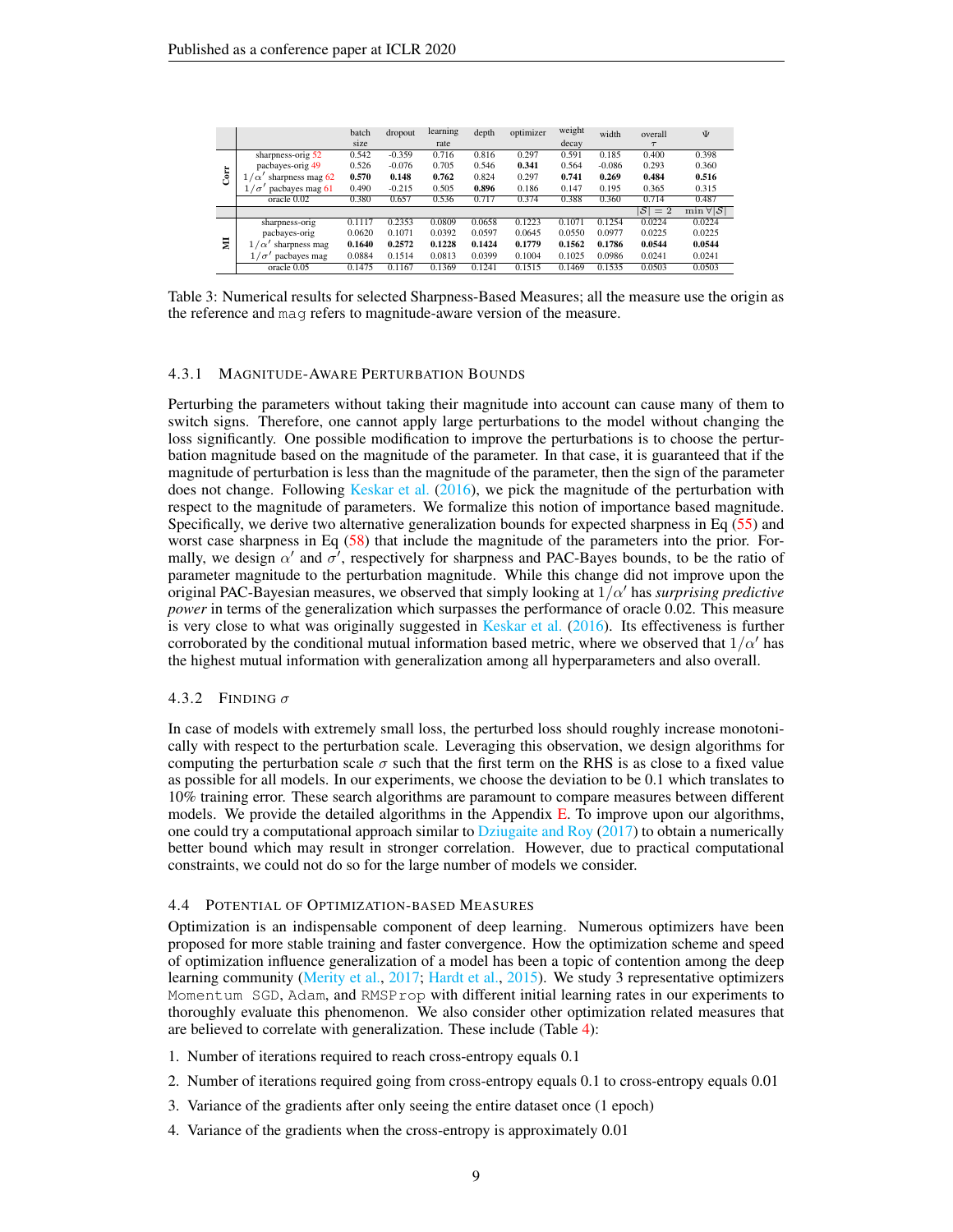<span id="page-9-0"></span>

|            |                         | batch    | dropout  | learning | depth    | optimizer | weight   | width    | overall  | Ψ                            |
|------------|-------------------------|----------|----------|----------|----------|-----------|----------|----------|----------|------------------------------|
|            |                         | size     |          | rate     |          |           | decay    |          | $\tau$   |                              |
|            | step to $0.1\,63$       | $-0.664$ | $-0.861$ | $-0.255$ | 0.440    | $-0.030$  | $-0.628$ | 0.043    | $-0.264$ | $-0.279$                     |
|            | step $0.1$ to $0.01$ 64 | $-0.151$ | $-0.069$ | $-0.014$ | 0.114    | 0.072     | $-0.046$ | $-0.021$ | $-0.088$ | $-0.016$                     |
| <b>Ser</b> | grad noise 1 epoch 65   | 0.071    | 0.378    | 0.376    | $-0.517$ | 0.121     | 0.221    | 0.037    | 0.070    | 0.098                        |
|            | grad noise final 66     | 0.452    | 0.119    | 0.427    | 0.141    | 0.245     | 0.432    | 0.230    | 0.311    | 0.292                        |
|            | oracle 0.02             | 0.380    | 0.657    | 0.536    | 0.717    | 0.374     | 0.388    | 0.360    | 0.714    | 0.487                        |
|            |                         |          |          |          |          |           |          |          | $ S =2$  | $\min \forall  \mathcal{S} $ |
|            | step to $0.1$           | 0.0349   | 0.0361   | 0.0397   | 0.1046   | 0.0485    | 0.0380   | 0.0568   | 0.0134   | 0.0134                       |
|            | step $0.1$ to $0.01$    | 0.0125   | 0.0031   | 0.0055   | 0.0093   | 0.0074    | 0.0043   | 0.0070   | 0.0032   | 0.0032                       |
| 븇          | grad noise 1 epoch      | 0.0051   | 0.0016   | 0.0028   | 0.0633   | 0.0113    | 0.0027   | 0.0052   | 0.0013   | 0.0013                       |
|            | grad noise final        | 0.0623   | 0.0969   | 0.0473   | 0.0934   | 0.0745    | 0.0577   | 0.0763   | 0.0329   | 0.0329                       |
|            | oracle 0.05             | 0.1475   | 0.1167   | 0.1369   | 0.1241   | 0.1515    | 0.1469   | 0.1535   | 0.0503   | 0.0503                       |

Table 4: Optimization-Based Measures

Number of Iterations: The number of iterations roughly characterizes the speed of optimization, which has been argued to correlate with generalization. For the models considered here, we observed that *the initial phase (to reach cross-entropy value of 0.1) of the optimization is negatively correlated with the speed of optimization for both*  $\tau$  *and*  $\Psi$ . This would suggest that the difficulty of optimization during the initial phase of the optimization benefits the final generalization. On the other hand, the speed of optimization going from cross-entropy 0.1 to cross-entropy 0.01 does not seem to be correlated with the generalization of the final solution. Importantly, the speed of optimization is not an explicit capacity measure so *either positive or negative correlation could potentially be informative*.

Variance of Gradients: *Towards the end of the training, the variance of the gradients also captures a particular type of "flatness" of the local minima. This measure is surprisingly predictive of the generalization both in terms of* τ *and* Ψ*, and more importantly, is positively correlated across every type of hyperparameter*. To the best of our knowledge, this is the first time this phenomenon has been observed. The connection between variance of the gradient and generalization is perhaps natural since much of the recent advancement in deep learning such as residual networks [\(He et al.,](#page-10-11) [2016\)](#page-10-11) or batch normalization have enabled using larger learning rates to train neural networks. Stability with higher learning rates implies smaller noises in the minibatch gradient. With the mutual information metric, the overall observation is consistent with that of ranking correlation, but the final gradient noise also outperforms gradient noise at 1 epoch of training conditioned on the dropout probability. We hope that our work encourages future works in other possible measures based on optimization and during training.

# 5 CONCLUSION

We conducted large scale experiments to test the correlation of different measures with the generalization of deep models and propose a framework to better disentangle the cause of correlation from spurious correlation. We confirmed the effectiveness of the PAC-Bayesian bounds through our experiments and corroborate it as a promising direction for cracking the generalization puzzle. Further, we provide an extension to existing PAC-Bayesian bounds that consider the importance of each parameter. We also found that several measures related to optimization are surprisingly predictive of generalization and worthy of further investigation. On the other hand, several surprising failures about the norm-based measures were uncovered. In particular, we found that regularization that introduces randomness into the optimization can increase various norm of the models and spectral complexity related norm-based measures are unable to capture generalization – in fact, most of them are negatively correlated. Our experiments demonstrate that the study of generalization measure can be misleading when the number of models studied is small and the metric of quantifying the relationship is not carefully chosen. We hope this work will incentivize more rigorous treatment of generalization measures in future work.

To the best of our knowledge, this work is one of the most comprehensive study of generalization to date, but there are a few short-comings. Due to computational constraints, we were only able to study 7 most common hyperparameter types and relatively small architectures, which do not reflect the models used in production. Indeed, if more hyperparameters are considered, one could expect to better capture the causal relationship. We also only studied models trained on two image datasets (CIFAR-10 and SVHN), only classification models and only convolutional networks. We hope that future work would address these limitations.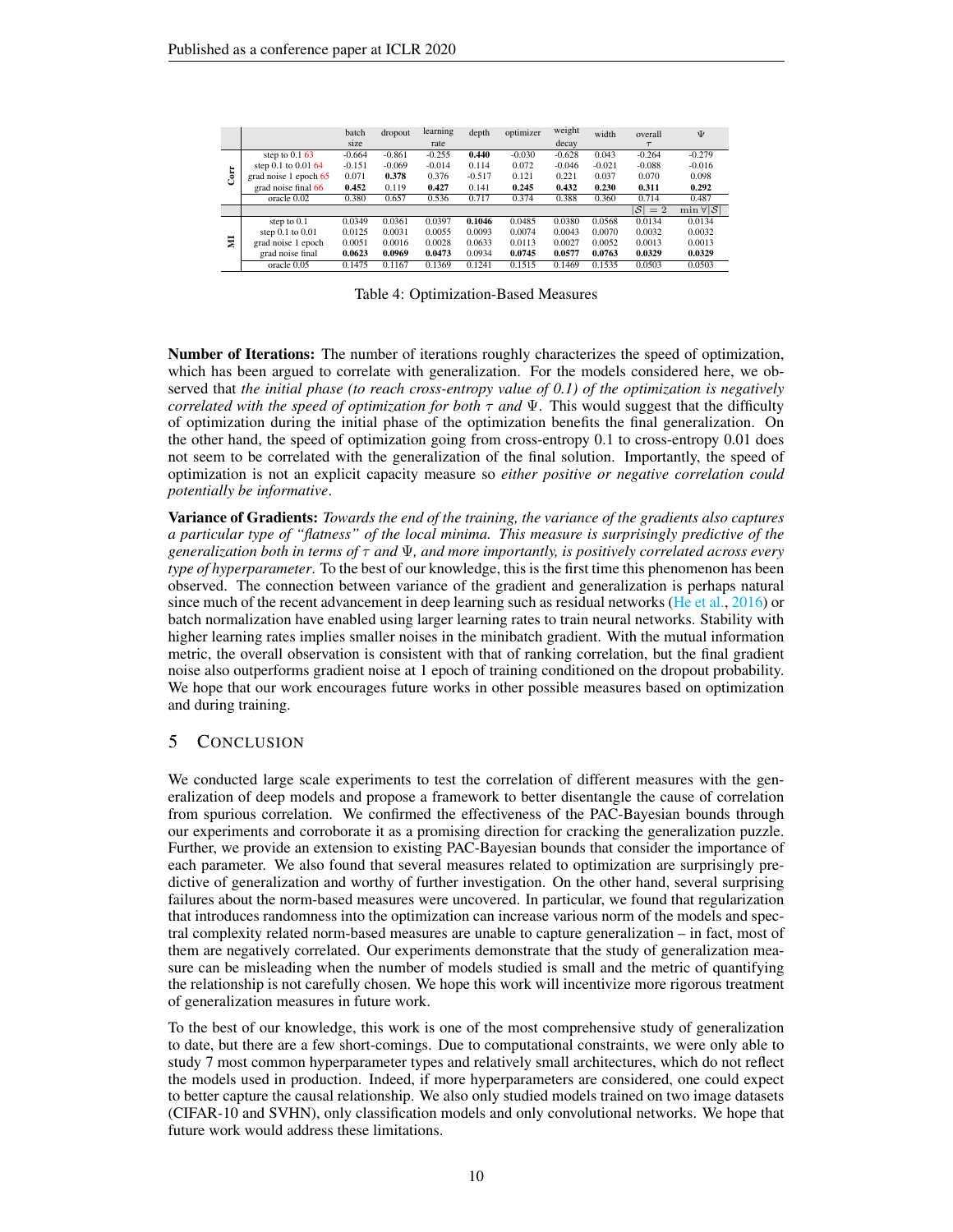# ACKNOWLEDGEMENT

We thank our colleagues at Google: Guy Gur-Ari for many insightful discussions that helped with the experiment design, Ethan Dyer, Pierre Foret, Sergey Ioffe for their feedback, and Scott Yak for help with implementation. We are grateful for insightful discussions with Brady Neal of University of Montreal about limitation of correlation analysis. We also thank Daniel Roy of University of Toronto for insightful comments.

### **REFERENCES**

- <span id="page-10-2"></span>Arora, S., Ge, R., Neyshabur, B., and Zhang, Y. (2018). Stronger generalization bounds for deep nets via a compression approach. *arXiv preprint arXiv:1802.05296*.
- <span id="page-10-0"></span>Bartlett, P. L., Foster, D. J., and Telgarsky, M. J. (2017). Spectrally-normalized margin bounds for neural networks. In *Advances in Neural Information Processing Systems*, pages 6240–6249.
- <span id="page-10-10"></span>Bartlett, P. L., Harvey, N., Liaw, C., and Mehrabian, A. (2019). Nearly-tight vc-dimension and pseudodimension bounds for piecewise linear neural networks. *Journal of Machine Learning Research*, 20(63):1–17.
- <span id="page-10-15"></span>Bartlett, P. L. and Mendelson, S. (2002). Rademacher and gaussian complexities: Risk bounds and structural results. *Journal of Machine Learning Research*, 3(Nov):463–482.
- <span id="page-10-6"></span>Chaudhari, P. and Soatto, S. (2018). Stochastic gradient descent performs variational inference, converges to limit cycles for deep networks. In *2018 Information Theory and Applications Workshop (ITA)*, pages 1–10. IEEE.
- <span id="page-10-14"></span>Dinh, L., Pascanu, R., Bengio, S., and Bengio, Y. (2017). Sharp minima can generalize for deep nets. In *Proceedings of the 34th International Conference on Machine Learning-Volume 70*, pages 1019–1028. JMLR. org.
- <span id="page-10-3"></span>Dziugaite, G. K. and Roy, D. M. (2017). Computing nonvacuous generalization bounds for deep (stochastic) neural networks with many more parameters than training data. *arXiv preprint arXiv:1703.11008*.
- <span id="page-10-12"></span>Elsayed, G., Krishnan, D., Mobahi, H., Regan, K., and Bengio, S. (2018). Large margin deep networks for classification. In Bengio, S., Wallach, H., Larochelle, H., Grauman, K., Cesa-Bianchi, N., and Garnett, R., editors, *Advances in Neural Information Processing Systems 31*, pages 842–852. Curran Associates, Inc.
- <span id="page-10-9"></span>Gao, J., Buldyrev, S. V., Havlin, S., and Stanley, H. E. (2011). Robustness of a network of networks. *Physical Review Letters*, 107(19):195701.
- <span id="page-10-1"></span>Golowich, N., Rakhlin, A., and Shamir, O. (2017). Size-independent sample complexity of neural networks. *arXiv preprint arXiv:1712.06541*.
- <span id="page-10-5"></span>Hardt, M., Recht, B., and Singer, Y. (2015). Train faster, generalize better: Stability of stochastic gradient descent. *arXiv preprint arXiv:1509.01240*.
- <span id="page-10-11"></span>He, K., Zhang, X., Ren, S., and Sun, J. (2016). Deep residual learning for image recognition. In *Proceedings of the IEEE conference on computer vision and pattern recognition*, pages 770–778.
- <span id="page-10-13"></span>Ioffe, S. and Szegedy, C. (2015). Batch normalization: Accelerating deep network training by reducing internal covariate shift. *CoRR*, abs/1502.03167.
- <span id="page-10-7"></span>Jiang, Y., Krishnan, D., Mobahi, H., and Bengio, S. (2018). Predicting the generalization gap in deep networks with margin distributions. *arXiv preprint arXiv:1810.00113*.

<span id="page-10-8"></span>Kendall, M. G. (1938). A new measure of rank correlation. *Biometrika*, 30(1/2):81–93.

<span id="page-10-4"></span>Keskar, N. S., Mudigere, D., Nocedal, J., Smelyanskiy, M., and Tang, P. T. P. (2016). On large-batch training for deep learning: Generalization gap and sharp minima. *arXiv preprint arXiv:1609.04836*.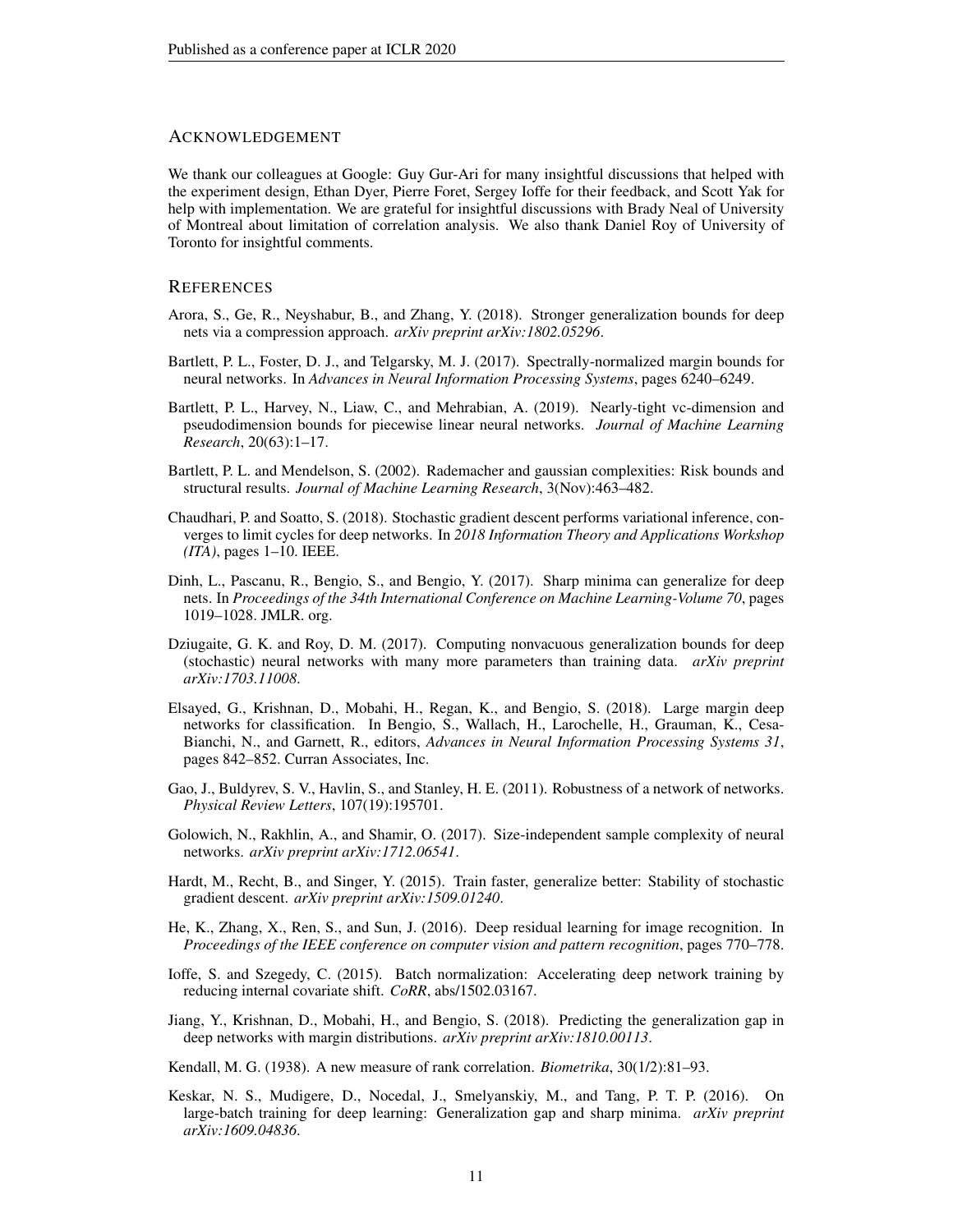- <span id="page-11-16"></span>Kontorovich, A. (2016). Dudley-pollard packing theorem. [http://aiweb.techfak.](http://aiweb.techfak.uni-bielefeld.de/content/bworld-robot-control-software/) [uni-bielefeld.de/content/bworld-robot-control-software/](http://aiweb.techfak.uni-bielefeld.de/content/bworld-robot-control-software/).
- <span id="page-11-7"></span>Krizhevsky, A., Nair, V., and Hinton, G. (2014). The cifar-10 dataset. *online: http://www. cs. toronto. edu/kriz/cifar. html*, 55.
- <span id="page-11-5"></span>Liang, T., Poggio, T., Rakhlin, A., and Stokes, J. (2017). Fisher-rao metric, geometry, and complexity of neural networks. *arXiv preprint arXiv:1711.01530*.
- <span id="page-11-4"></span>Long, P. M. and Sedghi, H. (2019). Size-free generalization bounds for convolutional neural networks. *arXiv preprint arXiv:1905.12600*.
- <span id="page-11-9"></span>McAllester, D. A. (1999). Pac-bayesian model averaging. In *COLT*, volume 99, pages 164–170. Citeseer.
- <span id="page-11-14"></span>Merity, S., Keskar, N. S., and Socher, R. (2017). Regularizing and optimizing lstm language models. *arXiv preprint arXiv:1708.02182*.
- <span id="page-11-15"></span>Mohri, M., Rostamizadeh, A., and Talwalkar, A. (2012). Foundations of machine learning. adaptive computation and machine learning. *MIT Press*, 31:32.
- <span id="page-11-3"></span>Nagarajan, V. and Kolter, J. Z. (2019a). Deterministic pac-bayesian generalization bounds for deep networks via generalizing noise-resilience. *arXiv preprint arXiv:1905.13344*.
- <span id="page-11-10"></span>Nagarajan, V. and Kolter, J. Z. (2019b). Generalization in deep networks: The role of distance from initialization. *arXiv preprint arXiv:1901.01672*.
- <span id="page-11-13"></span>Neal, B. (2019). Over-parametrization in deep rl and causal graphs for deep learning theory. ResearchGate.
- <span id="page-11-8"></span>Netzer, Y., Wang, T., Coates, A., Bissacco, A., Wu, B., and Ng, A. Y. (2011). Reading digits in natural images with unsupervised feature learning. *NIPS Workshop on Deep Learning and Unsupervised Feature Learning*.
- <span id="page-11-6"></span>Neyshabur, B., Bhojanapalli, S., McAllester, D., and Srebro, N. (2017). Exploring generalization in deep learning. In *Advances in Neural Information Processing Systems*, pages 5947–5956.
- <span id="page-11-2"></span>Neyshabur, B., Bhojanapalli, S., and Srebro, N. (2018a). A pac-bayesian approach to spectrallynormalized margin bounds for neural networks. *International Conference on Learning Representations*.
- <span id="page-11-19"></span>Neyshabur, B., Li, Z., Bhojanapalli, S., LeCun, Y., and Srebro, N. (2018b). Towards understanding the role of over-parametrization in generalization of neural networks. *arXiv preprint arXiv:1805.12076*.
- <span id="page-11-11"></span>Neyshabur, B., Salakhutdinov, R. R., and Srebro, N. (2015a). Path-sgd: Path-normalized optimization in deep neural networks. In *Advances in Neural Information Processing Systems*, pages 2422–2430.
- <span id="page-11-0"></span>Neyshabur, B., Tomioka, R., and Srebro, N. (2014). In search of the real inductive bias: On the role of implicit regularization in deep learning. *arXiv preprint arXiv:1412.6614*.
- <span id="page-11-1"></span>Neyshabur, B., Tomioka, R., and Srebro, N. (2015b). Norm-based capacity control in neural networks. In *Conference on Learning Theory*, pages 1376–1401.
- <span id="page-11-12"></span>Novak, R., Bahri, Y., Abolafia, D. A., Pennington, J., and Sohl-Dickstein, J. (2018). Sensitivity and generalization in neural networks: an empirical study. *arXiv preprint arXiv:1802.08760*.
- <span id="page-11-17"></span>Pereyra, G., Tucker, G., Chorowski, J., Kaiser, Ł., and Hinton, G. (2017). Regularizing neural networks by penalizing confident output distributions. *arXiv preprint arXiv:1701.06548*.
- <span id="page-11-18"></span>Pitas, K., Davies, M., and Vandergheynst, P. (2017). Pac-bayesian margin bounds for convolutional neural networks. *arXiv preprint arXiv:1801.00171*.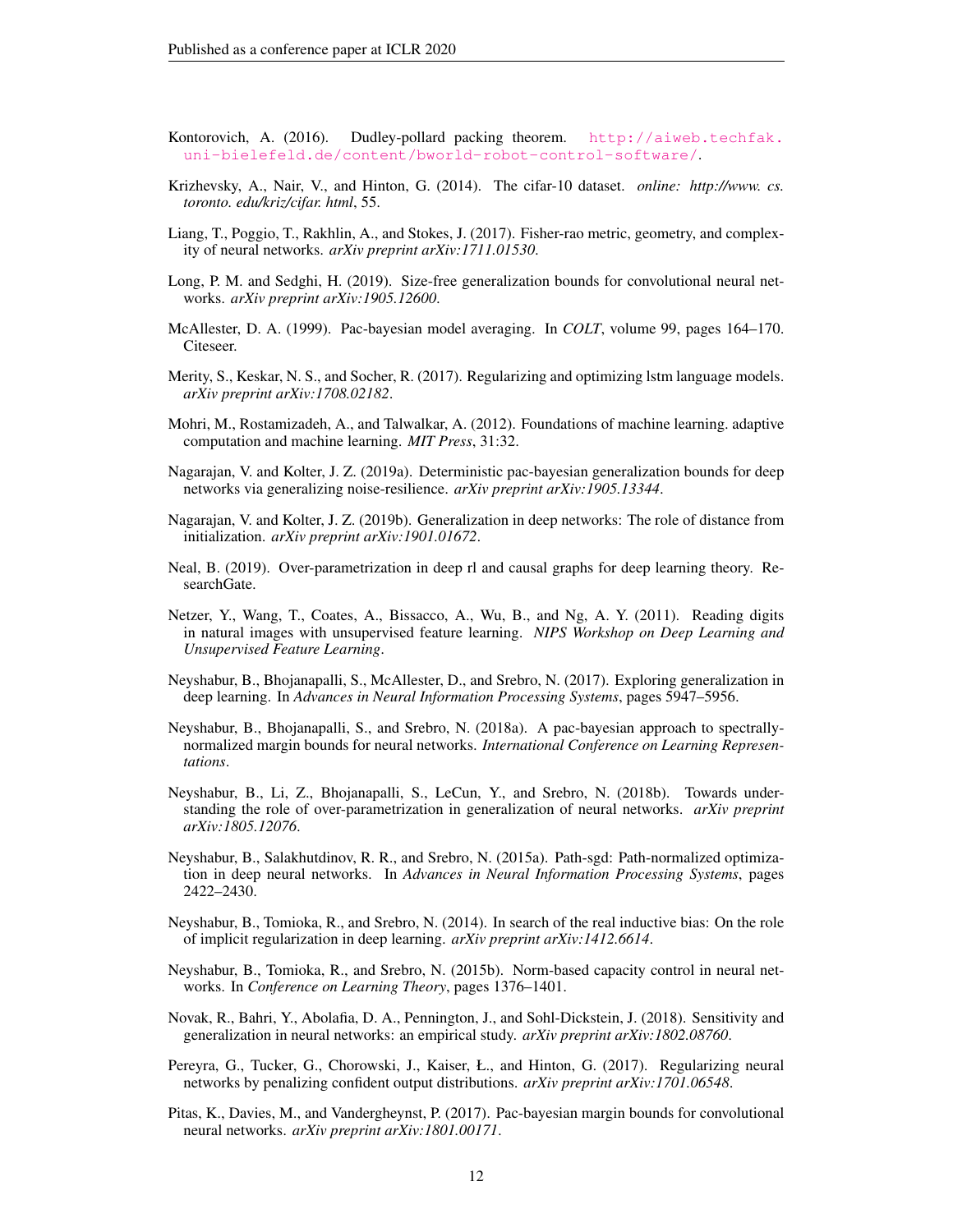- <span id="page-12-1"></span>Recht, B., Roelofs, R., Schmidt, L., and Shankar, V. (2019). Do imagenet classifiers generalize to imagenet? *arXiv preprint arXiv:1902.10811*.
- Rowling, J. K. (2016). Fantastic beasts and where to find them. In Yates, D., editor, *Harry Potter film series*. WarnerBros.
- <span id="page-12-6"></span>Sedghi, H., Gupta, V., and Long, P. M. (2018). The singular values of convolutional layers. *CoRR*, abs/1805.10408.
- <span id="page-12-5"></span>Smith, S. L. and Le, Q. V. (2017). A bayesian perspective on generalization and stochastic gradient descent. *arXiv preprint arXiv:1710.06451*.
- <span id="page-12-3"></span>Vapnik, V. N. and Chervonenkis, A. Y. (1971). On the uniform convergence of relative frequencies of events to their probabilities. In *Theory of probability and its applications*, pages 11–30. Springer.
- <span id="page-12-8"></span>Verma, T. and Pearl, J. (1991). Equivalence and synthesis of causal models. In *Proceedings of the Sixth Annual Conference on Uncertainty in Artificial Intelligence*, UAI '90, pages 255–270, New York, NY, USA. Elsevier Science Inc.
- <span id="page-12-2"></span>Wei, C. and Ma, T. (2019a). Data-dependent sample complexity of deep neural networks via lipschitz augmentation. *arXiv preprint arXiv:1905.03684*.
- <span id="page-12-7"></span>Wei, C. and Ma, T. (2019b). Improved sample complexities for deep networks and robust classification via an all-layer margin.
- <span id="page-12-4"></span>Wilson, A. C., Roelofs, R., Stern, M., Srebro, N., and Recht, B. (2017a). The marginal value of adaptive gradient methods in machine learning. In *Advances in Neural Information Processing Systems*, pages 4148–4158.
- <span id="page-12-9"></span>Wilson, A. C., Roelofs, R., Stern, M., Srebro, N., and Recht, B. (2017b). The marginal value of adaptive gradient methods in machine learning. In *Advances in Neural Information Processing Systems*, pages 4148–4158.
- <span id="page-12-0"></span>Zhang, C., Bengio, S., Hardt, M., Recht, B., and Vinyals, O. (2016). Understanding deep learning requires rethinking generalization. *arXiv preprint arXiv:1611.03530*.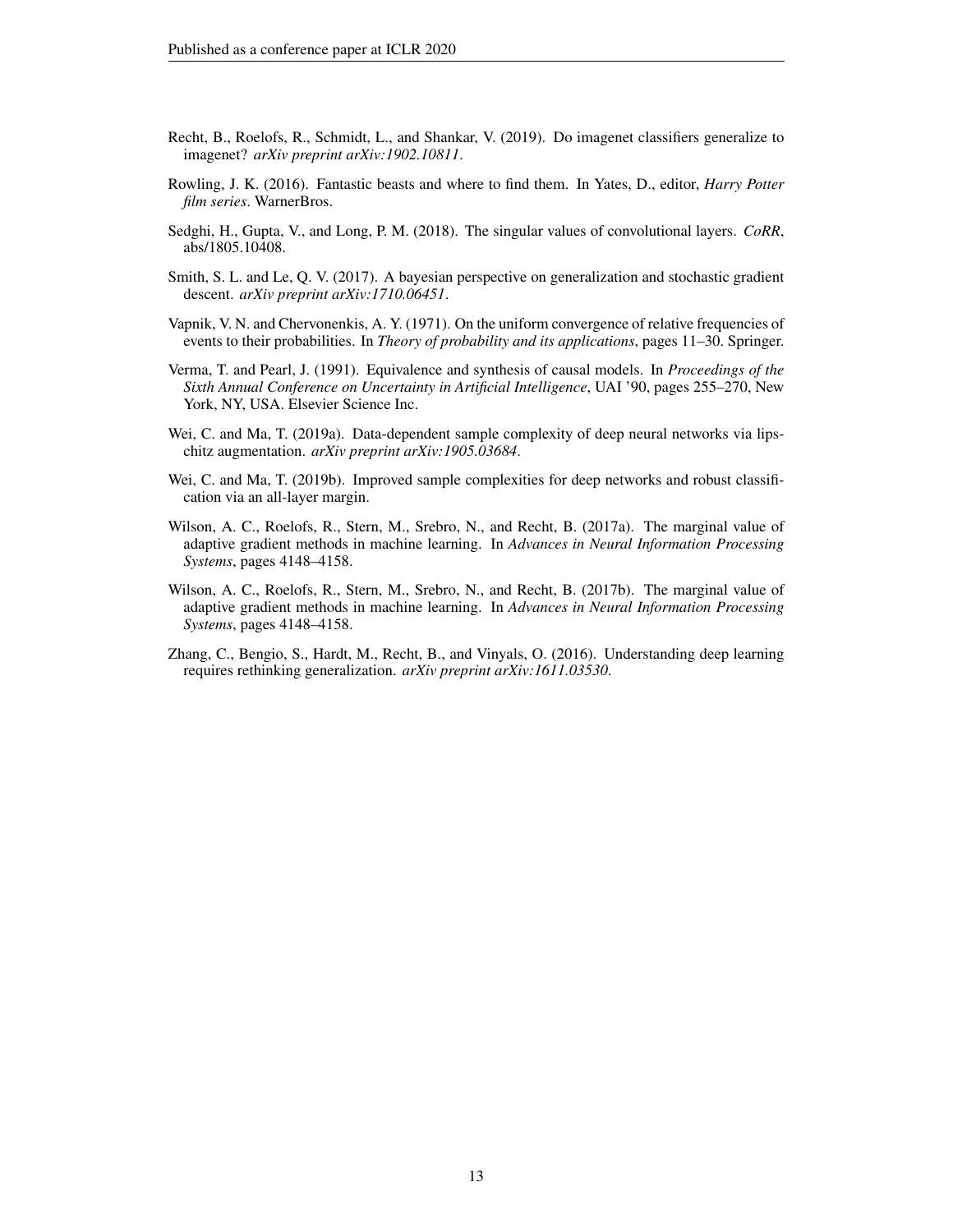# <span id="page-13-0"></span>A NOTATION

We denote a probability distribution as  $\mathscr A$ , set as A, tensor as A, vector as a, and scalar as a or  $\alpha$ . Let  $\mathscr D$  denote the data distributions over inputs and their labels, and let  $\kappa$  denote number of classes. We use  $\triangleq$  for equality by definition. We denote by S a given dataset, consisting of m i.i.d tuples  $\{(\mathbf{X}_1, y_1), \ldots, (\mathbf{X}_m, y_m)\}\)$  drawn from  $\mathscr{D}$  where  $\mathbf{X}_i \in \mathcal{X}$  is the input data and  $y_i \in \{1, \ldots, \kappa\}\$  the corresponding class label. We denote a feedforward neural network by  $f_w : \tilde{X} \to \mathbb{R}^k$ , its weight parameters by w, and the number of weights by  $\omega \triangleq \dim(w)$ . No activation function is applied at the output (i.e. logits). Denote the weight tensor of the  $i^{th}$  layer of the network by  $W_i$ , so that  $\mathbf{w} = \text{vec}(\mathbf{W}_1, \dots, \mathbf{W}_d)$ , where d is the depth of the network, and vec represents the vectorization operator. Furthermore, denote by  $f_{\mathbf{w}}(\mathbf{X})[j]$  the j-th output of the function  $f_{\mathbf{w}}(\mathbf{X})$ .

Let R be the set of binary relations, and  $I : \mathcal{R} \to \{0,1\}$  be the indicator function that is 1 if its input is true and zero otherwise. Let  $L$  be the 1-0 classification loss over the data distribution  $\mathcal{D}$ :  $L(f_{\mathbf{w}}) \triangleq \mathbb{E}_{(\mathbf{X},y)\sim \mathscr{D}}\left[I\left(f_{\mathbf{w}}(\mathbf{X})[y]\leq \max_{j\neq y} f_{\mathbf{w}}(\mathbf{X})[j]\right)\right]$  and let  $\hat{L}$  be the empirical estimate of 1-0 loss over S:  $\hat{L}(f_{\mathbf{w}}) \triangleq \frac{1}{m} \sum_{i=1}^{m} I(f_{\mathbf{w}}(\mathbf{X})[y_i] \leq \max_{j \neq y_i} f_{\mathbf{w}}(\mathbf{X})[j])$ . We refer to  $L(f_{\mathbf{w}}) - \hat{L}(f_{\mathbf{w}})$ as the *generalization gap*. For any input **X**, we define the sample dependent margin<sup>[6](#page-13-1)</sup> as  $\gamma(\mathbf{X}) \triangleq$  $(f_{\mathbf{w}}(\mathbf{X}))[y] - \max_{i \neq y} f_{\mathbf{w}}(\mathbf{X})_i$ . Moreover, we define the overall margin  $\gamma$  as the  $10^{th}$  percentile (a robust surrogate for the minimum) of  $\gamma(X)$  over the entire training set S.

Given any margin value  $\gamma \geq 0$ , we define the margin loss  $L_{\gamma}$  as follows:

$$
L_{\gamma}(f_{\mathbf{w}}) \triangleq \mathbb{E}_{(\mathbf{X},y)\sim\mathscr{D}}\left[I\big(f_{\mathbf{w}}(\mathbf{X})[y] \leq \gamma + \max_{j \neq y} f_{\mathbf{w}}(\mathbf{X})[j]\big)\right]
$$
(6)

and  $\hat{L}_{\gamma}$  is defined in an analogous manner on the training set. Further, for any vector v, we denote by  $\|\mathbf{v}\|_2$  the  $\ell_2$  norm of v. For any tensor W, let  $\|\mathbf{W}\|_F \triangleq \|\text{vec}(\mathbf{W})\|$ . We also denote  $\|\mathbf{W}\|_2$  as the spectral norm of the tensor W when used with a convolution operator. For convolutional operators, we compute the true singular value with the method proposed by [Sedghi et al.](#page-12-6) [\(2018\)](#page-12-6) through FFT.

We denote a tensor as **A**, vector as **a**, and scalar as A or a. For any  $1 \leq j \leq k$ , consider a k-th order tensor **A** and a j-th order tensor **B** where dimensions of **B** match the last j dimensions of **A**. We then define the product operator  $\otimes_i$ :

$$
(\mathbf{A}\otimes_j \mathbf{B})_{i_1,\ldots,i_{k-j}} \triangleq \langle \mathbf{A}_{i_1,\ldots,i_{k-j}}, \mathbf{B} \rangle, \tag{7}
$$

where  $i_1, \ldots, i_{k-j}$  are indices. We also assume that the input images have dimension  $n \times n$  and there are  $\kappa$  classes. Given the number of input channels  $c_{\rm in}$ , number of output channels  $c_{\rm out}$ , 2D square kernel with side length k, stride s, and padding p, we define the convolutional layer conv $\mathbf{w}_{s,p}$  as follows:

$$
\text{conv}_{\mathbf{W},s,p}(\mathbf{X})_{i_1,i_2} \triangleq \mathbf{W} \otimes \text{spatch}_{s(i_1-1)+1,s(i_2-1)+1,k} \left(\text{pad}_p(\mathbf{X})\right) \qquad \forall 1 \le i_1, i_2 \le \lfloor \frac{n+2p-k}{s} \rfloor
$$
\n
$$
(8)
$$

where  $\mathbf{W} \in \mathbb{R}^{c_{out} \times c_{in} \times k \times k}$  is the convolutional parameter tensor, patch<sub>i,j,k</sub>(Z) is a  $k \times k$  patch of **Z** starting from the point  $(i, j)$ , and pad<sub>p</sub> is the padding operator which adds p zeros to top, bottom, left and right of X:

$$
pad_p(\mathbf{X})_{i_1, i_2, j} = \begin{cases} \mathbf{X}_{i_1, i_2} & p < i_1, i_2 \le n + p \\ 0 & \text{otherwise} \end{cases}
$$
 (9)

We also define the max-pooling operator  $pool_{k,s,p}$  as follows:

$$
\text{pool}_{k,s,p}(\mathbf{X})_{i_1,i_2,j} = \max(\text{patch}_{s(i_1-1)+1,s(i_2-1)+1} \left(\text{pad}_p(\mathbf{X}_{:,:,j})\right)) \qquad \forall 1 \le i_1, i_2 \le \lfloor \frac{n+2p-k}{s} \rfloor
$$
\n(10)

<span id="page-13-1"></span><sup>&</sup>lt;sup>6</sup>This work only concerns with the output margins, but generally margin can be defined at any layer of a deep network as introduced in [\(Elsayed et al.,](#page-10-12) [2018\)](#page-10-12) and used to establish a generalization bound in, [\(Wei and](#page-12-7) [Ma,](#page-12-7) [2019b\)](#page-12-7).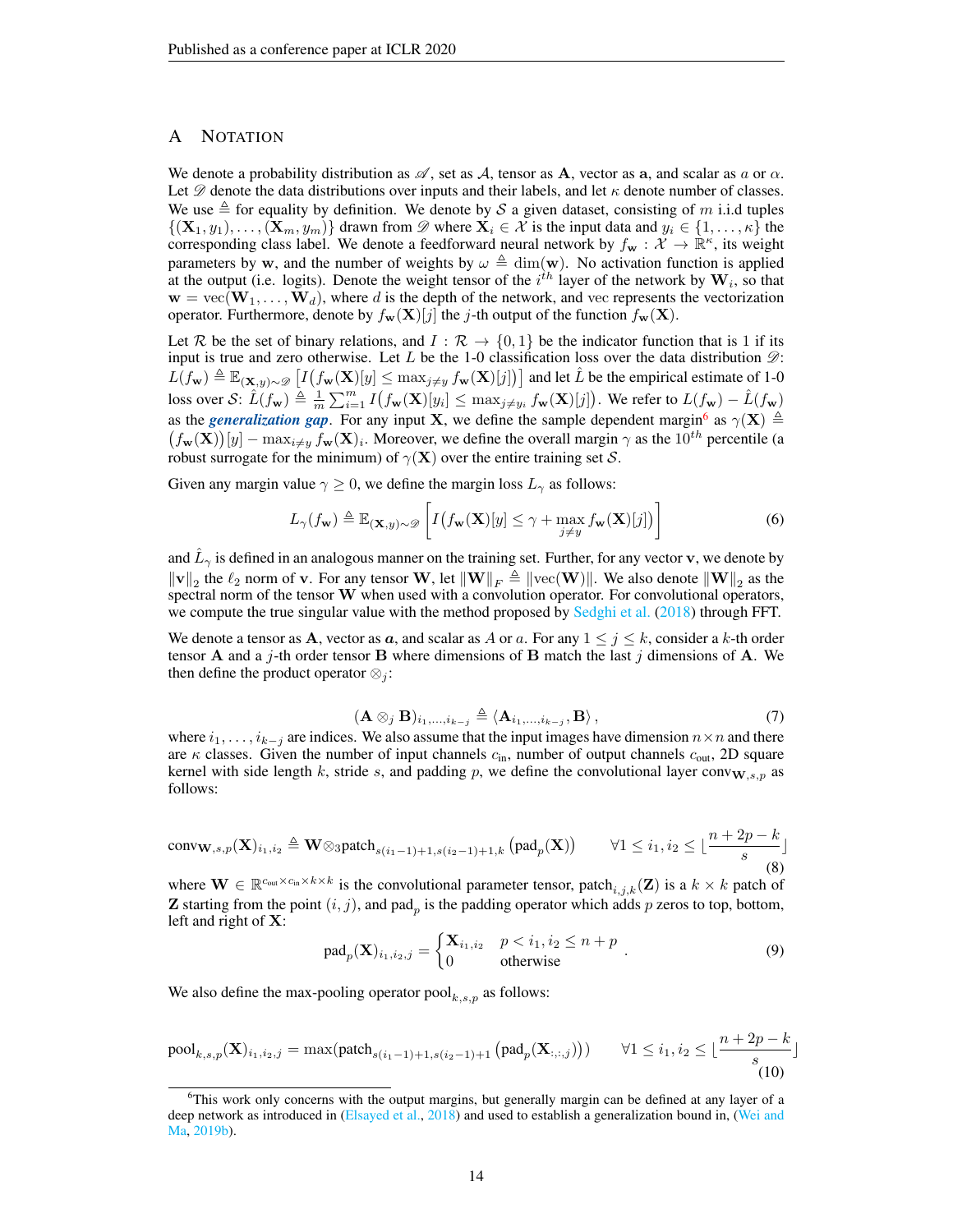We denote by  $f_{\mathbf{W},s}$  a convolutional network such that  $\mathbf{W}_i \in \mathbb{R}^{c_i \times c_{i-1} \times k_i \times k_i}$  is the convolution tensor and  $s_i$  is the convolutional stride at layer i. At Layer i, we assume the sequence of convolution, ReLU and max-pooling where the max pooling has kernel  $k_i$  and stride  $s_i'$ . Lack of max-pooling in some layers can be achieved by setting  $k'_i = s'_i = 1$ . We consider classification tasks and denote the number of classes by  $\kappa.$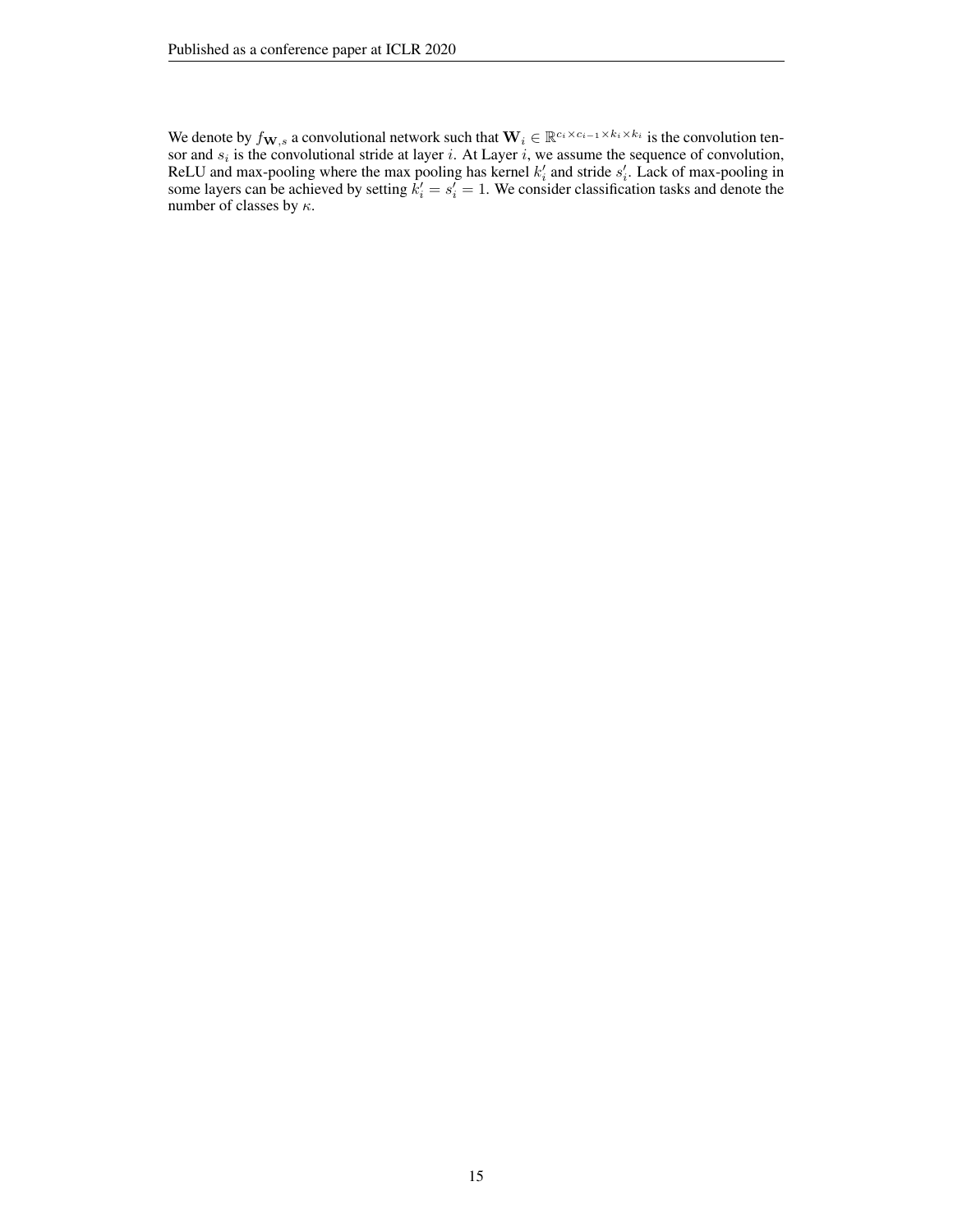# <span id="page-15-0"></span>B CONDITIONAL INDEPENDENCE TEST: TOWARDS CAPTURING THE CAUSAL RELATIONSHIPS

Relying on correlation is intuitive but perhaps unsatisfactory. In our experiments, we change several hyper-parameters and assess the correlation between a complexity measure and generalization. When we observe correlation between a complexity measure and generalization, we want to differentiate the following two scenarios:

- Changing a hyper-parameter causes the complexity measure to be low and lower value of the measure causes the generalization gap to be low.
- Changing a hyper-parameter causes the complexity measure to be low and changing the same hyper-parameter also causes the generalization to be low but the lower value of the complexity measure by itself has no effect on generalization.

The above two scenarios are demonstrated in Figure [2-](#page-15-1)Middle and Figure [2-](#page-15-1)Right respectively. In attempt to truly understand these relationships, we will rely on the tools from probabilistic causality. Our approach is inspired by the seminal work on Inductive Causation (IC) Algorithm by [Verma](#page-12-8) [and Pearl](#page-12-8) [\(1991\)](#page-12-8), which provides a framework for learning a graphical model through conditional independence test. While the IC algorithm traditionally initiates the graph to be fully connected, we will take advantage of our knowledge about generalization and prune edges of the initialized graph to expedite the computations. Namely, we assume that the choice of hyperparameter does not directly explain generalization, but rather it induces changes in some measure  $\mu$  which can be used to explain generalization.

<span id="page-15-1"></span>

Figure 2: Left: Graph at initialization of IC algorithm. Middle: The ideal graph where the measure  $\mu$ can directly explain observed generalization. Right: Graph for correlation where  $\mu$  cannot explain observed generalization.

Our primary interest is to establish the existence of an edge between  $\mu$  and q. Suppose there exists a large family of complexity measures and among them there is a true complexity measure that can fully explain generalization. Then to verify the existence of the edge between  $\mu$  and g, we can perform the *conditional independent test* by reading the conditional mutual information between  $\mu$ and g given that a set of hyperparameter types S is observed<sup>[7](#page-15-2)</sup>. For any function  $\phi : \Theta \to \mathbb{R}$ , let  $V_{\phi}$ :  $\Theta_1 \times \Theta_2 \rightarrow \{+1, -1\}$  be as  $V_{\phi}(\theta_1, \theta_2) \triangleq \text{sign}(\phi(\theta_1) - \phi(\theta_2))$ . Furthermore, let  $U_{\mathcal{S}}$  be a random variable that correspond to the values of hyperparameters in  $S$ . We calculate the conditional mutual information as follows:

$$
\mathcal{I}(V_{\mu}, V_g \mid U_{\mathcal{S}}) = \sum_{U_{\mathcal{S}}} p(U_{\mathcal{S}}) \sum_{V_{\mu} \in \{\pm 1\}} \sum_{V_g \in \{\pm 1\}} p(V_{\mu}, V_g \mid U_{\mathcal{S}}) \log \left( \frac{p(V_{\mu}, V_g \mid U_{\mathcal{S}})}{p(V_{\mu} \mid U_{\mathcal{S}}) p(V_g \mid U_{\mathcal{S}})} \right) \tag{11}
$$

The above removes the unwanted correlation between generalization and complexity measure that is caused by hyperparameter types in set  $S$ . Since in our case the conditional mutual information between a complexity measure and generalization is at most equal to the conditional entropy of generalization, we normalize it with the conditional entropy to arrive at a criterion ranging between 0 and 1:

$$
\mathcal{H}(V_g \mid U_\mathcal{S}) = -\sum_{U_\mathcal{S}} p(U_\mathcal{S}) \sum_{V_g \in \{\pm 1\}} p(V_g \mid U_\mathcal{S}) \log(p(V_g \mid U_\mathcal{S})) \tag{12}
$$

<span id="page-15-2"></span><sup>&</sup>lt;sup>7</sup>For example, if S contains a single hyperparameter type such as the learning rate, then the conditional mutual information is conditioned on learning rate being observed.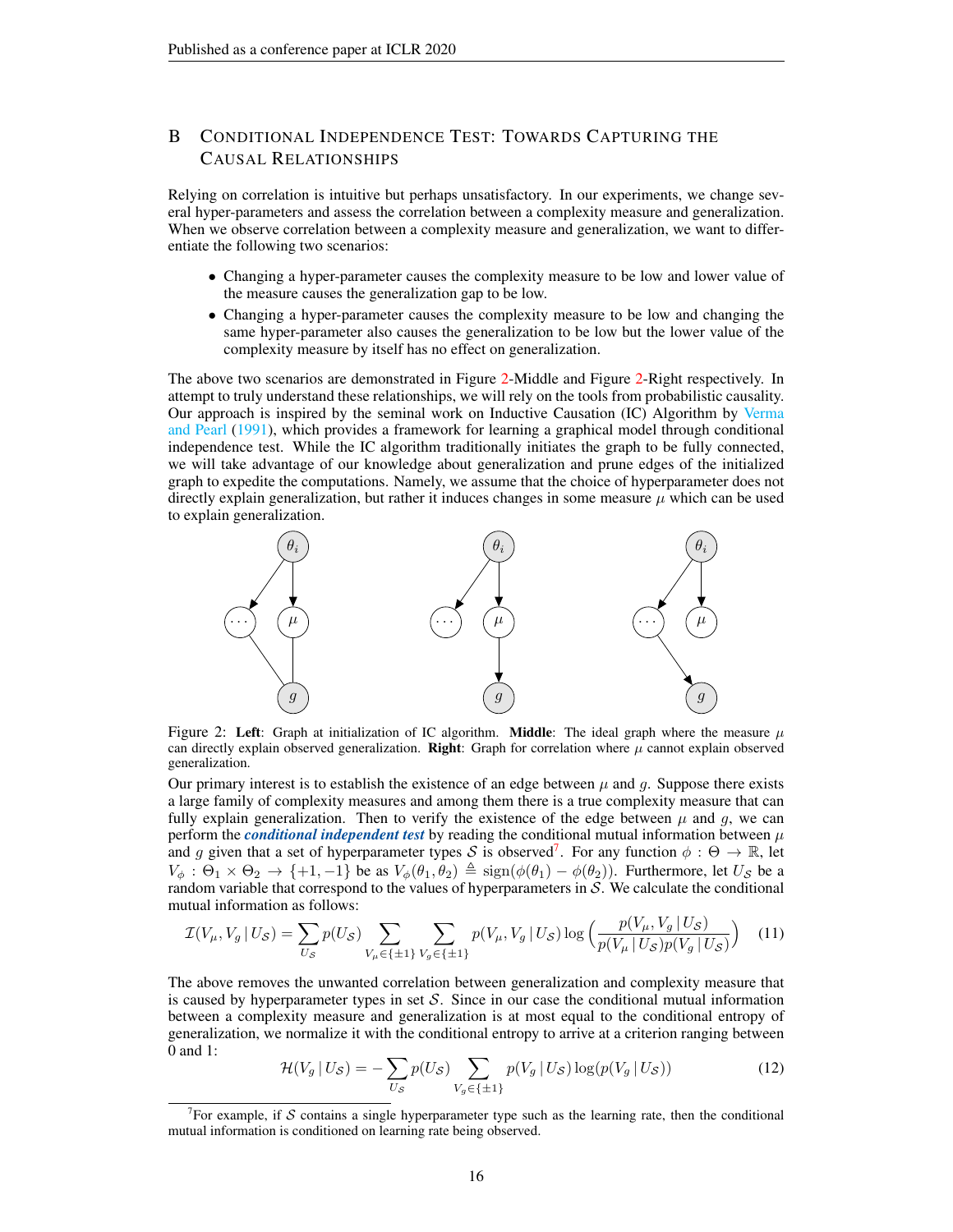$$
\hat{\mathcal{I}}(V_{\mu}, V_g \mid U_{\mathcal{S}}) = \frac{\mathcal{I}(V_{\mu}, V_g \mid U_{\mathcal{S}})}{\mathcal{H}(V_g \mid U_{\mathcal{S}})}\tag{13}
$$

According to the IC algorithm, an edge is kept between two nodes if there exists no subset  $S$  of hyperparameter types such that the two nodes are independent, i.e.  $\hat{\mathcal{I}}(V_u, V_g | U_s ) = 0$ . In our setup, setting  $S$  to the set of all hyperparameter types is not possible as both the conditional entropy and conditional mutual information would become zero. Moreover, due to computational reasons, we only look at  $|S| \leq 2$ :

$$
\mathcal{K}(\mu) = \min_{U_{\mathcal{S}} \text{ s.t } |\mathcal{S}| \le 2} \hat{\mathcal{I}}(V_{\mu}, V_g \mid U_{\mathcal{S}})
$$
\n(14)

At a high level, the larger K is for a measure  $\mu$ , the more likely an edge exists between  $\mu$  and g, and therefore the more likely  $\mu$  can explain generalization. For details on the set-up, please refer to Appendix  $B.1$  on how these quantities are estimated.

### <span id="page-16-1"></span>B.1 DEFINITION OF RANDOM VARIABLES

Since the measures are results of complicated interactions between the data, the model, and the training procedures, we cannot manipulate it to be any values that we want. Instead, we use the following definition of random variables: suppose S is a subset of all the components of  $\theta$  (e.g.  $S = {\emptyset}$  for  $|S| = 0$ ,  $|S| = {\text{learning rate}}$  for  $|S| = 1$  or  $|S| = {\text{learning rate}}$ , dropout for  $|S| = 2$ ). Specifically we denote  $S_{ab}$  as the collective condition  $\{\theta_1^{(a)} = v_1, \theta_1^{(b)} = v_2, \dots, \theta_{|S|}^{(a)} =$  $v_{2|\mathcal{S}|-1}, \theta_{|\mathcal{S}|}^{(b)} = v_{2|\mathcal{S}|}$ . We can then define and empirical measure four probability  $Pr(\mu^{(a)} >$  $\mu^{(b)}, g^{(a)} > g^{(b)}\,|\, \mathcal{S}_{ab}),$   $\Pr(\mu^{(a)} > \mu^{(b)}, g^{(a)} < g^{(b)}\,|\, \mathcal{S}_{ab}),$   $\Pr(\mu^{(a)} < \mu^{(b)}, g^{(a)} > g^{(b)}\,|\, \mathcal{S}_{ab})$  and  $\Pr(\mu^{(a)} < \mu^{(b)}, g^{(a)} < g^{(b)}\, | \, \mathcal{S}_{ab}).$ 

|                                  | $\mu^{(a)}$<br>(b)<br>$\mu$ | (a)<br>$\sim \mu^{(b)}$ |
|----------------------------------|-----------------------------|-------------------------|
| $q^{(a)}$<br>$g^{(b)}$           | $\rho_{00}$                 | $p_{01}$                |
| $\ell \leq g^{(b)}$<br>$q^{(a)}$ | $p_{10}$                    |                         |

Figure 3: Joint Probability table for a single  $S_{ab}$ 

Together forms a 2 by 2 table that defines the joint distribution of the Bernoulli random variables  $Pr(g^{(a)} > g^{(b)} | S_{ab})$  and  $Pr(\mu^{(a)} > \mu^{(b)} | S_{ab})$ . For notation convenience, we use  $Pr(\mu, g | S_{ab})$ ,  $Pr(g | S_{ab})$  and  $Pr(\mu | S_{ab})$  to denote the joint and marginal. If there are  $N = 3$  choices for each hyperparameter in S then there will be  $N^{|\mathcal{S}|}$  such tables for each hyperparameter combination. Since each configuration occurs with equal probability, for that arbitrary  $\theta^{(a)}$  and  $\theta^{(b)}$  drawn from Θ conditioned on that the components of S are observed for both models, the joint distribution can be defined as  $Pr(\mu, g | S) = \frac{1}{N^{|S|}} \sum_{S_{ab}} Pr(\mu, g | S_{ab})$  and likely the marginals can be defined as  $Pr(\mu | \mathcal{S}) = \frac{1}{N^{|\mathcal{S}|}} \sum_{\mathcal{S}_{ab}} Pr(\mu | \mathcal{S}_{ab})$  and  $Pr(g | \mathcal{S}) = \frac{1}{N^{|\mathcal{S}|}} \sum_{\mathcal{S}_{ab}} Pr(g | \mathcal{S}_{ab})$ . With these notations established, all the relevant quantities can be computed by iterating over all pairs of models.

# C EXPERIMENTS

### <span id="page-16-0"></span>C.1 MORE TRAINING DETAILS

During our experiments, we found that Batch Normalization [\(Ioffe and Szegedy,](#page-10-13) [2015\)](#page-10-13) is crucial to reliably reach a low cross-entropy value for all models; since normalization is a indispensable components of modern neural networks, we decide to use batch normalization in all of our models. We *remove* batch normalization before computing any measure by fusing the  $\gamma$ ,  $\beta$  and moving statistics with the convolution operator that precedes the normalization. This is important as [Dinh et al.](#page-10-14) [\(2017\)](#page-10-14) showed that common generalization measures such as sharpness can be easily manipulated with reparameterization. We also discovered that the models trained with data augmentation often cannot fit the data (i.e. reach cross-entropy 0.01) completely. Since a model with data augmentation tends to consistently generalize better than the models without data augmentation, measure that reflects the training error (i.e. value of cross-entropy) will easily predict the ranking between two models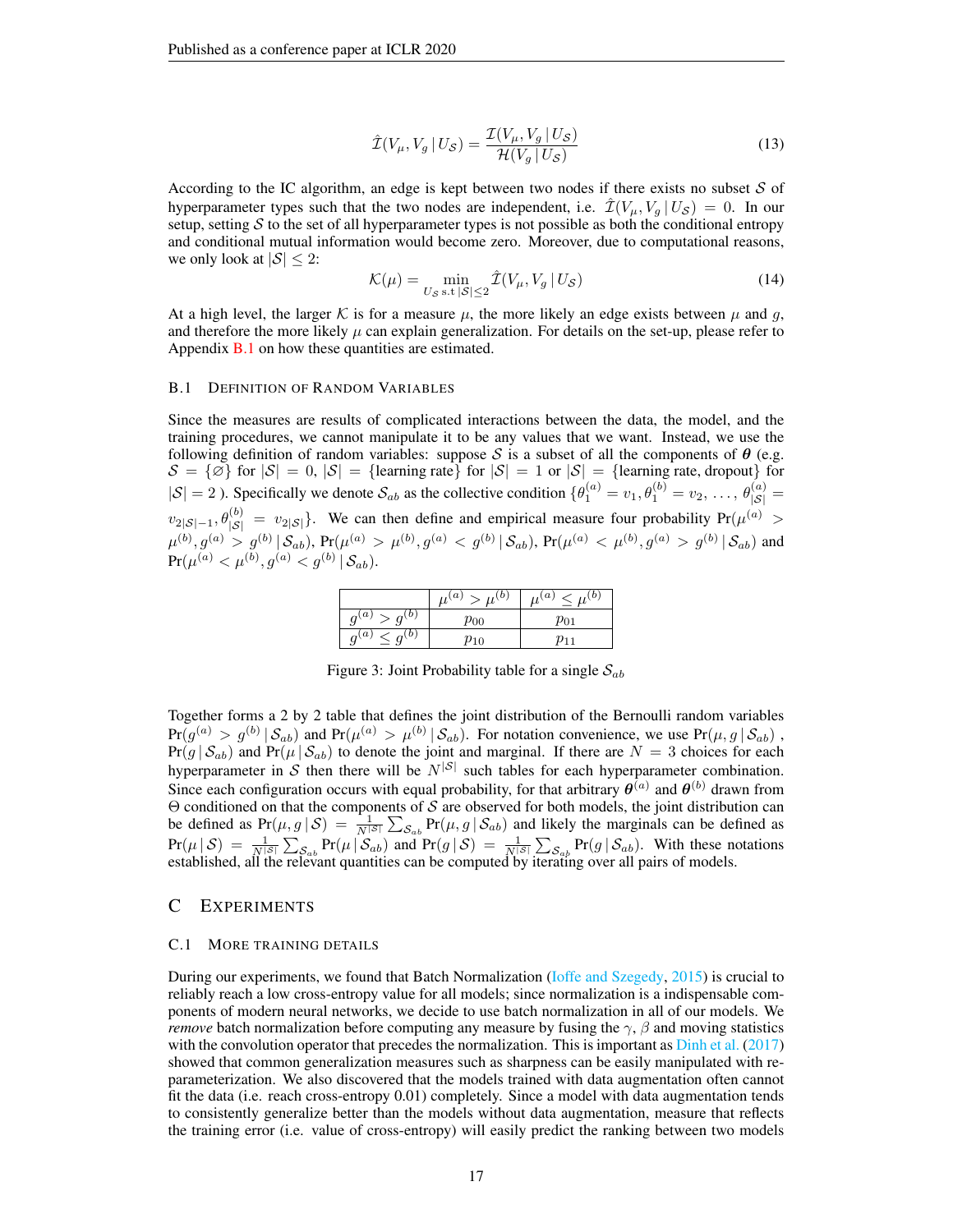even though it has only learned that one model uses data augmentation (see the thought experiments from the previous section). While certain hyperparameter configuration can reach cross-entropy of 0.01 even with data augmentation, it greatly limits the space of models that we can study. Hence, we make the design choice to not include data augmentation in the models of this study. Note that from a theoretical perspective, data augmentation is also challenging to analyze since the training samples generated from the procedure are no longer identical and independently distributed. All values for all the measures we computed over these models can be found in Table  $5$  in Appendix  $C.5$ .

### <span id="page-17-0"></span>C.2 THE CHOICE OF STOPPING CRITERION

The choice of stopping criterion is very essential and could completely change the evaluation and the resulting conclusions. In our experiments we noticed that if we pick the stopping criterion based on number of iterations or number of epochs, then since some models optimize faster than others, they end up fitting the training data more and in that case the cross-entropy itself can be very predictive of generalization. To make it harder to distinguish models based on their training performance, it makes more sense to choose the stopping criterion based on the training error or training loss. We noticed that as expected, models with the same cross-entropy usually have very similar training error so that suggests that this choice is not very important. However, during the optimization the training error behavior is noisier than cross-entropy and moreover, after the training error reaches zero, it cannot distinguish models while the cross-entropy is still meaningful after fitting the data. Therefore, we decided to use cross-entropy as the stopping criterion.

### <span id="page-17-1"></span>C.3 ALL MODEL SPECIFICATION

As mentioned in the main text, the models we use resemble Network-in-Network [\(Gao et al.,](#page-10-9) [2011\)](#page-10-9) which is a class of more parameter efficient convolution neural networks that achieve reasonably competitive performance on modern image classification benchmarks. The model consists blocks of modules that have  $1 \ 3 \times 3$  convolution with stride 2 followed by  $2 \ 1 \times 1$  convolution with stride 1. We refer to this single module as a NiN-block and construct models of different size by stacking NiN-block. For simplicity, all NiN-block have the same number of output channels  $c_{out}$ . Dropout is applied at the end of every NiN-block. At the end of the model, there is a  $1 \times 1$  convolution reducing the channel number to the class number (i.e. 10 for CIFAR-10) followed by a global average pooling to produce the output logits.

For width, we choose from  $c_{out}$  from 3 options:  $\{2 \times 96, 4 \times 96, 8 \times 96\}.$ 

For depth, we choose from 3 options:  $\{2 \times \text{NiNblock}, 4 \times \text{NiNblock}, 8 \times \text{NiNblock}\}$ 

For dropout, we choose from 3 options:  $\{0.0, 0.25, 0.5\}$ 

For batch size, we choose from:  $\{32, 64, 128\}$ 

Since each optimizer may require different learning rate and in some cases, different regularization, we fine-tuned the hyper-parameters for each optimizer while keeping 3 options for every hyper-parameter choices<sup>[8](#page-17-2)</sup>.

**Momentum SGD:** We choose momentum of 0.9 and choose the initial learning rate  $\eta$  from  $\{0.1, 0.032, 0.01\}$  and regularization coefficient  $\lambda$  from  $\{0.0, 0.0001, 0.0005\}$ . The learning rate decay schedule is  $\times 0.1$  at iterations [60000, 90000].

**Adam**: We choose initial learning rate  $\eta$  from  $\{0.001, 3.2e-4, 1e-4\}$ ,  $\epsilon = 1e-3$  and regularization coefficient  $\lambda$  from  $\{0.0, 0.0001, 0.0005\}$ . The learning rate decay schedule is  $\times 0.1$  at iterations [60000, 90000].

**RMSProp:** We choose initial learning rate  $\eta$  from {0.001, 3.2e – 4, 1e – 4} and regularization coefficient  $\lambda$  from  $\{0.0, 0.0001, 0.0003\}$ . The learning rate decay schedule is  $\times 0.1$  at iterations [60000, 90000].

<span id="page-17-2"></span><sup>&</sup>lt;sup>8</sup>While methods with adaptive methods generally require less tuning, in practice researchers have observed performance gains from tuning the initial learning rate and learning rate decay.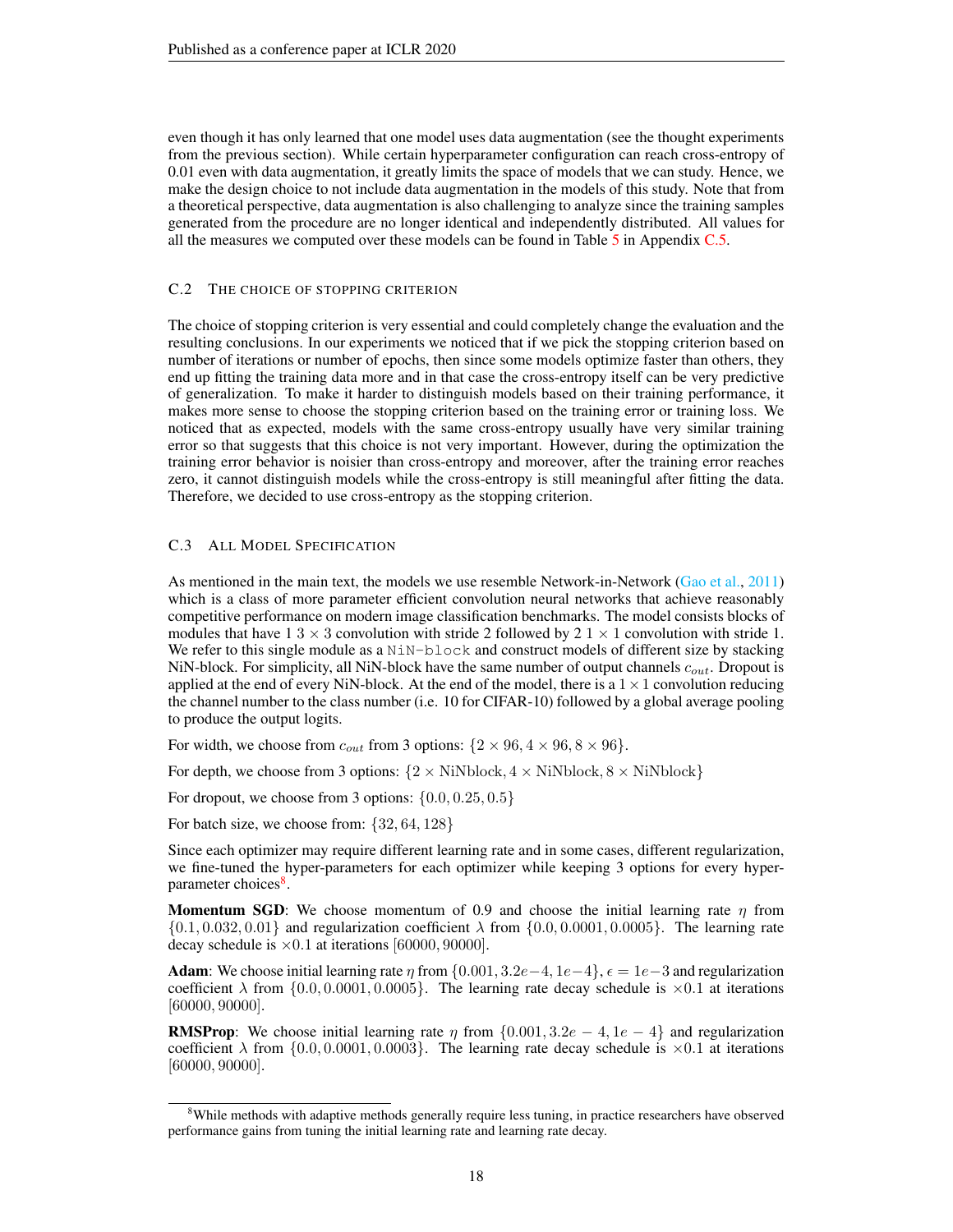# <span id="page-18-1"></span>C.4 CANONICAL MEASURES

Based on empirical observations made by the community as a whole, the canonical ordering we give to each of the hyper-parameter categories are as follows:

- 1. Batchsize: smaller batchsize leads to smaller generalization gap
- 2. Depth: deeper network leads to smaller generalization gap
- 3. Width: wider network leads to smaller generalization gap
- 4. Dropout: The higher the dropout ( $\leq 0.5$ ) the smaller the generalization gap
- 5. Weight decay: The higher the weight decay (smaller than the maximum for each optimizer) the smaller the generalization gap
- 6. Learning rate: The higher the learning rate (smaller than the maximum for each optimizer) the smaller the generalization gap
- 7. Optimizer: Generalization gap of Momentum SGD < Generalization gap of Adam < Generalization gap of RMSProp

### <span id="page-18-0"></span>C.5 ALL RESULTS

Below we present all of the measures we computed and their respective  $\tau$  and  $\Psi$  on more than 10,000 models we trained and additional plots. Unless stated otherwise, convergence is considered when the loss reaches the value of 0.1.

<span id="page-18-2"></span>

|                           |     |           |          | learning |          |           | weight   |          |                |          |
|---------------------------|-----|-----------|----------|----------|----------|-----------|----------|----------|----------------|----------|
|                           | ref | batchsize | dropout  | rate     | depth    | optimizer | decay    | width    | overall $\tau$ | Ψ        |
| vc dim                    | 19  | 0.000     | 0.000    | 0.000    | $-0.909$ | 0.000     | 0.000    | $-0.171$ | $-0.251$       | $-0.154$ |
| # params                  | 20  | 0.000     | 0.000    | 0.000    | $-0.909$ | 0.000     | 0.000    | $-0.171$ | $-0.175$       | $-0.154$ |
| sharpness                 | 51  | 0.537     | $-0.523$ | 0.449    | 0.826    | 0.221     | 0.233    | $-0.004$ | 0.282          | 0.248    |
| pacbayes                  | 48  | 0.372     | $-0.457$ | 0.042    | 0.644    | 0.179     | $-0.179$ | $-0.142$ | 0.064          | 0.066    |
| sharpness-orig            | 52  | 0.542     | $-0.359$ | 0.716    | 0.816    | 0.297     | 0.591    | 0.185    | 0.400          | 0.398    |
| pacbayes-orig             | 49  | 0.526     | $-0.076$ | 0.705    | 0.546    | 0.341     | 0.564    | $-0.086$ | 0.293          | 0.360    |
| frob-distance             | 40  | $-0.317$  | $-0.833$ | $-0.718$ | 0.526    | $-0.214$  | $-0.669$ | $-0.166$ | $-0.263$       | $-0.341$ |
| spectral-init             | 25  | $-0.330$  | $-0.845$ | $-0.721$ | $-0.908$ | $-0.208$  | $-0.313$ | $-0.231$ | $-0.576$       | $-0.508$ |
| spectral-orig             | 26  | $-0.262$  | $-0.762$ | $-0.665$ | $-0.908$ | $-0.131$  | $-0.073$ | $-0.240$ | $-0.537$       | $-0.434$ |
| spectral-orig-main        | 28  | $-0.262$  | $-0.762$ | $-0.665$ | $-0.908$ | $-0.131$  | $-0.073$ | $-0.240$ | $-0.537$       | $-0.434$ |
| fro/spec                  | 33  | 0.563     | 0.351    | 0.744    | $-0.898$ | 0.326     | 0.665    | $-0.053$ | $-0.008$       | 0.243    |
| prod-of-spec              | 32  | $-0.464$  | $-0.724$ | $-0.722$ | $-0.909$ | $-0.197$  | $-0.142$ | $-0.218$ | $-0.559$       | $-0.482$ |
| prod-of-spec/margin       | 31  | $-0.308$  | $-0.782$ | $-0.702$ | $-0.907$ | $-0.166$  | $-0.148$ | $-0.179$ | $-0.570$       | $-0.456$ |
| sum-of-spec               | 35  | $-0.464$  | $-0.724$ | $-0.722$ | 0.909    | $-0.197$  | $-0.142$ | $-0.218$ | 0.102          | $-0.223$ |
| sum-of-spec/margin        | 34  | $-0.308$  | $-0.782$ | $-0.702$ | 0.909    | $-0.166$  | $-0.148$ | $-0.179$ | 0.064          | $-0.197$ |
| spec-dist                 | 41  | $-0.458$  | $-0.838$ | $-0.568$ | 0.738    | $-0.319$  | $-0.182$ | $-0.171$ | $-0.110$       | $-0.257$ |
| prod-of-fro               | 37  | 0.440     | $-0.199$ | 0.538    | $-0.909$ | 0.321     | 0.731    | $-0.101$ | $-0.297$       | 0.117    |
| prod-of-fro/margin        | 36  | 0.513     | $-0.291$ | 0.579    | $-0.907$ | 0.364     | 0.739    | $-0.088$ | $-0.295$       | 0.130    |
| sum-of-fro                | 39  | 0.440     | $-0.199$ | 0.538    | 0.913    | 0.321     | 0.731    | $-0.101$ | 0.418          | 0.378    |
| sum-of-fro/margin         | 38  | 0.520     | $-0.369$ | 0.598    | 0.882    | 0.380     | 0.738    | $-0.080$ | 0.391          | 0.381    |
| 1/margin                  | 22  | $-0.312$  | 0.593    | $-0.234$ | $-0.758$ | $-0.223$  | 0.211    | $-0.125$ | $-0.124$       | $-0.121$ |
| neg-entropy               | 23  | 0.346     | $-0.529$ | 0.251    | 0.632    | 0.220     | $-0.157$ | 0.104    | 0.148          | 0.124    |
| path-norm                 | 44  | 0.363     | $-0.190$ | 0.216    | 0.925    | 0.272     | 0.195    | 0.178    | 0.370          | 0.280    |
| path-norm/margin          | 43  | 0.363     | 0.017    | 0.148    | 0.922    | 0.230     | 0.280    | 0.173    | 0.374          | 0.305    |
| param-norm                | 42  | 0.236     | $-0.516$ | 0.174    | 0.330    | 0.187     | 0.124    | $-0.170$ | 0.073          | 0.052    |
| fisher-rao                | 45  | 0.396     | 0.147    | 0.240    | $-0.516$ | 0.120     | 0.551    | 0.177    | 0.090          | 0.160    |
| cross-entropy             | 21  | 0.440     | $-0.402$ | 0.140    | 0.390    | 0.149     | 0.232    | 0.080    | 0.149          | 0.147    |
| $1/\sigma$ pachayes       | 53  | 0.501     | $-0.033$ | 0.744    | 0.200    | 0.346     | 0.609    | 0.056    | 0.303          | 0.346    |
| $1/\sigma$ sharpness      | 54  | 0.532     | $-0.326$ | 0.711    | 0.776    | 0.296     | 0.592    | 0.263    | 0.399          | 0.406    |
| num-step-0.1-to-0.01-loss | 64  | $-0.151$  | $-0.069$ | $-0.014$ | 0.114    | 0.072     | $-0.046$ | $-0.021$ | $-0.088$       | $-0.016$ |
| num-step-to-0.1-loss      | 63  | $-0.664$  | $-0.861$ | $-0.255$ | 0.440    | $-0.030$  | $-0.628$ | 0.043    | $-0.264$       | $-0.279$ |
| $1/\alpha'$ sharpness mag | 62  | 0.570     | 0.148    | 0.762    | 0.824    | 0.297     | 0.741    | 0.269    | 0.484          | 0.516    |
| $1/\sigma'$ pachayes mag  | 61  | 0.490     | $-0.215$ | 0.505    | 0.896    | 0.186     | 0.147    | 0.195    | 0.365          | 0.315    |
| pac-sharpness-mag-init    | 59  | $-0.293$  | $-0.841$ | $-0.698$ | $-0.909$ | $-0.240$  | $-0.631$ | $-0.171$ | $-0.225$       | $-0.541$ |
| pac-sharpness-mag-orig    | 60  | 0.401     | $-0.514$ | 0.321    | $-0.909$ | 0.181     | 0.281    | $-0.171$ | $-0.158$       | $-0.059$ |
| pacbayes-mag-init         | 56  | 0.425     | $-0.658$ | $-0.035$ | 0.874    | 0.099     | $-0.407$ | 0.069    | 0.175          | 0.052    |
| pacbayes-mag-orig         | 57  | 0.532     | $-0.480$ | 0.508    | 0.902    | 0.188     | 0.155    | 0.186    | 0.410          | 0.284    |
| grad-noise-final          | 66  | 0.452     | 0.119    | 0.427    | 0.141    | 0.245     | 0.432    | 0.230    | 0.311          | 0.292    |
| grad-noise-epoch-1        | 65  | 0.071     | 0.378    | 0.376    | $-0.517$ | 0.121     | 0.221    | 0.037    | 0.070          | 0.098    |
| oracle 0.01               |     | 0.579     | 0.885    | 0.736    | 0.920    | 0.529     | 0.622    | 0.502    | 0.851          | 0.682    |
| oracle 0.02               |     | 0.414     | 0.673    | 0.548    | 0.742    | 0.346     | 0.447    | 0.316    | 0.726          | 0.498    |
| oracle 0.05               |     | 0.123     | 0.350    | 0.305    | 0.401    | 0.132     | 0.201    | 0.142    | 0.456          | 0.236    |
| oracle 0.1                |     | 0.069     | 0.227    | 0.132    | 0.223    | 0.086     | 0.121    | 0.093    | 0.241          | 0.136    |
| canonical ordering        |     | $-0.652$  | 0.969    | 0.733    | 0.909    | $-0.055$  | 0.735    | 0.171    | 0.005          | 0.402    |
| canonical ordering depth  |     | $-0.032$  | 0.001    | 0.033    | $-0.909$ | $-0.061$  | $-0.020$ | 0.024    | $-0.363$       | $-0.138$ |

Table 5: Complexity measures (rows), hyperparameters (columns) and the rank-correlation coefficients with models trained on CIFAR-10.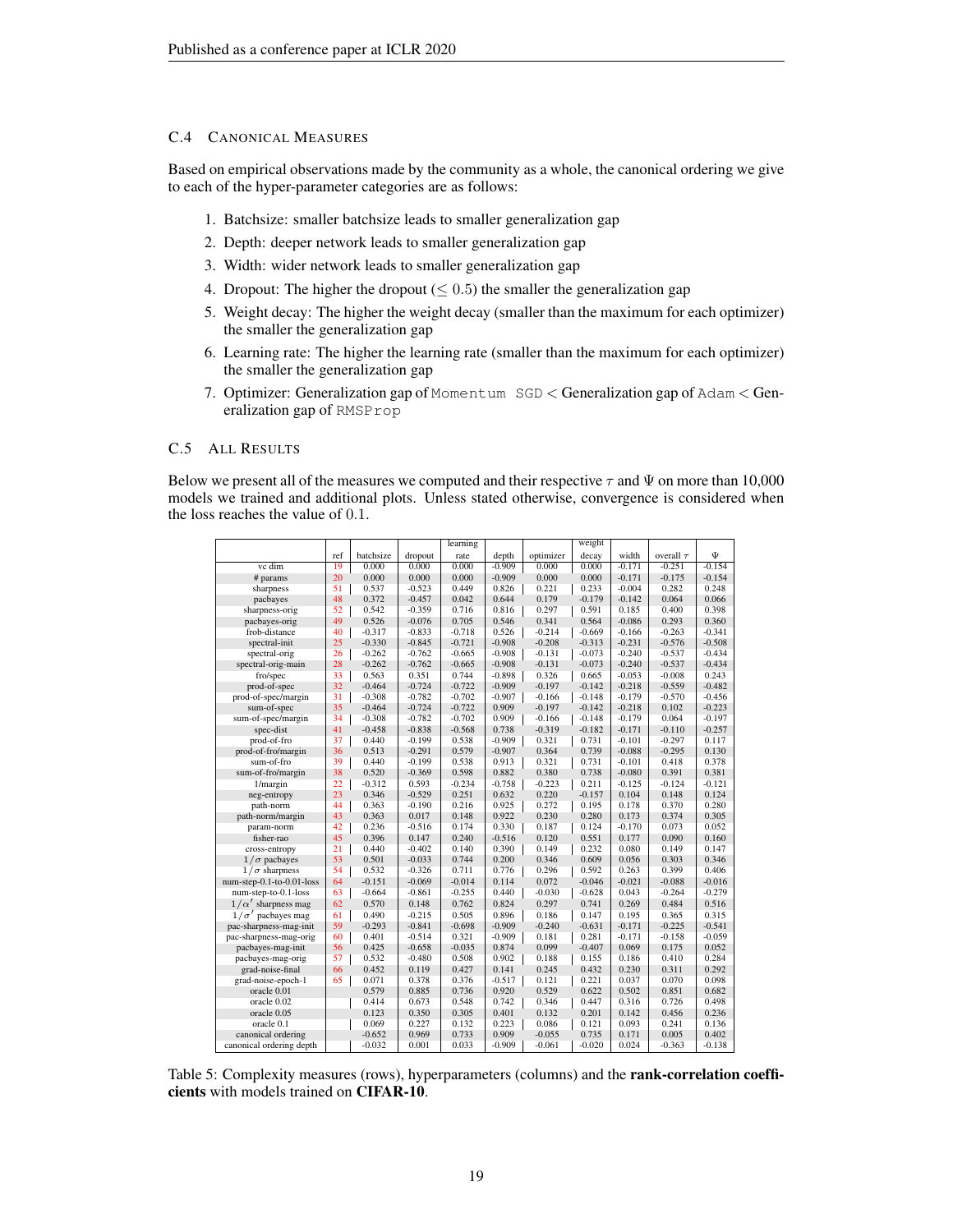|                             |           |         | learning |           |           | weight |        |                   |                   |         |
|-----------------------------|-----------|---------|----------|-----------|-----------|--------|--------|-------------------|-------------------|---------|
|                             | batchsize | dropout | rate     | num block | optimizer | decay  | width  | $ \mathcal{S} =0$ | $ \mathcal{S} =1$ | $ S =2$ |
| #-param                     | 0.0202    | 0.0278  | 0.0259   | 0.0044    | 0.0208    | 0.0216 | 0.0379 | 0.0200            | 0.0036            | 0.0000  |
| -entropy                    | 0.0120    | 0.0656  | 0.0113   | 0.0086    | 0.0120    | 0.0155 | 0.0125 | 0.0117            | 0.0072            | 0.0065  |
| 1-over-sigma-pacbayes-mag   | 0.0884    | 0.1514  | 0.0813   | 0.0399    | 0.1004    | 0.1025 | 0.0986 | 0.0960            | 0.0331            | 0.0241  |
| 1-over-sigma-pacbayes       | 0.0661    | 0.1078  | 0.0487   | 0.0809    | 0.0711    | 0.0589 | 0.0858 | 0.0664            | 0.0454            | 0.0340  |
| 1-over-sigma-sharpness-mag  | 0.1640    | 0.2572  | 0.1228   | 0.1424    | 0.1779    | 0.1562 | 0.1786 | 0.1741            | 0.1145            | 0.0544  |
| 1-over-sigma-sharpness      | 0.1086    | 0.2223  | 0.0792   | 0.0713    | 0.1196    | 0.1041 | 0.1171 | 0.1159            | 0.0592            | 0.0256  |
| cross-entropy               | 0.0233    | 0.0850  | 0.0118   | 0.0075    | 0.0159    | 0.0119 | 0.0183 | 0.0161            | 0.0062            | 0.0040  |
| displacement                | 0.0462    | 0.0530  | 0.0196   | 0.1559    | 0.0502    | 0.0379 | 0.0506 | 0.0504            | 0.0183            | 0.0128  |
| fisher-rao                  | 0.0061    | 0.0072  | 0.0020   | 0.0713    | 0.0057    | 0.0014 | 0.0071 | 0.0059            | 0.0013            | 0.0018  |
| fro-over-spec               | 0.0019    | 0.0065  | 0.0298   | 0.0777    | 0.0036    | 0.0015 | 0.0005 | 0.0000            | 0.0005            | 0.0013  |
| frob-distance               | 0.0462    | 0.0530  | 0.0196   | 0.1559    | 0.0502    | 0.0379 | 0.0506 | 0.0504            | 0.0183            | 0.0128  |
| grad-noise-epoch-1          | 0.0051    | 0.0016  | 0.0028   | 0.0633    | 0.0113    | 0.0027 | 0.0052 | 0.0036            | 0.0013            | 0.0013  |
| grad-noise-final            | 0.0623    | 0.0969  | 0.0473   | 0.0934    | 0.0745    | 0.0577 | 0.0763 | 0.0712            | 0.0441            | 0.0329  |
| input-grad-norm             | 0.0914    | 0.1374  | 0.1203   | 0.0749    | 0.1084    | 0.0853 | 0.1057 | 0.1042            | 0.0623            | 0.0426  |
| margin                      | 0.0105    | 0.0750  | 0.0078   | 0.0133    | 0.0108    | 0.0183 | 0.0119 | 0.0108            | 0.0072            | 0.0051  |
| oracle-0.01                 | 0.6133    | 0.5671  | 0.6007   | 0.5690    | 0.6171    | 0.6108 | 0.6191 | 0.6186            | 0.4727            | 0.2879  |
| oracle-0.02                 | 0.4077    | 0.3557  | 0.3929   | 0.3612    | 0.4124    | 0.4057 | 0.4154 | 0.4130            | 0.2987            | 0.1637  |
| oracle-0.05                 | 0.1475    | 0.1167  | 0.1369   | 0.1241    | 0.1515    | 0.1469 | 0.1535 | 0.1515            | 0.0980            | 0.0503  |
| pacbayes-mag-init           | 0.0216    | 0.0238  | 0.0274   | 0.0046    | 0.0222    | 0.0210 | 0.0345 | 0.0202            | 0.0038            | 0.0004  |
| pacbayes-mag-orig           | 0.1160    | 0.2249  | 0.1006   | 0.0426    | 0.1305    | 0.1316 | 0.1246 | 0.1252            | 0.0354            | 0.0221  |
| pacbayes-orig               | 0.0620    | 0.1071  | 0.0392   | 0.0597    | 0.0645    | 0.0550 | 0.0977 | 0.0629            | 0.0365            | 0.0225  |
| pacbayes                    | 0.0053    | 0.0164  | 0.0084   | 0.0086    | 0.0036    | 0.0066 | 0.0185 | 0.0030            | 0.0036            | 0.0040  |
| parameter-norm              | 0.0039    | 0.0197  | 0.0066   | 0.0115    | 0.0064    | 0.0049 | 0.0167 | 0.0039            | 0.0038            | 0.0047  |
| path-norm-over-margin       | 0.0943    | 0.1493  | 0.1173   | 0.0217    | 0.1025    | 0.1054 | 0.1090 | 0.1011            | 0.0181            | 0.0139  |
| path-norm                   | 0.1027    | 0.1230  | 0.1308   | 0.0315    | 0.1056    | 0.1028 | 0.1160 | 0.1030            | 0.0261            | 0.0240  |
| prod-of-spec-over-margin    | 0.2466    | 0.3139  | 0.2179   | 0.1145    | 0.2473    | 0.2540 | 0.2497 | 0.2481            | 0.0951            | 0.0483  |
| prod-of-spec                | 0.2334    | 0.3198  | 0.2070   | 0.1037    | 0.2376    | 0.2470 | 0.2394 | 0.2385            | 0.0862            | 0.0415  |
| random                      | 0.0005    | 0.0002  | 0.0005   | 0.0002    | 0.0003    | 0.0006 | 0.0009 | 0.0003            | 0.0001            | 0.0004  |
| sharpness-mag-init          | 0.0366    | 0.0460  | 0.0391   | 0.0191    | 0.0374    | 0.0373 | 0.0761 | 0.0368            | 0.0159            | 0.0134  |
| sharpness-mag-orig          | 0.0125    | 0.0143  | 0.0195   | 0.0043    | 0.0120    | 0.0134 | 0.0142 | 0.0111            | 0.0036            | 0.0033  |
| sharpness-orig              | 0.1117    | 0.2353  | 0.0809   | 0.0658    | 0.1223    | 0.1071 | 0.1254 | 0.1189            | 0.0547            | 0.0224  |
| sharpness                   | 0.0545    | 0.1596  | 0.0497   | 0.0156    | 0.0586    | 0.0599 | 0.0700 | 0.0583            | 0.0130            | 0.0123  |
| spec-init                   | 0.2536    | 0.3161  | 0.2295   | 0.1179    | 0.2532    | 0.2584 | 0.2540 | 0.2539            | 0.0980            | 0.0559  |
| spec-orig-main              | 0.2266    | 0.2903  | 0.2072   | 0.0890    | 0.2255    | 0.2355 | 0.2262 | 0.2262            | 0.0739            | 0.0382  |
| spec-orig                   | 0.2197    | 0.2815  | 0.2045   | 0.0808    | 0.2180    | 0.2285 | 0.2181 | 0.2188            | 0.0671            | 0.0359  |
| step-0.1-to-0.01            | 0.0125    | 0.0031  | 0.0055   | 0.0093    | 0.0074    | 0.0043 | 0.0070 | 0.0055            | 0.0026            | 0.0032  |
| step-to-0.1                 | 0.0349    | 0.0361  | 0.0397   | 0.1046    | 0.0485    | 0.0380 | 0.0568 | 0.0502            | 0.0303            | 0.0134  |
| sum-of-fro-over-margin      | 0.1200    | 0.2269  | 0.1005   | 0.0440    | 0.1207    | 0.1060 | 0.1645 | 0.1227            | 0.0366            | 0.0110  |
| sum-of-fro-over-sum-of-spec | 0.0258    | 0.0392  | 0.0055   | 0.1111    | 0.0312    | 0.0194 | 0.0355 | 0.0297            | 0.0051            | 0.0027  |
| sum-of-fro                  | 0.1292    | 0.2286  | 0.1115   | 0.0441    | 0.1281    | 0.1134 | 0.1714 | 0.1300            | 0.0366            | 0.0119  |
| sum-of-spec-over-margin     | 0.0089    | 0.0292  | 0.0406   | 0.0951    | 0.0089    | 0.0069 | 0.0054 | 0.0051            | 0.0054            | 0.0072  |
| sum-of-spec                 | 0.0127    | 0.0324  | 0.0466   | 0.0876    | 0.0117    | 0.0096 | 0.0080 | 0.0076            | 0.0079            | 0.0099  |
| vc-dim                      | 0.0422    | 0.0564  | 0.0518   | 0.0039    | 0.0422    | 0.0443 | 0.0627 | 0.0412            | 0.0033            | 0.0000  |
| conditional entropy         | 0.9836    | 0.8397  | 0.9331   | 0.8308    | 0.9960    | 0.9746 | 0.9977 | N/A               | N/A               | N/A     |

<span id="page-19-0"></span>Table 6: Complexity measures (rows), hyperparameters (columns) and the mutual information with models trained on CIFAR-10.



Figure 4: Distribution of training error on the trained models.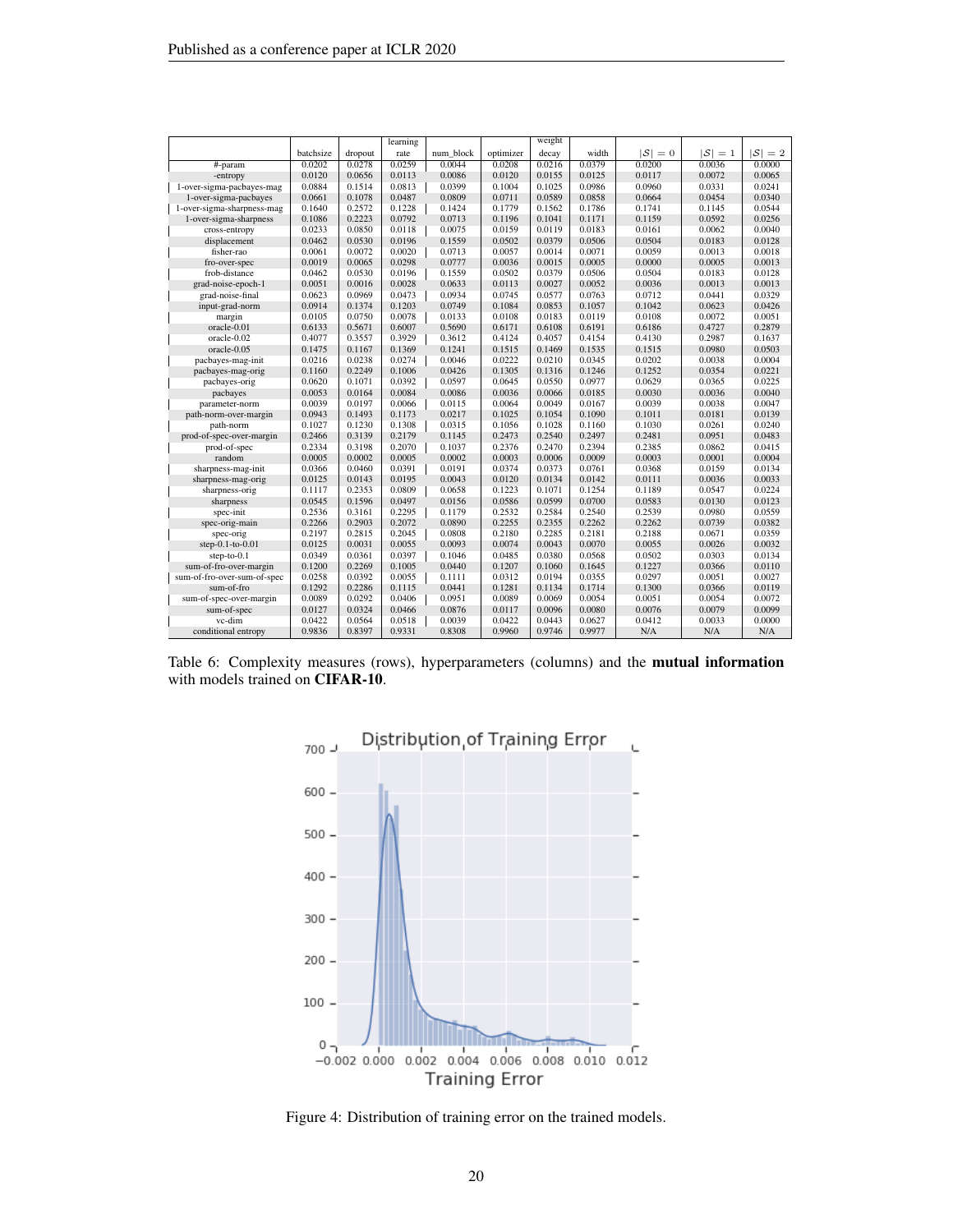<span id="page-20-0"></span>

|                                         |                     |                        | learning         |                  |                  | weight           |                     |                  |                  |
|-----------------------------------------|---------------------|------------------------|------------------|------------------|------------------|------------------|---------------------|------------------|------------------|
|                                         | batchsize           | dropout                | rate             | depth            | optimizer        | decay            | width               | overall $\tau$   | Ψ                |
| vc dim                                  | 0.0000              | 0.0000                 | 0.0000           | $-1.0000$        | 0.0000           | 0.0000           | $-0.0478$           | $-0.3074$        | $-0.1497$        |
| # params                                | 0.0000              | 0.0000                 | 0.0000           | $-1.0000$        | 0.0000           | 0.0000           | $-0.0478$           | $-0.1934$        | $-0.1497$        |
| sharpness                               | 0.1898              | $-0.4092$              | 0.4569           | 0.9752           | 0.1708           | 0.2444           | 0.1202              | 0.5438           | 0.2497           |
| pacbayes                                | 0.0606              | $-0.5806$              | 0.0503           | 0.9447           | 0.0831           | $-0.2123$        | 0.0034              | 0.3688           | 0.0499           |
| sharpness Oref                          | 0.2324              | $-0.1807$              | 0.6329           | 0.9595           | 0.2196           | 0.5018           | 0.1923              | 0.5175           | 0.3654           |
| pacbayes 0ref                           | 0.1983              | $-0.2055$              | 0.5979           | 0.8863           | 0.2286           | 0.4583           | 0.0655              | 0.3708           | 0.3185           |
| displacement                            | $-0.1071$           | $-0.8603$              | $-0.6270$        | 0.8874           | $-0.1677$        | $-0.6319$        | $-0.0302$           | 0.1765           | $-0.2196$        |
| spectral complexity                     | $-0.2854$           | $-0.7928$              | $-0.6423$        | $-0.9989$        | $-0.1063$        | $-0.2913$        | $-0.0799$           | $-0.6284$        | $-0.4567$        |
| spectral complexity 0ref                | $-0.1362$           | $-0.6110$              | $-0.4688$        | $-0.9932$        | $-0.0513$        | 0.0671           | $-0.1096$           | $-0.6163$        | $-0.3290$        |
| spectral complexity 0ref last2          | $-0.1362$           | $-0.6110$              | $-0.4688$        | $-0.9628$        | $-0.0513$        | 0.0671           | $-0.2797$           | $-0.5870$        | $-0.3490$        |
| spectral complexity 0ref last1          | 0.6285              | 0.3961                 | 0.6646           | $-0.8274$        | 0.2317           | 0.6047           | 0.0525              | $-0.1264$        | 0.2501           |
| spectral product                        | $-0.2603$           | $-0.5835$              | $-0.6095$        | $-0.9628$        | $-0.1063$        | $-0.0343$        | $-0.2705$           | $-0.5615$        | $-0.4039$        |
| spectral product om                     | $-0.2582$           | $-0.6419$              | $-0.5852$        | $-0.9289$        | $-0.0918$        | $-0.0681$        | $-0.2477$           | $-0.5404$        | $-0.4031$        |
| spectral product dd/2                   | $-0.2603$           | $-0.5835$              | $-0.6095$        | 0.9989           | $-0.1063$        | $-0.0343$        | $-0.2705$           | 0.4627           | $-0.1237$        |
| spectral produce dd/2 om                | $-0.2582$           | $-0.6419$              | $-0.5852$        | 0.9921           | $-0.0918$        | $-0.0681$        | $-0.2477$           | 0.4421           | $-0.1287$        |
| spectral sum                            | $-0.2734$           | $-0.7752$              | $-0.3386$        | 0.9616           | $-0.0669$        | $-0.2637$        | $-0.0434$           | 0.3542           | $-0.1142$        |
| frob product                            | 0.5098              | $-0.0369$              | 0.5439           | $-1.0000$        | 0.1861           | 0.6508           | 0.0126              | $-0.4983$        | 0.1238           |
| frob product om                         | 0.4673              | $-0.1262$              | 0.5534           | $-1.0000$        | 0.2079           | 0.6375           | 0.0091              | $-0.5001$        | 0.1070           |
| frob product dd/2                       | 0.5098              | $-0.0369$              | 0.5439           | 0.9853           | 0.1861           | 0.6508           | 0.0126              | 0.5928           | 0.4074           |
| frob product dd/2 om                    | 0.4673              | $-0.1262$              | 0.5534           | 0.9492           | 0.2079           | 0.6375           | 0.0091              | 0.5638           | 0.3855           |
| median margin                           | 0.0684              | 0.3861                 | $-0.1519$        | $-0.9314$        | $-0.1018$        | 0.3211           | 0.0216              | $-0.3829$        | $-0.0554$        |
| input grad norm                         | 0.0597              | 0.6277                 | $-0.2289$        | 0.9955           | 0.0026           | 0.0383           | 0.0216              | 0.6360           | 0.2166           |
| logit entropy                           | $-0.0320$           | $-0.4506$              | 0.1481           | 0.7999           | 0.1360           | $-0.2460$        | -0.0106             | 0.3001           | 0.0492           |
| path norm                               | 0.2150              | 0.2565                 | 0.0464           | 0.9854           | 0.1018           | 0.3885           | 0.0614              | 0.5626           | 0.2936           |
| parameter norm                          | 0.3246              | $-0.4794$              | 0.1730           | 0.6639           | 0.0780           | 0.1383           | $-0.0398$           | 0.3747           | 0.1227           |
| fr norm cross-entropy                   | 0.2313              | 0.0500                 | 0.0222           | $-0.6189$        | 0.1008           | 0.3190           | 0.0546              | $-0.2844$        | 0.0227           |
| fr norm logit sum                       | 0.2313              | 0.0500                 | 0.0222           | $-0.3277$        | 0.1008           | 0.3190           | 0.0546              | $-0.1168$        | 0.0643           |
| fr norm logit margin                    | 0.2313              | 0.0500                 | 0.0222           | $-0.3277$        | 0.1008           | 0.3190           | 0.0546              | $-0.1168$        | 0.0643           |
| path norm/margin                        | 0.1107              | 0.0291                 | 0.1340           | 0.9978           | 0.1504           | 0.2098           | 0.0683              | 0.5798           | 0.2429           |
| one epoch loss                          | 0.4390              | $-0.5989$              | 0.2624           | 0.9729           | 0.1602           | $-0.0445$        | $-0.0034$           | 0.5186           | 0.1697           |
| final loss                              | 0.0923              | $-0.4091$              | $-0.0042$        | $-0.0096$        | 0.0811           | 0.1118           | $-0.0432$           | $-0.0693$        | $-0.0258$        |
| 1/sigma gaussian                        | 0.1867              | $-0.1862$<br>$-0.1549$ | 0.6164<br>0.6330 | 0.6665           | 0.2280<br>0.2253 | 0.4985<br>0.5163 | 0.1512<br>0.2179    | 0.3148           | 0.3087           |
| 1/sigma sharpness<br>min(norm distance) | 0.2321<br>0.3235    | $-0.4785$              | 0.1727           | 0.9363<br>0.6633 | 0.0766           | 0.1391           | $-0.0405$           | 0.4930<br>0.3744 | 0.3723<br>0.1223 |
| step between                            | $-0.1224$           | $-0.1610$              | $-0.0061$        | 0.1556           | 0.0737           | $-0.0415$        | $-0.0154$           | $-0.0720$        | $-0.0167$        |
|                                         | $-0.6667$           | $-0.6982$              | $-0.4814$        | 0.8738           | $-0.1609$        | $-0.6314$        | $-0.1015$           | 0.0035           | $-0.2666$        |
| step to                                 |                     | $-0.9120$              | $-0.3613$        | 0.9556           | $-0.1450$        | $-0.5974$        |                     | 0.0944           | $-0.2524$        |
| step to 0.1<br>1/param sharpness        | $-0.6656$<br>0.4546 | 0.3254                 | 0.6650           | 0.9831           | 0.2753           | 0.6495           | $-0.0414$<br>0.2680 | 0.5676           | 0.5173           |
| 1/param gaussian                        | 0.2525              | 0.1250                 | 0.4758           | 0.9805           | 0.1629           | 0.2698           | 0.0871              | 0.5674           | 0.3362           |
| ratio cplx sharpness                    | $-0.0787$           | $-0.7181$              | $-0.4883$        | $-1.0000$        | $-0.0640$        | $-0.4720$        | $-0.0502$           | $-0.2254$        | $-0.4102$        |
| ratio cplx sharpness 0ref               | 0.5005              | $-0.3831$              | 0.3153           | $-1.0000$        | 0.1648           | 0.2440           | $-0.0502$           | $-0.1687$        | $-0.0298$        |
| ratio cplx gaussian                     | 0.2289              | $-0.3322$              | 0.2298           | $-0.9786$        | 0.1625           | $-0.0429$        | $-0.0484$           | $-0.1309$        | $-0.1116$        |
| ratio cplx gaussian 0ref                | 0.0984              | $-0.6821$              | 0.2351           | $-0.9842$        | 0.1304           | 0.0542           | $-0.0484$           | $-0.1682$        | $-0.1709$        |
| ratio cplx sharpness u1                 | 0.2778              | $-0.4237$              | 0.5492           | $-0.9707$        | 0.1830           | 0.4040           | $-0.0434$           | $-0.1580$        | $-0.0034$        |
| ratio cplx sharpness 0ref u1            | 0.3606              | $-0.2165$              | 0.6476           | $-0.9650$        | 0.2421           | 0.5463           | -0.0422             | $-0.1364$        | 0.0818           |
| ratio cplx gaussian u1                  | 0.2300              | $-0.4279$              | $-0.0703$        | 0.9707           | 0.1346           | $-0.3957$        | 0.0302              | 0.5052           | 0.0674           |
| ratio cplx gaussian 0ref u1             | 0.4519              | $-0.2101$              | 0.4876           | 0.9887           | 0.1812           | 0.2924           | 0.1464              | 0.6390           | 0.3340           |
| grad var                                | 0.2128              | $-0.1862$              | 0.2458           | 0.0343           | 0.1711           | 0.3211           | 0.1149              | 0.0594           | 0.1305           |
| grad var 1 epoch                        | 0.1590              | 0.1912                 | $-0.0159$        | 0.0118           | $-0.0534$        | 0.2760           | $-0.0046$           | 0.1222           | 0.0806           |
| oracle 0.01                             | 0.3811              | 0.6463                 | 0.4293           | 0.9517           | 0.3478           | 0.3946           | 0.3572              | 0.8070           | 0.5012           |
| oracle 0.02                             | 0.2410              | 0.4102                 | 0.2964           | 0.8730           | 0.1886           | 0.2190           | 0.1741              | 0.6854           | 0.3432           |
| oracle 0.05                             | 0.1238              | 0.2235                 | 0.1530           | 0.6706           | 0.0522           | 0.1057           | 0.0785              | 0.5162           | 0.2010           |
| oracle 0.1                              | $-0.0239$           | 0.0708                 | 0.0844           | 0.4356           | 0.0408           | 0.0526           | 0.0512              | 0.3322           | 0.1017           |
| canonical ordering                      | $-0.6732$           | 0.9539                 | 0.6424           | 1.0000           | $-0.1028$        | 0.6662           | 0.0478              | 0.0123           | 0.3620           |
| canonical ordering depth                | $-0.0304$           | $-0.0247$              | 0.0105           | $-1.0000$        | 0.0253           | $-0.0332$        | 0.0262              | $-0.6241$        |                  |
|                                         |                     |                        |                  |                  |                  |                  |                     |                  |                  |

Table 7: Complexity measures (rows), hyperparameters (columns) and the **rank-correlation coeffi**cients with models trained on SVHN dataset.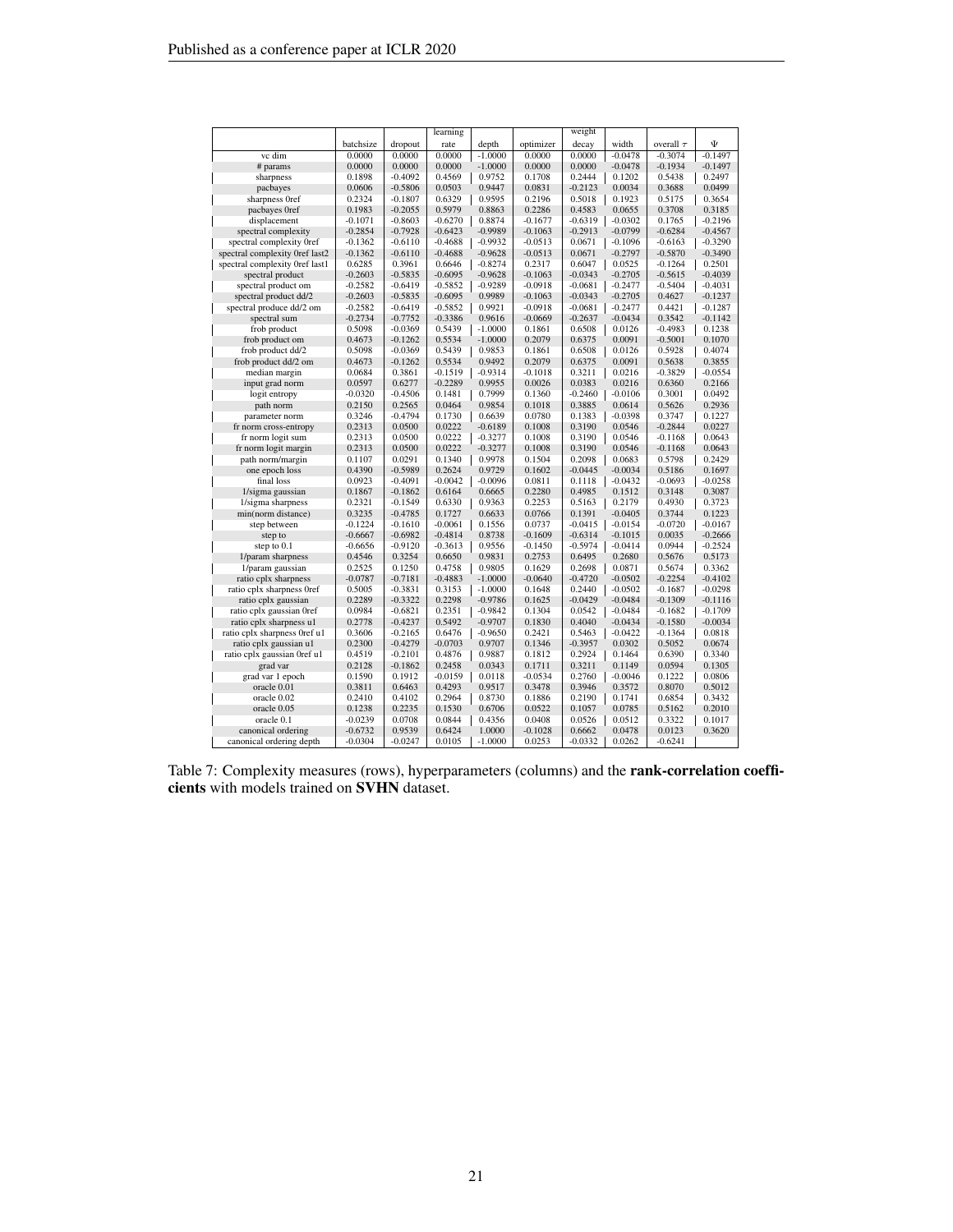|                                |           |           | learning  |           |           | weight    |           |                |           |
|--------------------------------|-----------|-----------|-----------|-----------|-----------|-----------|-----------|----------------|-----------|
|                                | batchsize | dropout   | rate      | depth     | optimizer | decay     | width     | overall $\tau$ | Ψ         |
| vc dim                         | 0.0000    | 0.0000    | 0.0000    | $-0.7520$ | 0.0000    | 0.0000    | $-0.0392$ | $-0.1770$      | $-0.1130$ |
| # params                       | 0.0000    | 0.0000    | 0.0000    | $-0.7520$ | 0.0000    | 0.0000    | $-0.0392$ | $-0.1194$      | $-0.1130$ |
| sharpness                      | 0.2059    | $-0.1966$ | 0.1336    | 0.6358    | $-0.0532$ | $-0.0127$ | $-0.0317$ | 0.2325         | 0.0973    |
| pacbayes                       | 0.1480    | $-0.0488$ | $-0.0611$ | 0.5493    | $-0.0570$ | $-0.2340$ | $-0.0563$ | 0.1477         | 0.0343    |
| sharpness Oref                 | 0.2271    | 0.0167    | 0.4462    | 0.6262    | 0.0600    | 0.1563    | $-0.0058$ | 0.2995         | 0.2181    |
| pacbayes 0ref                  | 0.2587    | 0.1655    | 0.5282    | 0.5238    | 0.1102    | 0.1318    | $-0.0174$ | 0.3104         | 0.2430    |
| displacement                   | $-0.1814$ | $-0.7677$ | $-0.6504$ | 0.3767    | $-0.2403$ | $-0.3831$ | $-0.0392$ | $-0.2652$      | $-0.2693$ |
| spectral complexity            | $-0.1495$ | $-0.5752$ | $-0.6208$ | $-0.7407$ | $-0.2650$ | $-0.2885$ | $-0.0945$ | $-0.4333$      | $-0.3906$ |
| spectral complexity 0ref       | $-0.0837$ | $-0.4196$ | $-0.4747$ | $-0.7379$ | $-0.1776$ | $-0.1468$ | $-0.1085$ | $-0.3860$      | $-0.3070$ |
| spectral complexity 0ref last2 | $-0.0837$ | $-0.4196$ | $-0.4747$ | $-0.7284$ | $-0.1776$ | $-0.1468$ | $-0.1857$ | $-0.3940$      | $-0.3166$ |
| spectral complexity 0ref last1 | 0.2606    | 0.3893    | 0.7221    | $-0.7435$ | 0.4169    | 0.4404    | 0.0615    | 0.0477         | 0.2210    |
| spectral product               | $-0.2034$ | $-0.5619$ | $-0.6199$ | $-0.7520$ | $-0.2184$ | $-0.1269$ | $-0.0691$ | $-0.4176$      | $-0.3645$ |
| spectral product om            | $-0.1257$ | $-0.4727$ | $-0.5549$ | $-0.7181$ | $-0.2260$ | $-0.2113$ | $-0.1707$ | $-0.4238$      | $-0.3542$ |
| spectral product dd/2          | $-0.2034$ | $-0.5619$ | $-0.6199$ | 0.7520    | $-0.2184$ | $-0.1269$ | $-0.0691$ | 0.0547         | $-0.1496$ |
| spectral produce dd/2 om       | $-0.1257$ | $-0.4727$ | $-0.5549$ | 0.7501    | $-0.2260$ | $-0.2113$ | $-0.1707$ | 0.0868         | $-0.1445$ |
| spectral sum                   | $-0.2005$ | $-0.8378$ | $-0.5692$ | 0.5832    | $-0.3751$ | $-0.0899$ | $-0.0392$ | $-0.1517$      | $-0.2184$ |
| frob product                   | 0.2854    | $-0.1532$ | 0.4967    | $-0.7520$ | 0.3609    | 0.4656    | 0.0054    | $-0.2162$      | 0.1013    |
| frob product om                | 0.2816    | $-0.1987$ | 0.4613    | $-0.7520$ | 0.2365    | 0.3729    | 0.0130    | $-0.2113$      | 0.0592    |
| frob product dd/2              | 0.2854    | $-0.1532$ | 0.4967    | 0.7652    | 0.3609    | 0.4656    | 0.0054    | 0.3407         | 0.3180    |
| frob product dd/2 om           | 0.2816    | $-0.1987$ | 0.4613    | 0.7643    | 0.2365    | 0.3729    | 0.0130    | 0.3356         | 0.2758    |
| median margin                  | $-0.1652$ | 0.3153    | $-0.0850$ | $-0.5474$ | 0.1263    | 0.1738    | 0.2142    | $-0.1295$      | 0.0046    |
| input grad norm                | 0.0851    | 0.6548    | $-0.2502$ | 0.7379    | $-0.1871$ | $-0.0009$ | 0.0088    | 0.3563         | 0.1498    |
| logit entropy                  | 0.2200    | $-0.3496$ | 0.3906    | 0.5584    | 0.1614    | $-0.2819$ | $-0.2095$ | 0.1378         | 0.0699    |
| path norm                      | 0.2549    | 0.5258    | 0.2951    | 0.8161    | 0.2593    | 0.2223    | 0.0420    | 0.3892         | 0.3451    |
| parameter norm                 | 0.2472    | $-0.0090$ | 0.3754    | 0.1287    | 0.2716    | 0.1569    | $-0.0458$ | 0.0865         | 0.1607    |
| fr norm cross-entropy          | 0.0727    | 0.3722    | 0.0162    | $-0.5314$ | $-0.1595$ | 0.0355    | 0.0231    | 0.0246         | $-0.0245$ |
| fr norm logit sum              | 0.0727    | 0.3722    | 0.0162    | $-0.0844$ | $-0.1595$ | 0.0355    | 0.0231    | 0.1780         | 0.0394    |
| fr norm logit margin           | 0.0727    | 0.3722    | 0.0162    | $-0.0844$ | $-0.1595$ | 0.0355    | 0.0231    | 0.1780         | 0.0394    |
| path norm/margin               | 0.2510    | 0.0441    | 0.3314    | 0.7718    | 0.1206    | 0.0571    | $-0.0558$ | 0.3580         | 0.2172    |
| one epoch loss                 | 0.1843    | $-0.4509$ | 0.0544    | 0.0655    | 0.0684    | $-0.0012$ | $-0.0425$ | $-0.1217$      | $-0.0174$ |
| final loss                     | 0.1452    | $-0.1095$ | $-0.0630$ | 0.3484    | $-0.2080$ | $-0.1140$ | $-0.2236$ | 0.1410         | $-0.0321$ |
| 1/sigma gaussian               | 0.2525    | 0.1905    | 0.4993    | 0.3698    | 0.0822    | 0.1298    | 0.0660    | 0.3213         | 0.2272    |
| 1/sigma sharpness              | 0.2120    | 0.0008    | 0.3879    | 0.6097    | 0.0161    | 0.1191    | $-0.0073$ | 0.3005         | 0.1912    |
| min(norm distance)             | 0.2472    | $-0.0090$ | 0.3754    | 0.1287    | 0.2716    | 0.1569    | $-0.0458$ | 0.0865         | 0.1607    |
| step between                   | $-0.0053$ | $-0.0747$ | $-0.0792$ | 0.1688    | 0.0318    | 0.0621    | $-0.0168$ | $-0.0210$      | 0.0124    |
| step to                        | $-0.3219$ | $-0.5252$ | $-0.4186$ | 0.3199    | $-0.1076$ | $-0.4497$ | $-0.0095$ | $-0.2071$      | $-0.2161$ |
| step to 0.1                    | $-0.3219$ | $-0.8336$ | $-0.2626$ | 0.2859    | $-0.0699$ | $-0.4231$ | $-0.0062$ | $-0.2350$      | $-0.2331$ |
| 1/param sharpness              | 0.2127    | 0.2602    | 0.4458    | 0.6430    | 0.0354    | 0.1846    | 0.0071    | 0.3613         | 0.2555    |
| 1/param gaussian               | 0.1660    | 0.0065    | 0.4001    | 0.6820    | 0.0319    | $-0.0879$ | $-0.1308$ | 0.2878         | 0.1525    |
| ratio cplx sharpness           | $-0.1776$ | $-0.7743$ | $-0.6476$ | $-0.7520$ | $-0.2498$ | $-0.3803$ | $-0.0392$ | $-0.1602$      | $-0.4315$ |
| ratio cplx sharpness 0ref      | 0.3789    | $-0.0109$ | 0.5033    | $-0.7520$ | 0.3067    | 0.2688    | $-0.0392$ | $-0.0867$      | 0.0937    |
| ratio cplx gaussian            | 0.1404    | $-0.2537$ | 0.1203    | $-0.7501$ | 0.0446    | $-0.2183$ | $-0.0392$ | $-0.1123$      | $-0.1366$ |
| ratio cplx gaussian 0ref       | 0.1309    | $-0.4026$ | 0.2961    | $-0.7520$ | 0.0389    | $-0.1434$ | $-0.0392$ | $-0.1075$      | $-0.1245$ |
| ratio cplx sharpness u1        | 0.2091    | $-0.1873$ | 0.1958    | $-0.7520$ | $-0.0114$ | 0.1140    | $-0.0392$ | $-0.0971$      | $-0.0673$ |
| ratio cplx sharpness 0ref u1   | 0.2615    | 0.0669    | 0.5110    | $-0.7520$ | 0.1652    | 0.2527    | $-0.0392$ | $-0.0774$      | 0.0666    |
| ratio cplx gaussian u1         | 0.0658    | $-0.2413$ | $-0.0411$ | 0.6690    | 0.0047    | $-0.3558$ | $-0.1296$ | 0.1672         | $-0.0040$ |
| ratio cplx gaussian Oref u1    | 0.2234    | $-0.0346$ | 0.4737    | 0.6954    | 0.0722    | $-0.0239$ | $-0.0468$ | 0.3329         | 0.1942    |
| grad var                       | 0.1013    | 0.3514    | 0.3706    | 0.2730    | 0.1035    | $-0.0652$ | 0.0250    | 0.3538         | 0.1656    |
| grad var 1 epoch               | 0.0801    | 0.4045    | 0.3792    | $-0.3701$ | 0.1349    | 0.1328    | 0.0814    | 0.1279         | 0.1204    |
| oracle 0.01                    | 0.5789    | 0.8862    | 0.7507    | 0.8274    | 0.5878    | 0.5464    | 0.5123    | 0.8470         | 0.6700    |
| oracle 0.02                    | 0.3588    | 0.7288    | 0.5922    | 0.5804    | 0.3970    | 0.3440    | 0.3927    | 0.7032         | 0.4848    |
| oracle 0.05                    | 0.1114    | 0.4149    | 0.3066    | 0.2937    | 0.1918    | 0.1473    | 0.1697    | 0.4267         | 0.2336    |
| oracle 0.1                     | 0.1037    | 0.2281    | 0.1738    | 0.1957    | 0.1225    | 0.0692    | 0.0876    | 0.2423         | 0.1401    |
| canonical ordering             | $-0.3254$ | 0.9459    | 0.7125    | 0.7520    | $-0.0598$ | 0.4628    | 0.0392    | $-0.0151$      | 0.3610    |
| canonical ordering depth       | $-0.0238$ | $-0.0337$ | 0.0105    | $-0.7520$ | $-0.0152$ | 0.0353    | $-0.0054$ | $-0.2835$      | $-0.1120$ |

Table 8: Complexity measures (rows), hyperparameters (columns) and the **rank-correlation coeffi**cients with models trained on CIFAR-10 when converged to  $Loss = 0.1$ .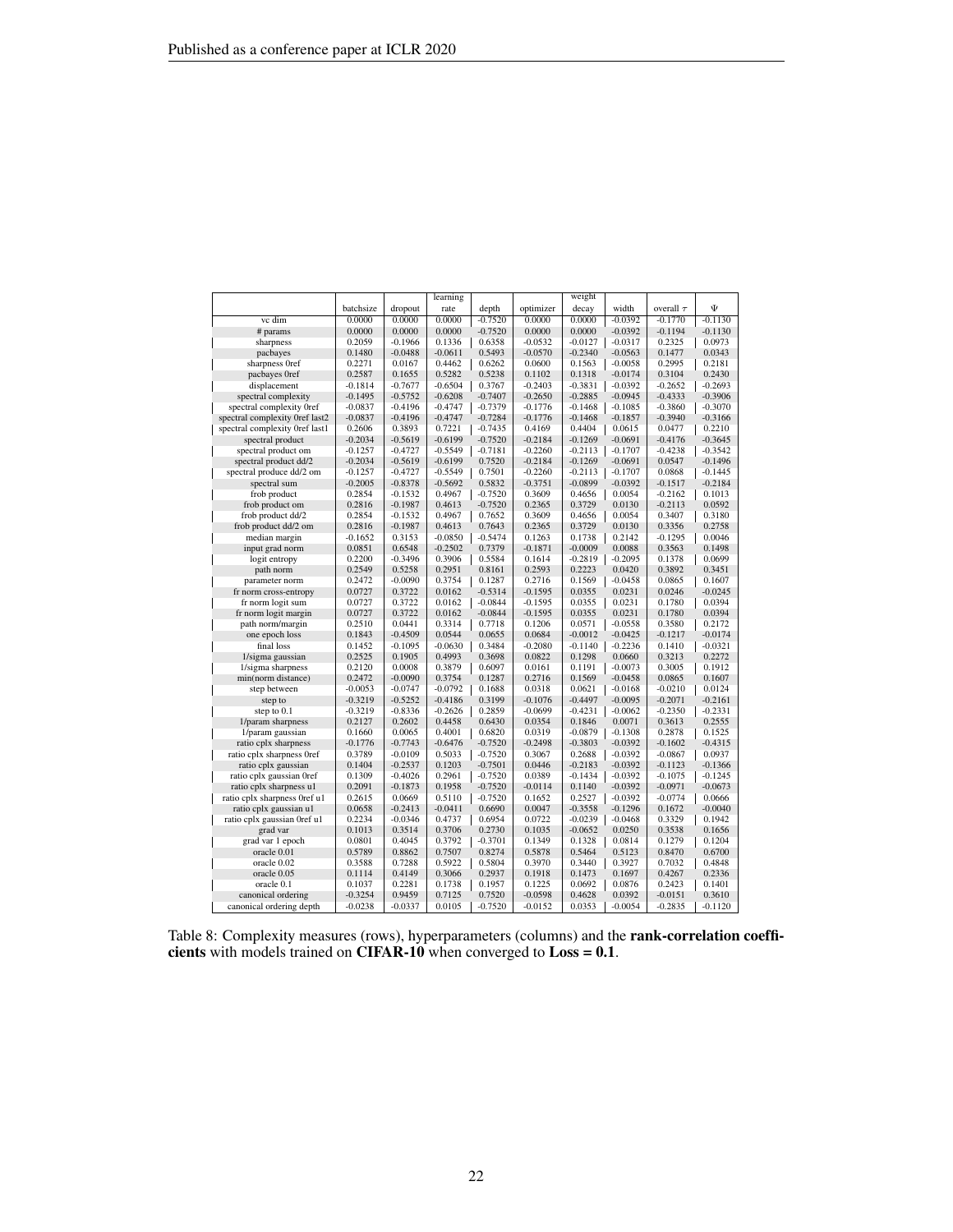<span id="page-22-0"></span>

|                              |                |              | learning       |           |                | weight         |           |                |           |
|------------------------------|----------------|--------------|----------------|-----------|----------------|----------------|-----------|----------------|-----------|
|                              | batchsize      | dropout      | rate           | depth     | optimizer      | decay          | width     | overall $\tau$ | Φ         |
| vc dim                       | $\mathbf{0}$   | $\bf{0}$     | $\overline{0}$ | $-0.9073$ | $\overline{0}$ | $\overline{0}$ | $-0.1487$ | $-0.2509$      | $-0.1509$ |
| # params                     | $\overline{0}$ | $\mathbf{0}$ | $\overline{0}$ | $-0.9073$ | $\overline{0}$ | $\overline{0}$ | $-0.1487$ | $-0.1751$      | $-0.1509$ |
| sharpness                    | 0.5492         | $-0.5155$    | 0.4636         | 0.8247    | 0.2134         | 0.2025         | 0.0083    | 0.2848         | 0.2495    |
| pacbayes                     | 0.3896         | $-0.4459$    | 0.0427         | 0.6289    | 0.1721         | $-0.1757$      | $-0.1266$ | 0.0647         | 0.0693    |
| sharpness-orig               | 0.5493         | $-0.3492$    | 0.7147         | 0.8101    | 0.3006         | 0.5655         | 0.1976    | 0.3996         | 0.3984    |
| pacbayes-orig                | 0.5399         | $-0.0847$    | 0.7237         | 0.5377    | 0.3561         | 0.5597         | $-0.0693$ | 0.2895         | 0.3662    |
| frob-distance                | $-0.3048$      | $-0.8366$    | $-0.7253$      | 0.5301    | $-0.2437$      | $-0.6701$      | $-0.1499$ | $-0.2606$      | $-0.3429$ |
| spec-init                    | $-0.3414$      | $-0.8436$    | $-0.7326$      | $-0.9068$ | $-0.2422$      | $-0.3134$      | $-0.2133$ | $-0.5743$      | $-0.5133$ |
| spec-orig                    | $-0.2633$      | $-0.7593$    | $-0.678$       | $-0.9068$ | $-0.1611$      | $-0.0683$      | $-0.2273$ | $-0.5354$      | $-0.4377$ |
| spec-orig-main               | $-0.2633$      | $-0.7593$    | $-0.678$       | $-0.9064$ | $-0.1611$      | $-0.0683$      | $-0.2662$ | $-0.5451$      | $-0.4432$ |
| fro / spec                   | 0.5884         | 0.3703       | 0.7501         | $-0.9014$ | 0.3661         | 0.658          | $-0.0219$ | $-0.0086$      | 0.2585    |
| prod-of-spec                 | $-0.4718$      | $-0.7237$    | $-0.7302$      | $-0.9072$ | $-0.2385$      | $-0.1409$      | $-0.2126$ | $-0.5598$      | $-0.4893$ |
| prod-of-spec/margin          | $-0.3222$      | $-0.7803$    | $-0.716$       | $-0.9066$ | $-0.2066$      | $-0.1614$      | $-0.1727$ | $-0.5698$      | $-0.4665$ |
| sum-of-spec                  | $-0.4718$      | $-0.7237$    | $-0.7302$      | 0.9072    | $-0.2385$      | $-0.1409$      | $-0.2126$ | 0.1023         | $-0.2301$ |
| sum-of-spec/margin           | $-0.3222$      | $-0.7803$    | $-0.716$       | 0.9066    | $-0.2066$      | $-0.1614$      | $-0.1727$ | 0.0662         | $-0.2075$ |
| spec-dist                    | $-0.4506$      | $-0.8263$    | $-0.5791$      | 0.7297    | $-0.3413$      | $-0.2027$      | $-0.1485$ | $-0.1044$      | $-0.2598$ |
| prod-of-fro                  | 0.4659         | $-0.1885$    | 0.5283         | $-0.9072$ | 0.3342         | 0.7255         | $-0.0835$ | $-0.2972$      | 0.1250    |
| prod-of-fro/margin           | 0.5377         | $-0.372$     | 0.5888         | $-0.9072$ | 0.4024         | 0.7329         | $-0.0673$ | $-0.2957$      | 0.1308    |
| sum-of-fro                   | 0.4659         | $-0.1885$    | 0.5283         | 0.9099    | 0.3342         | 0.7255         | $-0.0835$ | 0.4157         | 0.3845    |
| sum-of-fro/margin            | 0.5377         | $-0.372$     | 0.5888         | 0.8832    | 0.4024         | 0.7329         | $-0.0673$ | 0.3894         | 0.3865    |
| 1/margin                     | $-0.3334$      | 0.5914       | $-0.2543$      | $-0.7539$ | $-0.2257$      | 0.2097         | $-0.0988$ | $-0.1257$      | $-0.1236$ |
| input grad norm              | 0.5235         | 0.263        | 0.0544         | 0.6239    | 0.0888         | 0.5969         | 0.2054    | 0.3836         | 0.3366    |
| neg-entropy                  | 0.3686         | $-0.5443$    | 0.2609         | 0.6326    | 0.2296         | -0.1567        | 0.0973    | 0.1472         | 0.1269    |
| path-norm                    | 0.2457         | 0.262        | 0.0397         | 0.9296    | 0.1271         | 0.3291         | 0.1558    | 0.3718         | 0.2984    |
| param-norm                   | 0.2414         | $-0.5194$    | 0.1611         | 0.3346    | 0.1866         | 0.1198         | $-0.1509$ | 0.0729         | 0.0533    |
| fisher-rao                   | 0.4327         | 0.1625       | 0.2494         | $-0.5317$ | 0.1322         | 0.5559         | 0.1484    | 0.1028         | 0.1642    |
| fr norm logit sum            | 0.4327         | 0.1625       | 0.2494         | $-0.094$  | 0.1322         | 0.5559         | 0.1484    | 0.2238         | 0.2267    |
| fr norm logit margin         | 0.4327         | 0.1625       | 0.2494         | $-0.094$  | 0.1322         | 0.5559         | 0.1484    | 0.2238         | 0.2267    |
| path norm/margin             | 0.3692         | $-0.2022$    | 0.2159         | 0.9189    | 0.2523         | 0.2103         | 0.1582    | 0.3724         | 0.2747    |
| one epoch loss               | 0.3939         | $-0.4362$    | 0.0477         | 0.1573    | 0.1149         | $-0.0475$      | 0.0128    | $-0.0147$      | 0.0347    |
| cross-entropy                | 0.4443         | $-0.4015$    | 0.1518         | 0.3821    | 0.1367         | 0.2322         | 0.0676    | 0.1515         | 0.1447    |
| 1/sigma pacbayes             | 0.5109         | $-0.0349$    | 0.7551         | 0.2032    | 0.3738         | 0.6048         | 0.0686    | 0.2993         | 0.3545    |
| 1/sigma sharpness            | 0.536          | $-0.3169$    | 0.7154         | 0.7529    | 0.3021         | 0.5726         | 0.2615    | 0.3976         | 0.4034    |
| min(norm distance)           | 0.2414         | $-0.5194$    | 0.1611         | 0.3346    | 0.1866         | 0.1198         | $-0.1509$ | 0.0729         | 0.0533    |
| num-step-0.1-to-0.01-loss    | $-0.1458$      | $-0.0816$    | $-0.0166$      | 0.1318    | 0.0949         | $-0.0348$      | $-0.0387$ | $-0.086$       | $-0.0130$ |
| step to                      | $-0.6798$      | $-0.5418$    | $-0.4441$      | 0.3493    | $-0.0578$      | $-0.6909$      | 0.0102    | $-0.2812$      | $-0.2936$ |
| num-step-to-0.1-loss         | $-0.68$        | $-0.8526$    | $-0.2662$      | 0.4545    | $-0.0291$      | $-0.6484$      | 0.0291    | $-0.2626$      | $-0.2847$ |
| 1/alpha sharpness mag        | 0.5802         | 0.1381       | 0.7537         | 0.8181    | 0.3163         | 0.7371         | 0.2416    | 0.481          | 0.5122    |
| 1/alpha pacbayes mag         | 0.5089         | $-0.2388$    | 0.5203         | 0.8959    | 0.1907         | 0.1628         | 0.1738    | 0.3649         | 0.3162    |
| pac-sharpness-mag-init       | $-0.2967$      | $-0.8451$    | $-0.7165$      | $-0.9072$ | $-0.2637$      | $-0.6387$      | $-0.1488$ | $-0.2256$      | $-0.5452$ |
| pac-sharpness-mag-orig       | 0.4145         | $-0.5227$    | 0.3102         | $-0.9072$ | 0.1916         | 0.2586         | $-0.1488$ | $-0.159$       | $-0.0577$ |
| pacbayes-mag-init            | 0.4783         | $-0.6438$    | 0.2402         | $-0.9072$ | 0.1446         | $-0.1006$      | $-0.1488$ | $-0.1669$      | $-0.1339$ |
| pacbayes-mag-orig            | 0.4694         | $-0.7749$    | 0.317          | $-0.9072$ | 0.1343         | 0.0315         | $-0.1488$ | $-0.1682$      | $-0.1255$ |
| ratio cplx sharpness u1      | 0.5034         | $-0.5539$    | 0.6314         | $-0.9064$ | 0.2799         | 0.4205         | $-0.1487$ | $-0.1424$      | 0.0323    |
| ratio cplx sharpness 0ref u1 | 0.5602         | $-0.3762$    | 0.7642         | $-0.9062$ | 0.3653         | 0.6861         | $-0.1487$ | $-0.1237$      | 0.1350    |
| ratio cplx gaussian u1       | 0.4365         | $-0.6655$    | $-0.0286$      | 0.8761    | 0.1058         | $-0.403$       | 0.0465    | 0.1778         | 0.0525    |
| ratio cplx gaussian 0ref u1  | 0.5721         | $-0.4788$    | 0.5105         | 0.9018    | 0.1896         | 0.1495         | 0.168     | 0.4093         | 0.2875    |
| grad-noise-final             | 0.3663         | 0.0039       | 0.3066         | 0.0813    | 0.1773         | 0.4492         | 0.1615    | 0.2521         | 0.2209    |
| grad-noise-epoch-1           | $-0.0376$      | 0.3618       | 0.2691         | $-0.5688$ | $-0.0342$      | 0.2535         | $-0.0616$ | $-0.0252$      | 0.0260    |
| oracle 0.01                  | 0.588          | 0.8718       | 0.7047         | 0.9094    | 0.5191         | 0.6117         | 0.5107    | 0.852          | 0.6736    |
| oracle 0.02                  | 0.3904         | 0.6862       | 0.5405         | 0.7226    | 0.35           | 0.3969         | 0.336     | 0.7197         | 0.4889    |
| oracle 0.05                  | 0.1827         | 0.3694       | 0.3099         | 0.3893    | 0.1478         | 0.1676         | 0.1665    | 0.4518         | 0.2476    |
| oracle 0.1                   | 0.106          | 0.2132       | 0.1694         | 0.2084    | 0.0922         | 0.0859         | 0.082     | 0.259          | 0.1367    |
| canonical ordering           | $-0.668$       | 0.9753       | 0.7421         | 0.9073    | $-0.0511$      | 0.7268         | 0.1487    | $-0.0039$      | 0.3973    |
| canonical ordering depth     | 0.0025         | $-0.012$     | $-0.0019$      | $-0.9073$ | 0.0041         | $-0.0133$      | $-0.0002$ | $-0.3605$      | $-0.1326$ |

Table 9: Complexity measures (rows), hyperparameters (columns) and the **average rank**correlation coefficients over 5 runs with models trained on CIFAR-10. The numerical values are consistent of that of Table [5.](#page-18-2)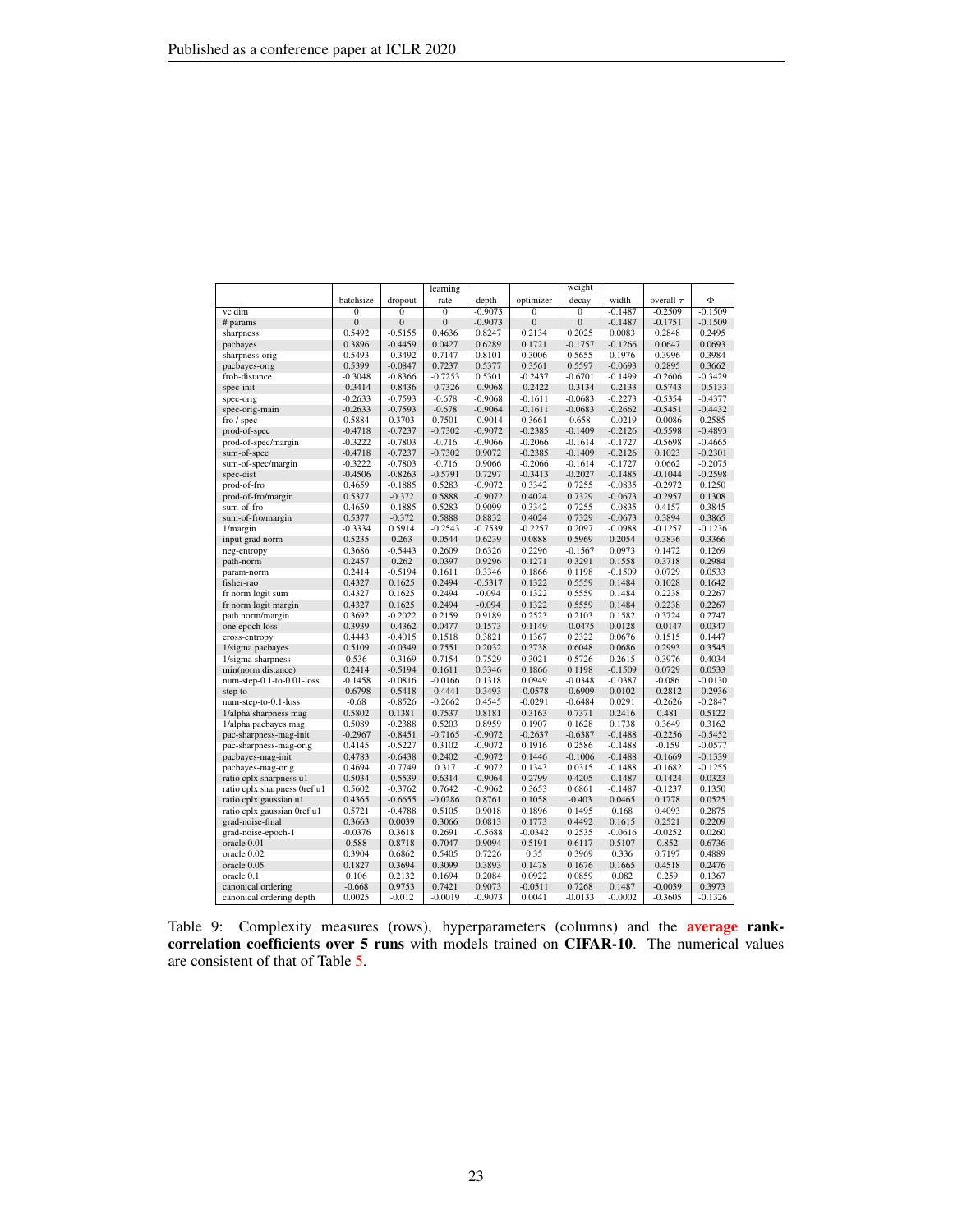<span id="page-23-0"></span>

|                              |                  |                  | learning         |        |                  | weight           |        |                |        |
|------------------------------|------------------|------------------|------------------|--------|------------------|------------------|--------|----------------|--------|
|                              | batchsize        | dropout          | rate             | depth  | optimizer        | decay            | width  | overall $\tau$ | Ψ      |
| vc dim                       | $\Omega$         | $\overline{0}$   | $\mathbf{0}$     | 0.0038 | $\Omega$         | $\overline{0}$   | 0.0179 | 0.0006         | 0.0026 |
| # params                     | $\boldsymbol{0}$ | $\boldsymbol{0}$ | $\boldsymbol{0}$ | 0.0038 | $\boldsymbol{0}$ | $\boldsymbol{0}$ | 0.0179 | 0.0009         | 0.0026 |
| sharpness                    | 0.0124           | 0.0129           | 0.0153           | 0.0036 | 0.0196           | 0.0154           | 0.0181 | 0.0026         | 0.0056 |
| pacbayes                     | 0.0171           | 0.0159           | 0.0108           | 0.0086 | 0.0074           | 0.0078           | 0.0169 | 0.0008         | 0.0048 |
| sharpness-orig               | 0.0082           | 0.0106           | 0.0062           | 0.0073 | 0.0192           | 0.0151           | 0.0164 | 0.0034         | 0.0048 |
| pacbayes-orig                | 0.011            | 0.0062           | 0.0111           | 0.0083 | 0.0162           | 0.013            | 0.0173 | 0.0025         | 0.0047 |
| frob-distance                | 0.0102           | 0.0049           | 0.0067           | 0.0058 | 0.017            | 0.0102           | 0.0176 | 0.0035         | 0.0043 |
| spec-init                    | 0.0061           | 0.0029           | 0.0072           | 0.004  | 0.0192           | 0.0191           | 0.0127 | 0.001          | 0.0045 |
| spec-orig                    | 0.0015           | 0.0096           | 0.0072           | 0.004  | 0.0166           | 0.0234           | 0.0136 | 0.0009         | 0.0049 |
| spec-orig-main               | 0.0015           | 0.0096           | 0.0072           | 0.0037 | 0.0166           | 0.0234           | 0.0083 | 0.0004         | 0.0046 |
| fro / spec                   | 0.0164           | 0.0105           | 0.0034           | 0.0048 | 0.0205           | 0.0151           | 0.0203 | 0.0024         | 0.0055 |
| prod-of-spec                 | 0.0053           | 0.0109           | 0.0048           | 0.0037 | 0.0237           | 0.0249           | 0.0101 | 0.0008         | 0.0055 |
| prod-of-spec/margin          | 0.0075           | 0.0078           | 0.0082           | 0.0039 | 0.0225           | 0.0232           | 0.0054 | 0.0006         | 0.0051 |
| sum-of-spec                  | 0.0053           | 0.0109           | 0.0048           | 0.0037 | 0.0237           | 0.0249           | 0.0101 | 0.0014         | 0.0055 |
| sum-of-spec/margin           | 0.0075           | 0.0078           | 0.0082           | 0.0035 | 0.0225           | 0.0232           | 0.0054 | 0.0015         | 0.0051 |
| spec-dist                    | 0.012            | 0.0095           | 0.0081           | 0.0084 | 0.0221           | 0.0122           | 0.0177 | 0.0036         | 0.0052 |
| prod-of-fro                  | 0.016            | 0.0096           | 0.0117           | 0.0037 | 0.0191           | 0.0121           | 0.0174 | 0.0014         | 0.0052 |
| prod-of-fro/margin           | 0.0112           | 0.0126           | 0.0083           | 0.0037 | 0.0224           | 0.0093           | 0.0141 | 0.0014         | 0.0049 |
| sum-of-fro                   | 0.016            | 0.0096           | 0.0117           | 0.0034 | 0.0191           | 0.0121           | 0.0174 | 0.0024         | 0.0052 |
| sum-of-fro/margin            | 0.0112           | 0.0126           | 0.0083           | 0.0054 | 0.0224           | 0.0093           | 0.0141 | 0.002          | 0.0049 |
| 1/margin                     | 0.0191           | 0.0059           | 0.0154           | 0.0068 | 0.0221           | 0.0079           | 0.0224 | 0.0026         | 0.0060 |
| input grad norm              | 0.0147           | 0.0186           | 0.019            | 0.0018 | 0.0222           | 0.0161           | 0.011  | 0.0043         | 0.0061 |
| neg-entropy                  | 0.0163           | 0.0169           | 0.012            | 0.0093 | 0.022            | 0.0184           | 0.0204 | 0.0025         | 0.0064 |
| path-norm                    | 0.0103           | 0.006            | 0.0079           | 0.0034 | 0.0174           | 0.0115           | 0.0178 | 0.0014         | 0.0044 |
| param-norm                   | 0.0125           | 0.0061           | 0.0071           | 0.0077 | 0.0083           | 0.0051           | 0.0175 | 0.0016         | 0.0038 |
| fisher-rao                   | 0.0192           | 0.0153           | 0.0084           | 0.0083 | 0.0311           | 0.01             | 0.0158 | 0.0069         | 0.0065 |
| fr norm logit sum            | 0.0192           | 0.0153           | 0.0084           | 0.0169 | 0.0311           | 0.01             | 0.0158 | 0.0075         | 0.0068 |
| fr norm logit margin         | 0.0192           | 0.0153           | 0.0084           | 0.0169 | 0.0311           | 0.01             | 0.0158 | 0.0075         | 0.0068 |
| path norm/margin             | 0.0095           | 0.0172           | 0.0054           | 0.0056 | 0.0157           | 0.0224           | 0.0192 | 0.0019         | 0.0056 |
| one epoch loss               | 0.0169           | 0.0128           | 0.0146           | 0.0066 | 0.0223           | 0.0126           | 0.0173 | 0.005          | 0.0058 |
| cross-entropy                | 0.0221           | 0.0128           | 0.0174           | 0.0138 | 0.0151           | 0.014            | 0.0183 | 0.0023         | 0.0062 |
| 1/sigma pacbayes             | 0.0095           | 0.0031           | 0.0081           | 0.0066 | 0.0173           | 0.0132           | 0.0162 | 0.0035         | 0.0044 |
| 1/sigma sharpness            | 0.0084           | 0.009            | 0.0077           | 0.0126 | 0.0185           | 0.0119           | 0.0121 | 0.0039         | 0.0045 |
| min(norm distance)           | 0.0125           | 0.0061           | 0.0071           | 0.0077 | 0.0083           | 0.0051           | 0.0175 | 0.0016         | 0.0038 |
| $num-step-0.1-to-0.01-loss$  | 0.0049           | 0.0094           | 0.0071           | 0.0182 | 0.0147           | 0.0081           | 0.0222 | 0.0023         | 0.0051 |
| step to                      | 0.0118           | 0.011            | 0.0162           | 0.0169 | 0.0135           | 0.0101           | 0.012  | 0.002          | 0.0050 |
| num-step-to-0.1-loss         | 0.0119           | 0.0059           | 0.0101           | 0.0236 | 0.0191           | 0.0148           | 0.0152 | 0.002          | 0.0058 |
| 1/alpha sharpness mag        | 0.0108           | 0.0224           | 0.0048           | 0.0082 | 0.0262           | 0.0097           | 0.0201 | 0.0031         | 0.0062 |
| 1/alpha pacbayes mag         | 0.0198           | 0.0166           | 0.0084           | 0.0037 | 0.0228           | 0.015            | 0.0237 | 0.0044         | 0.0065 |
| pac-sharpness-mag-init       | 0.0113           | 0.0039           | 0.0139           | 0.0037 | 0.0186           | 0.0155           | 0.0179 | 0.0011         | 0.0051 |
| pac-sharpness-mag-orig       | 0.016            | 0.0061           | 0.0127           | 0.0037 | 0.0188           | 0.0139           | 0.0179 | 0.0008         | 0.0052 |
| pacbayes-mag-init            | 0.022            | 0.0059           | 0.0171           | 0.0037 | 0.0173           | 0.0131           | 0.0179 | 0.001          | 0.0057 |
| pacbayes-mag-orig            | 0.0221           | 0.0077           | 0.0083           | 0.0037 | 0.0213           | 0.0134           | 0.0179 | 0.0009         | 0.0057 |
| ratio cplx sharpness u1      | 0.0177           | 0.0134           | 0.0127           | 0.0036 | 0.0261           | 0.012            | 0.0183 | 0.0009         | 0.0061 |
| ratio cplx sharpness 0ref u1 | 0.0124           | 0.0079           | 0.0052           | 0.0039 | 0.0266           | 0.0056           | 0.0183 | 0.0006         | 0.0052 |
| ratio cplx gaussian u1       | 0.0205           | 0.0106           | 0.0075           | 0.0019 | 0.0156           | 0.01             | 0.0218 | 0.0031         | 0.0054 |
| ratio cplx gaussian 0ref u1  | 0.0239           | 0.0126           | 0.0035           | 0.0028 | 0.0173           | 0.0087           | 0.017  | 0.0041         | 0.0054 |
| grad-noise-final             | 0.0447           | 0.0598           | 0.0628           | 0.0337 | 0.0394           | 0.0243           | 0.0363 | 0.0309         | 0.0170 |
| grad-noise-epoch-1           | 0.0547           | 0.0165           | 0.0542           | 0.0316 | 0.082            | 0.0173           | 0.0514 | 0.0478         | 0.0186 |
| oracle 0.01                  | 0.0178           | 0.0078           | 0.0153           | 0.0108 | 0.0189           | 0.0086           | 0.026  | 0.0026         | 0.0061 |
| oracle 0.02                  | 0.0133           | 0.0135           | 0.0081           | 0.0138 | 0.0272           | 0.0167           | 0.0058 | 0.0033         | 0.0058 |
| oracle 0.05                  | 0.0091           | 0.0249           | 0.0133           | 0.0136 | 0.0171           | 0.015            | 0.0239 | 0.0076         | 0.0066 |
| oracle 0.1                   | 0.0188           | 0.0333           | 0.0292           | 0.0341 | 0.0145           | 0.0185           | 0.0321 | 0.0107         | 0.0102 |
| canonical ordering           | 0.0111           | 0.004            | 0.0073           | 0.0038 | 0.0185           | 0.0108           | 0.0179 | 0.0027         | 0.0045 |
| canonical ordering depth     | 0.018            | 0.0226           | 0.0208           | 0.0038 | 0.0198           | 0.0273           | 0.0202 | 0.0046         | 0.0076 |

Table 10: Complexity measures (rows), hyperparameters (columns) and the **standard deviation of** each entry measured over 5 runs with models trained on CIFAR-10. The standard deviation for  $\Psi$  is computed assuming that each hyperparamters are independent from each other. We see that all standard deviation are quite small, suggesting the results in of Table [5](#page-18-2) are statistically significant.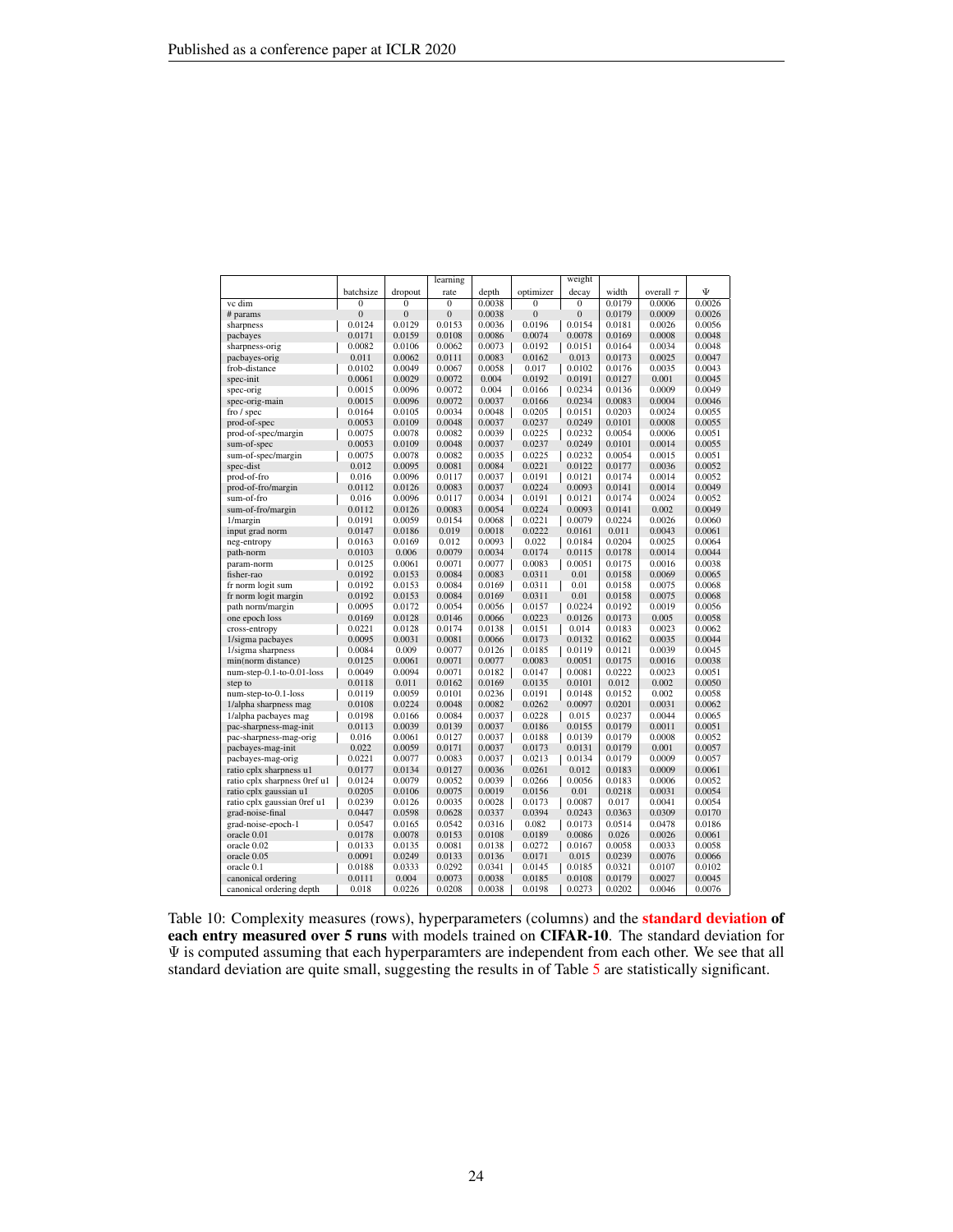# <span id="page-24-0"></span>D COMPLEXITY MEASURES

In this section, we look at different complexity measures. When a measure  $\mu$  is based on a generalization bound, we chose it so that the following is true with probability 0.99 (we choose the failure probability  $\delta$  to be 0.01):

<span id="page-24-2"></span>
$$
L \leq \hat{L} + \sqrt{\frac{\mu}{m}}\tag{15}
$$

We also consider measures which do not provably bound the generalization error and evaluate those.

Note that in almost all cases, the canonical ordering given based on some "common" assumptions are positively correlated with the generalization in terms of both  $\tau$  and  $\Psi$ ; however, for optimizer, the correlation  $\tau$  is close to 0. This implies that the choice of optimizer is only essentially uncorrelated with the generalization gap in the range of models we consider. This ordering helps validate many techniques used by the practioners.

### <span id="page-24-1"></span>D.1 VC-DIMENSION BASED MEASURES

We start by restating the theorem in [\(Bartlett et al.,](#page-10-10) [2019\)](#page-10-10) which provides an upper bound on the VC-dimension of any piece-wise linear network.

Theorem 1 [\(Bartlett et al.](#page-10-10) [\(2019\)](#page-10-10)) *Let* F *be the class of feed-forward networks with a fixed computation graph of depth* d *and ReLU activations. Let* a<sup>i</sup> *and* q<sup>i</sup> *be the number of activations and parameters in layer* i*. Then VC-dimension of* F *can be bounded as follows:*

$$
VC(\mathcal{F}) \le d + \left(\sum_{i=1}^d (d-i+1)q_i\right) \log_2\left(8e \sum_{i=1}^d ia_i \log_2\left(4e \sum_{j=1}^d ja_j\right)\right)
$$

<span id="page-24-3"></span>**Theorem 2** *Given a convolutional network* f, for any  $\delta > 0$ , with probability  $1 - \delta$  *over the the training set:*

$$
L \leq \hat{L} + 4000 \sqrt{\frac{d \log_2 (6dn)^3 \sum_{i=1}^d k_i^2 c_i c_{i-1}}{m}} + \sqrt{\frac{\log(1/\delta)}{m}} \tag{16}
$$

**Proof** We simplify the bound in Theorem [1](#page-24-2) using a  $d'$  to refer to the depth instead of  $d$ :

$$
VC(\mathcal{F}) \le d' + \left(\sum_{i=1}^{d'} (d - i + 1)q_i\right) \log_2 \left(8e \sum_{i=1}^{d'} ia_i \log_2 \left(4e \sum_{j=1}^{d'} ja_j\right)\right)
$$
  

$$
\le d' + \left(\sum_{i=1}^{d'} (d' - i + 1)q_i\right) \log_2 \left(8e \sum_{i=1}^{d'} ia_i\right)^2
$$
  

$$
\le d' + 2 \log_2 \left(8e \sum_{i=1}^{d'} ia_i\right) \sum_{i=1}^{d'} (d' - i + 1)q_i
$$
  

$$
\le 3d' \log_2 \left(8e \sum_{i=1}^{d'} ia_i\right) \sum_{i=1}^{d'} q_i
$$

In order to extend the above bound to a convolutional network, we need to present a pooling layer with ReLU activations. First note that maximum of two inputs can be calculated using two layers with ReLU and linear activations as  $\max(x_1, x_2) = x_1 + ReLU(x_2 - x_1)$ . Now, since max-pooling at layer *i* has kernel sizes  $k'_i$ , we need  $\lceil 4 \log_2(k'_i) \rceil$  layers to present that but given that the kernel size of the max-pooling layer is at most size of the image, we have

$$
\lceil 4\log_2(k'_i)\rceil\leq \lceil 4\log_2(n^2)\rceil\leq \lceil 8\log_2(n)\rceil\leq 9\log_2(n)
$$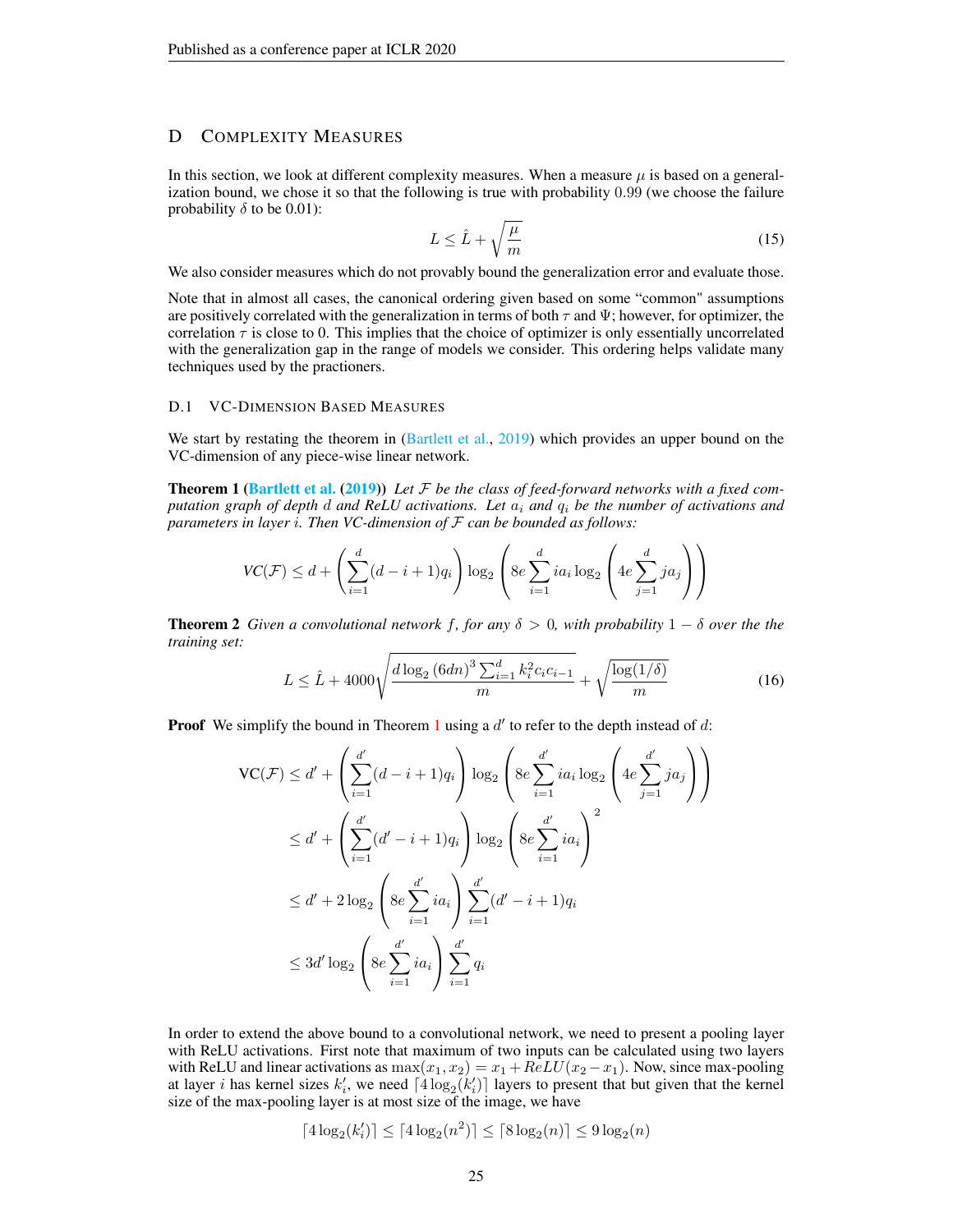Therefore, we have  $d' \leq \frac{9}{2}d \log_2(n)$ . The number of activations in any of these layers is at most  $n^2c_i$ since there are at most  $n^2$  pairs of neighbor pixels in an  $n \times n$  image with  $c_i$  channels. We ignore strides when calculating the upper bound since it only reduces number of activations at a few layers and does not change the bound significantly. Using these bounds ond',  $a_i$  and  $q_i$  the equivalent network, we can bound the VC dimension as follows:

$$
\begin{aligned} \n\text{VC}(\mathcal{F}) &\le 27d \log_2(n) \log_2\left(8e(9d \log_2(n))^2 n^2\right) (9 \log_2(n)) \sum_{i=1}^d k_i^2 c_{i-1}(c_i+1) \\ \n&\le 729d \log_2(n)^2 \log_2\left(6dn\right) \sum_{i=1}^d k_i^2 c_{i-1}(c_i+1) \\ \n&\le 729d \log_2\left(6dn\right)^3 \sum_{i=1}^d k_i^2 c_{i-1}(c_i+1) \n\end{aligned}
$$

For binary classifiers, generalization error can be in terms of Rademacher complexity [\(Mohri et al.,](#page-11-15) [2012\)](#page-11-15) which in turn can be bounded by  $72\sqrt{VC/m}$  [\(Kontorovich,](#page-11-16) [2016\)](#page-11-16). Therefore, we can get the following<sup>[9](#page-25-4)</sup> generalization bound:

$$
L \leq \hat{L} + 144\sqrt{\frac{VC(\mathcal{F})}{m}} + \sqrt{\frac{\log(1/\delta)}{m}}
$$
\n(17)

For multi-class classification, the generalization error can be similarly bounded by Graph dimension which is an extension of VC-dimension. A simple approach get a bound on Graph dimension is to consider all pairs of classes as binary classification problem which bounds the graph dimension by  $\kappa^2$   $VC(\mathcal{F})$ . There, putting everything together, we get the following generalization bound:

$$
L \leq \hat{L} + 4000\kappa \sqrt{\frac{d\log_2\left(6dn\right)^3 \sum_{i=1}^d k_i^2 c_{i-1} (c_i + 1)}{m}} + \sqrt{\frac{\log(1/\delta)}{m}}\tag{18}
$$

Inspired by Theorem [2,](#page-24-3) we define the following  $VC$ -based measure for generalization:

<span id="page-25-0"></span>
$$
\mu_{VC}(f_{\mathbf{w}}) = \left(4000\kappa \sqrt{d \log_2 (6dn)^3 \sum_{i=1}^d k_i^2 c_{i-1}(c_i+1)} + \sqrt{\log(1/\delta)}\right)^2 \tag{19}
$$

Since some of the dependencies in the above measure are probably proof artifacts, we also define another measure that is nothing but the number of parameters of the model:

<span id="page-25-1"></span>
$$
\mu_{\text{param}} = \sum_{i=1}^{d} k_i^2 c_{i-1} (c_i + 1) \tag{20}
$$

### <span id="page-25-3"></span>D.1.1 MEASURES ON THE OUTPUT OF THE NETWORK

While measures that can be calculated only based on the output of the network cannot reveal complexity of the network, they can still be very informative for predicting generalization. Therefore, we define a few measures that can be calculated solely based on the output of the network.

We start by looking at the cross-entropy over the output. Even though we used a cross-entropy based stopping criterion, the cross-entropy of the final models is not exactly the same as the stopping criterion and it could be informative. Hence we define the following measure:

<span id="page-25-2"></span>
$$
\mu_{\text{cross-entropy}} = \frac{1}{m} \sum_{i=1}^{m} \ell(f_{\mathbf{w}}(\mathbf{X}_i), y_i)
$$
(21)

where  $\ell$  is the cross-entropy loss.

<span id="page-25-4"></span> $9$ The generalization gap is bounded by two times Rademacher Complexity, hence the constant 144.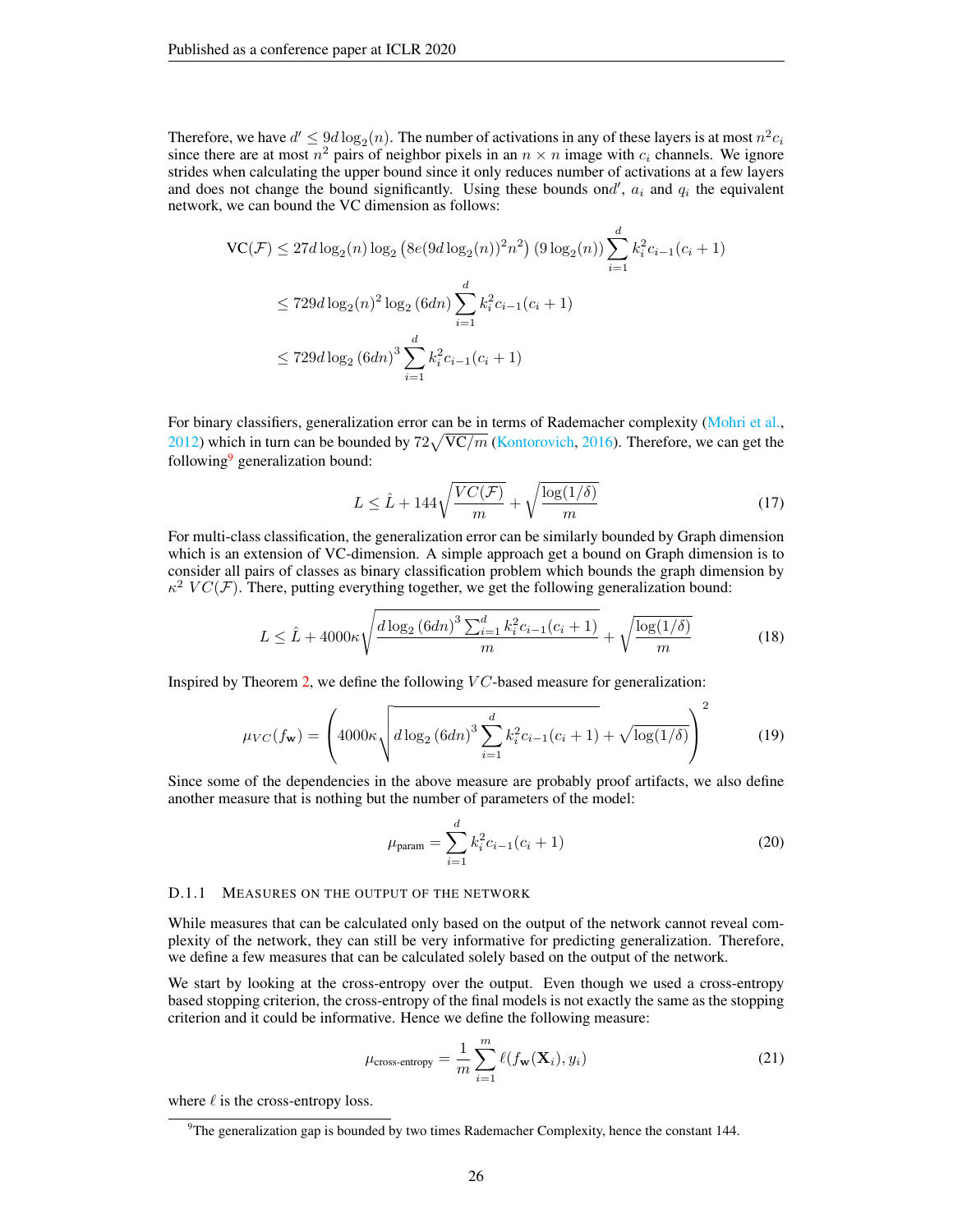Another useful and intuitive notion that appears in generalization bounds is margin. In all measures that involve margin  $\gamma$ , we set the margin  $\gamma$  to be the 10-th percentile of the margin values on the training set and therefore ensuring  $\hat{L}_{\gamma} \leq 0.1$ . Even though margin alone is not a sensible generalization measure and can be artificially increased by scaling up the magnitude of the weights, it could still reveal information about training dynamics and therefore be informative. We report the following measure based on the margin:

<span id="page-26-0"></span>
$$
\mu_{1/\text{margin}}(f_{\mathbf{w}}) = \frac{1}{\gamma^2} \tag{22}
$$

Finally, entropy of the output is another interesting measure and it has been shown that regularizing it can improve generalization in deep learning [\(Pereyra et al.,](#page-11-17) [2017\)](#page-11-17). With a fixed cross-entropy, increasing the entropy corresponds to distribute the uncertainty of the predictions equally among the wrong labels which is connected to label smoothing and increasing the margin. We define the following measure which is the negative entropy of the output of the network:

<span id="page-26-1"></span>
$$
\mu_{\text{neg-entropy}}(f_{\mathbf{w}}) = \frac{1}{m} \sum_{i=1}^{m} \sum_{j=1}^{n} p_i[j] \log(p_i[j])
$$
\n(23)

where  $p_i[j]$  is the predicted probability of the class j for the input data  $\mathbf{X}_i$ .

### <span id="page-26-3"></span>D.2 (NORM & MARGIN)-BASED MEASURES

Several generalization bounds have been proved for neural networks using margin and norm no-tions. In this section, we go over several such measures. For fully connected networks, [Bartlett and](#page-10-15) [Mendelson](#page-10-15) [\(2002\)](#page-10-15) have shown a bound based on product of  $\ell_{1,\infty}$  norm of the layer weights times a  $2^d$  factor where  $\ell_{1,\infty}$  is the maximum over hidden units of the  $\ell_2$  norm of the incoming weights to the hidden unit. [Neyshabur et al.](#page-11-1) [\(2015b\)](#page-11-1) proved a bound based on product of Frobenius norms of the hidden unit. Neyshabur et al. (2015b) proved a bound based on product of Frobenius norms of the layer weights times a 2<sup>d</sup> factor and [Golowich et al.](#page-10-1) [\(2017\)](#page-10-1) was able to improve the factor to  $\sqrt{d}$ . [Bartlett et al.](#page-10-0) [\(2017\)](#page-10-0) proved a bound based on product of spectral norm of the layer weights times sum over layers of ratio of Frobenius norm to spectral norm of the layer weights and [Neyshabur et al.](#page-11-2) [\(2018a\)](#page-11-2) showed a similar bound can be achieved in a simpler way using PAC-bayesian framework.

Spectral Norm Unfortunately, none of the above founds are directly applicable to convolutional networks. [Pitas et al.](#page-11-18) [\(2017\)](#page-11-18) built on [Neyshabur et al.](#page-11-2) [\(2018a\)](#page-11-2) and extended the bound on the spectral norm to convolutional networks. The bound is very similar to the one for fully connected networks by [Bartlett et al.](#page-10-0) [\(2017\)](#page-10-0). We next restate their generalization bound for convolutional networks including the constants.

<span id="page-26-5"></span>**Theorem 3 [\(Pitas et al.](#page-11-18) [\(2017\)](#page-11-18))** Let B an upper bound on the  $\ell_2$  norm of any point in the input *domain. For any*  $B, \gamma, \delta > 0$ , the following bound holds with probability  $1-\delta$  *over the training set:* 

$$
L \leq \hat{L}_{\gamma} + \sqrt{\frac{\left(84B \sum_{i=1}^{d} k_i \sqrt{c_i} + \sqrt{\ln(4n^2 d)}\right)^2 \prod_{i=1}^{d} \|\mathbf{W}_i\|_2^2 \sum_{j=1}^{d} \frac{\|\mathbf{W}_j - \mathbf{W}_j^0\|_F^2}{\|\mathbf{W}_j\|_2^2} + \ln(\frac{m}{\delta})}{\gamma^2 m}}
$$
(24)

Inspired by the above theorem, we define the following spectral measure:

<span id="page-26-4"></span>
$$
\mu_{\text{spec,init}}(f_{\mathbf{w}}) = \frac{\left(84B \sum_{i=1}^{d} k_i \sqrt{c_i} + \sqrt{\ln(4n^2 d)}\right)^2 \prod_{i=1}^{d} \|\mathbf{W}_i\|_2^2 \sum_{j=1}^{d} \frac{\|\mathbf{w}_j - \mathbf{w}_j^0\|_F^2}{\|\mathbf{W}_j\|_2^2} + \ln(\frac{m}{\delta})}{\gamma^2}
$$
(25)

The generalization bound in Theorem [3](#page-26-5) depends on reference tensors  $\mathbf{W}_{i}^{0}$ . We chose the initial tensor as the reference in the above measure but another reasonable choice is the origin which gives the following measures:

<span id="page-26-2"></span>
$$
\mu_{\text{spec-orig}}(f_{\mathbf{w}}) = \frac{\left(84B\sum_{i=1}^{d}k_i\sqrt{c_i} + \sqrt{\ln(4n^2d)}\right)^2\prod_{i=1}^{d} \|\mathbf{W}_i\|_2^2\sum_{j=1}^{d} \frac{\|\mathbf{W}_j\|_F^2}{\|\mathbf{W}_j\|_2^2} + \ln(\frac{m}{\delta})}{\gamma^2} \tag{26}
$$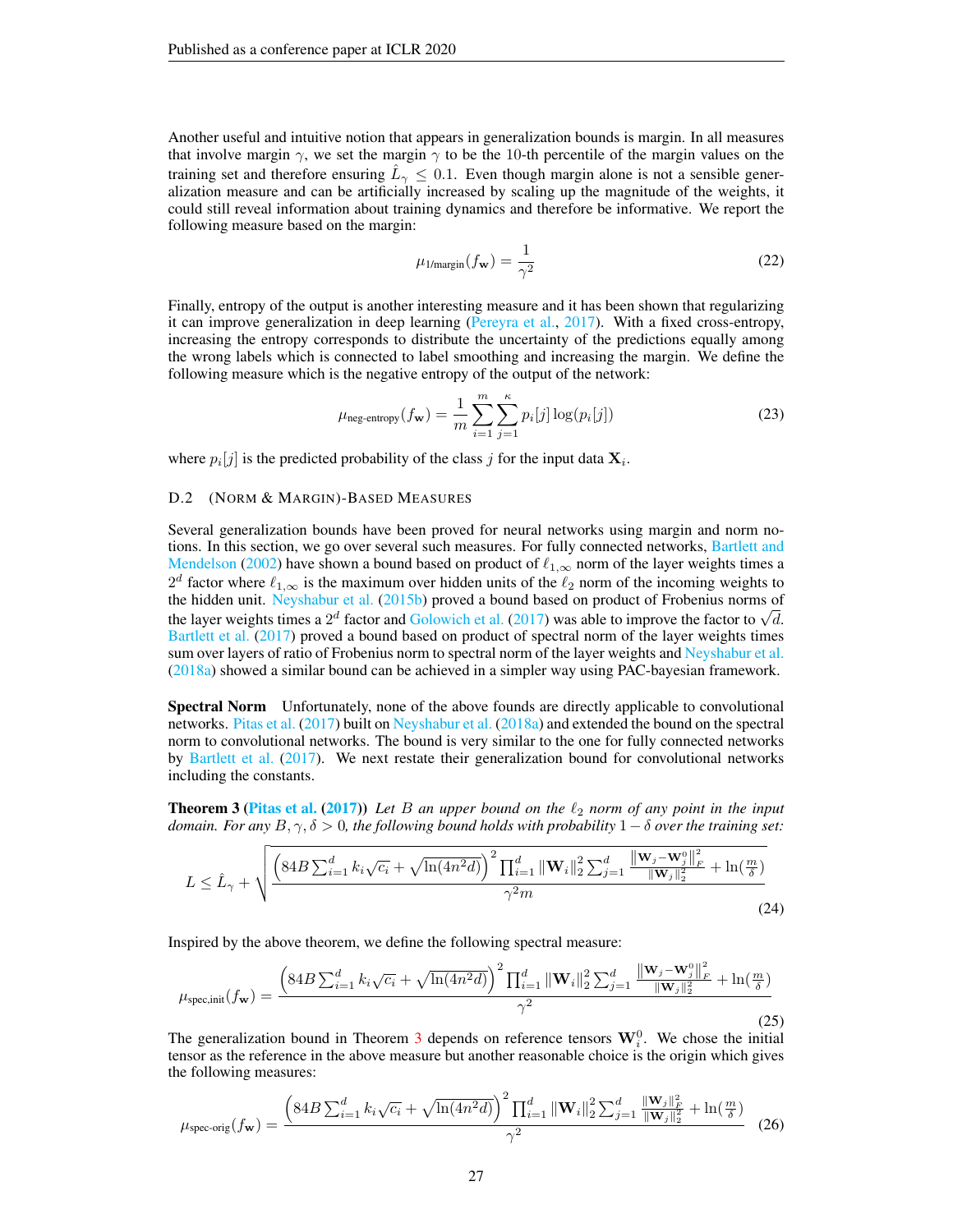Since some of the terms in the generalization bounds might be proof artifacts, we also measure the main terms in the generalization bound:

$$
\mu_{\text{spec-init-min}}(f_{\mathbf{w}}) = \frac{\prod_{i=1}^{d} \|\mathbf{W}_{i}\|_{2}^{2} \sum_{j=1}^{d} \frac{\|\mathbf{w}_{j} - \mathbf{w}_{j}^{\text{o}}\|_{F}^{2}}{\|\mathbf{w}_{j}\|_{2}^{2}}}{\gamma^{2}}
$$
(27)

$$
\mu_{\text{spec-orig-man}}(f_{\mathbf{w}}) = \frac{\prod_{i=1}^{d} \|\mathbf{W}_{i}\|_{2}^{2} \sum_{j=1}^{d} \frac{\|\mathbf{W}_{j}\|_{F}^{2}}{\|\mathbf{W}_{j}\|_{2}^{2}}}{\gamma^{2}}
$$
(28)

We further look at the main two terms in the bound separately to be able to differentiate their contributions.

<span id="page-27-0"></span>
$$
\mu_{\text{spec-init-min}}(f_{\mathbf{w}}) = \frac{\prod_{i=1}^{d} ||\mathbf{W}_{i}||_{2}^{2} \sum_{j=1}^{d} \frac{||\mathbf{w}_{j} - \mathbf{w}_{j}^{0}||_{F}^{2}}{||\mathbf{w}_{j}||_{2}^{2}}}{\gamma^{2}}
$$
(29)

$$
\mu_{\text{spec-orig-man}}(f_{\mathbf{w}}) = \frac{\prod_{i=1}^{d} ||\mathbf{W}_{i}||_{2}^{2} \sum_{j=1}^{d} \frac{||\mathbf{W}_{j}||_{F}^{2}}{||\mathbf{W}_{j}||_{2}^{2}}}{\gamma^{2}}
$$
(30)

$$
\mu_{\text{prod-of-spec/margin}}(f_{\mathbf{w}}) = \frac{\prod_{i=1}^{d} ||\mathbf{W}_{i}||_2^2}{\gamma^2}
$$
\n(31)

$$
\mu_{\text{prod-of-spec}}(f_{\mathbf{w}}) = \prod_{i=1}^{d} \|\mathbf{W}_{i}\|_{2}^{2}
$$
\n(32)

<span id="page-27-3"></span><span id="page-27-2"></span><span id="page-27-1"></span>
$$
\mu_{\text{fro/spec}}(f_{\mathbf{w}}) = \sum_{i=1}^{d} \frac{\|\mathbf{W}_{i}\|_{F}^{2}}{\|\mathbf{W}_{i}\|_{2}^{2}}
$$
(33)

Finally, since product of spectral norms almost certainly increases with depth, we look at the following measure which is equal to the sum over squared spectral norms after rebalancing the layers to have the same spectral norms:

$$
\mu_{\text{sum-of-spec/margin}}(f_{\mathbf{w}}) = d \left( \frac{\prod_{i=1}^{d} \|\mathbf{W}_{i}\|_{2}^{2}}{\gamma^{2}} \right)^{1/d}
$$
(34)

<span id="page-27-5"></span><span id="page-27-4"></span>
$$
\mu_{\text{sum-of-spec}}(f_{\mathbf{w}}) = d \left( \left\| \mathbf{W}_i \right\|_2^2 \right)^{1/d} \tag{35}
$$

Frobenius Norm The generalization bound given in [Neyshabur et al.](#page-11-1) [\(2015b\)](#page-11-1) is not directly applicable to convolutional networks. However, Since for each layer  $i$ , we have  $\left\| \mathbf{W}_i \right\|_2 \leq k_i^2 \left\| \mathbf{W}_i \right\|_F$  and therefore by Theorem [3,](#page-26-5) we can get an upper bound on the test error based on product of Frobenius norms. Therefore, we define the following measure based on the product of Frobenius norms:

$$
\mu_{\text{prod-of-fro/margin}}(f_{\mathbf{w}}) = \frac{\prod_{i=1}^{d} \|\mathbf{W}_{i}\|_{F}^{2}}{\gamma^{2}}
$$
(36)

<span id="page-27-9"></span><span id="page-27-7"></span><span id="page-27-6"></span>
$$
\mu_{\text{prod-of-fro}}(f_{\mathbf{w}}) = \prod_{i=1}^{d} \|\mathbf{W}_{i}\|_{F}^{2}
$$
\n(37)

We also look at the following measure with correspond to sum of squared Frobenius norms of the layers after rebalancing them to have the same norm:

$$
\mu_{\text{sum-of-fro/margin}}(f_{\mathbf{w}}) = d \left( \frac{\prod_{i=1}^{d} \|\mathbf{W}_{i}\|_{F}^{2}}{\gamma^{2}} \right)^{1/d}
$$
(38)

<span id="page-27-8"></span>
$$
\mu_{\text{sum-of-fro}}(f_{\mathbf{w}}) = d \left( \prod_{i=1}^{d} \|\mathbf{W}_{i}\|_{F}^{2} \right)^{1/d}
$$
(39)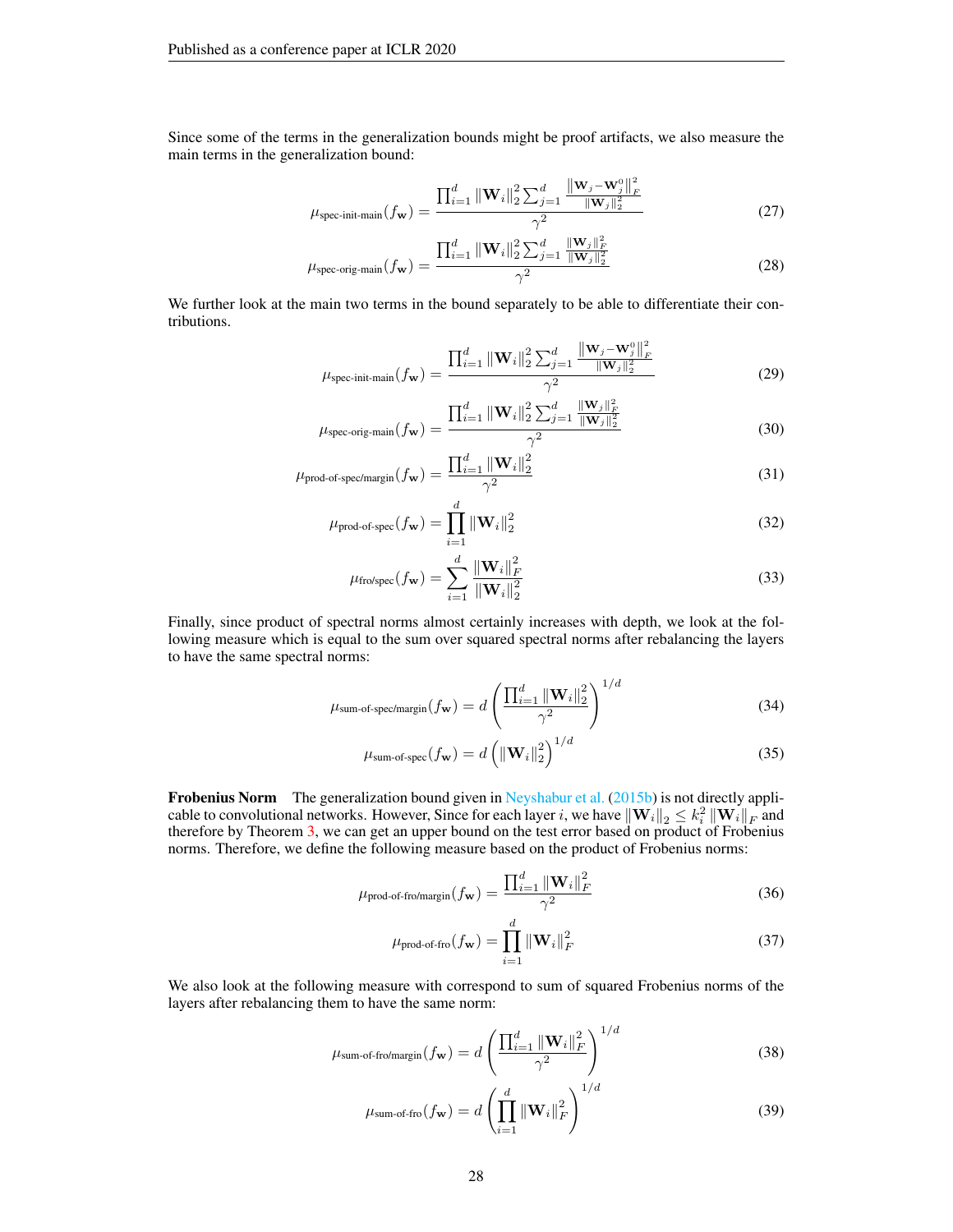Finally, given recent evidence on the importance of distance to initialization [\(Dziugaite and Roy,](#page-10-3) [2017;](#page-10-3) [Nagarajan and Kolter,](#page-11-10) [2019b;](#page-11-10) [Neyshabur et al.,](#page-11-19) [2018b\)](#page-11-19), we calculate the following measures:

$$
\mu_{\text{frobenius-distance}}\left(f_{\mathbf{w}}\right) = \sum_{i=1}^{d} \left\| \mathbf{W}_{i} - \mathbf{W}_{i}^{0} \right\|_{F}^{2}
$$
\n(40)

<span id="page-28-0"></span>
$$
\mu_{\text{dist-spec-init}}(f_{\mathbf{w}}) = \sum_{i=1}^{d} \left\| \mathbf{W}_i - \mathbf{W}_i^0 \right\|_2^2
$$
\n(41)

In case when the reference matrix  $W_i^0 = 0$  for all weights, Eq [\(40\)](#page-28-0) the Frobenius norm of the parameters which also correspond to distance from the origin:

<span id="page-28-5"></span><span id="page-28-1"></span>
$$
\mu_{\text{param-norm}}(f_{\mathbf{w}}) = \sum_{i=1}^{d} \|\mathbf{W}_{i}\|_{F}^{2}
$$
\n(42)

**Path-norm** Path-norm was introduced in [Neyshabur et al.](#page-11-1) [\(2015b\)](#page-11-1) as an scale invariant complexity measure for generalization and is shown to be a useful geometry for optimization [Neyshabur et al.](#page-11-11) [\(2015a\)](#page-11-11). To calculate path-norm, we square the parameters of the network, do a forward pass on an all-ones input and then take square root of sum of the network outputs. We define the following measures based on the path-norm:

$$
\mu_{\text{path-norm/margin}}(f_{\mathbf{w}}) = \frac{\sum_{i} f_{\mathbf{w}^2}(\mathbf{1})[\mathbf{i}]}{\gamma^2}
$$
(43)

<span id="page-28-6"></span><span id="page-28-2"></span>
$$
\mu_{\text{path-norm}}(f_{\mathbf{w}}) = \sum_{i} f_{\mathbf{w}^2}(\mathbf{1}) \tag{44}
$$

where  $w^2 = w \circ w$  is the element-wise square operation on the parameters.

Fisher-Rao Norm Fisher-Rao metric was introduced in [Liang et al.](#page-11-5) [\(2017\)](#page-11-5) as a complexity mea-sure for neural networks. [Liang et al.](#page-11-5) [\(2017\)](#page-11-5) showed that Fisher-Rao norm is a lower bound on the path-norm and it correlates in some cases. We define a measure based on the Fisher-Rao matric of the network:

<span id="page-28-3"></span>
$$
\mu_{\text{Fisher-Rao}}(f_{\mathbf{w}}) = \frac{(d+1)^2}{m} \sum_{i=1}^{m} \langle \mathbf{w}, \nabla_{\mathbf{w}} \ell(f_{\mathbf{w}}(\mathbf{X}_i)), y_i \rangle^2 \tag{45}
$$

where  $\ell$  is the cross-entropy loss.

### D.3 FLATNESS-BASED MEASURES

PAC-Bayesian framework [\(McAllester,](#page-11-9) [1999\)](#page-11-9) allows us to study flatness of a solution and connect it to generalization. Given a prior  $P$  is is chosen before observing the training set and a posterior Q which is a distribution on the solutions of the learning algorithm (and hence depends on the training set), we can bound the expected generalization error of solutions generated from Q with high probability based on the KL divergence of  $P$  and  $Q$ . The next theorem states a simplified version of PAC-Bayesian bounds.

**Theorem 4** *For any*  $\delta > 0$ *, distribution* D*, prior* P*, with probability*  $1 - \delta$  *over the training set, for any posterior* Q *the following bound holds:*

<span id="page-28-4"></span>
$$
\mathbb{E}_{\mathbf{v}\sim Q}\left[L(f_{\mathbf{v}})\right] \leq \mathbb{E}_{\mathbf{w}\sim Q}\left[\hat{L}(f_{\mathbf{v}})\right] + \sqrt{\frac{\text{KL}(Q||P) + \log\left(\frac{m}{\delta}\right)}{2(m-1)}}\tag{46}
$$

.

If P and Q are Gaussian distributions with  $P = \mathcal{N}(\mu_P, \Sigma_P)$  amd  $Q = \mathcal{N}(\mu_Q, \Sigma_Q)$ , then the KL-term can be written as follows:

$$
KL(\mathcal{N}(\mu_Q, \Sigma_Q)||\mathcal{N}(\mu_P, \Sigma_P)) = \frac{1}{2} \left[ \text{tr} \left( \Sigma_P^{-1} \Sigma_Q \right) + (\mu_Q - \mu_P)^{\top} \Sigma_P^{-1} (\mu_Q - \mu_P) - k + \ln(\frac{\det \Sigma_P}{\det \Sigma_Q}) \right]
$$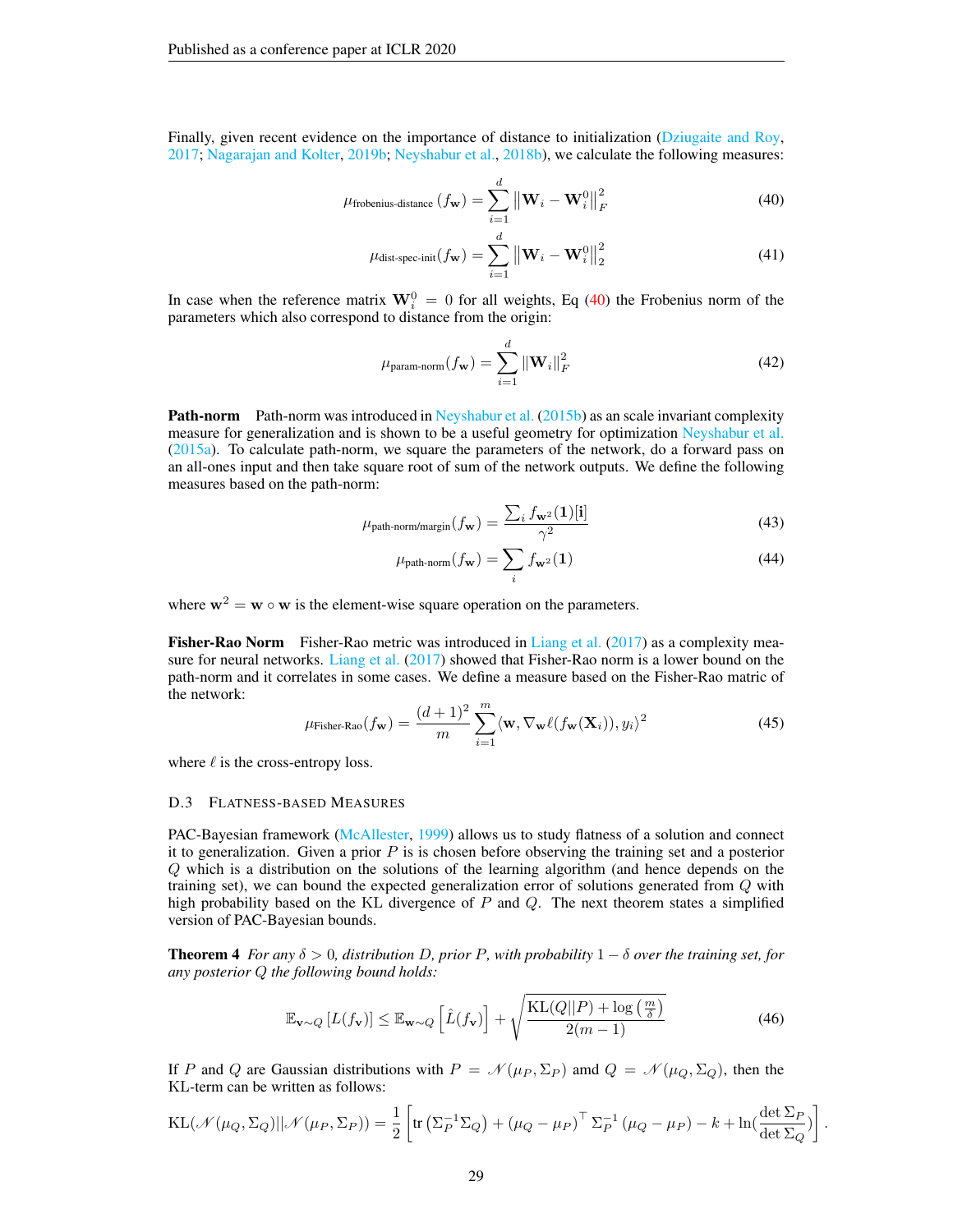Setting  $Q = \mathcal{N}(w, \sigma^2 I)$  and  $P = \mathcal{N}(w^0, \sigma^2 I)$  similar to [Neyshabur et al.](#page-11-6) [\(2017\)](#page-11-6), the KL term will be simply  $\frac{\|\mathbf{w}-\mathbf{w}^0\|^2_2}{2\sigma^2}$ . However, since  $\sigma$  belongs to prior, if we search to find a value for  $\sigma$ , we need to adjust the bound to reflect that. Since we search over less than 20000 predefined values of  $\sigma$  in our experiments, we can use the union bound which changes the logarithmic term to  $\log(20000m/\delta)$ and we get the following bound:

<span id="page-29-0"></span>
$$
\mathbb{E}_{\mathbf{u}\sim\mathcal{N}(u,\sigma^2 I)}\left[L(f_{\mathbf{w}+\mathbf{u}})\right] \leq \mathbb{E}_{\mathbf{u}\sim\mathcal{N}(u,\sigma^2 I)}\left[\hat{L}(f_{\mathbf{w}+\mathbf{u}})\right] + \sqrt{\frac{\|\mathbf{w}-\mathbf{w}^0\|_2^2}{4\sigma^2} + \log(\frac{m}{\sigma}) + 10}{m-1}
$$
(47)

Based on the above bound, we define the following measures using the origin and initialization as reference tensors:

<span id="page-29-5"></span>
$$
\mu_{\text{pac-bayes-init}}(f_{\mathbf{w}}) = \frac{\left\|\mathbf{w} - \mathbf{w}^0\right\|_2^2}{4\sigma^2} + \log(\frac{m}{\sigma}) + 10\tag{48}
$$

<span id="page-29-3"></span>
$$
\mu_{\text{pac-bayes-orig}}(f_{\mathbf{w}}) = \frac{\|\mathbf{w}\|_2^2}{4\sigma^2} + \log(\frac{m}{\delta}) + 10\tag{49}
$$

where  $\sigma$  is chosen to be the largest number such that  $\mathbb{E}_{\mathbf{u} \sim \mathcal{N}(u, \sigma^2 I)} \left[ \hat{L}(f_{\mathbf{w}+\mathbf{u}}) \right] \leq 0.1$ .

The above framework captures flatness in the expected sense since we add Gaussian perturbations to the parameters. Another notion of flatness is the worst-case flatness where we search for the direction that changes the loss the most. This is motivated by [\(Keskar et al.,](#page-10-4) [2016\)](#page-10-4) where they observe that this notion would correlate to generalization in the case of different batch sizes. We can use PAC-Bayesian framework to give generalization bounds for worst-case perturbations as well. The magnitude of a Gaussian variable with with variance  $\sigma^2$  is at most  $\sigma \sqrt{2 \log(2/\delta)}$  with probability  $1-\delta/2$ . Applying a union bound on all parameters, we get that with probability  $1-\delta/2$ the magnitude of the Gaussian noise is at most  $\alpha = \sigma \sqrt{2 \log(2\omega/\delta)}$  where  $\omega$  is the number of parameters of the model. Therefore, we can get the following generalization bound:

<span id="page-29-1"></span>
$$
\mathbb{E}_{\mathbf{u}\sim\mathcal{N}(u,\sigma^2 I)}\left[L(f_{\mathbf{w}+\mathbf{u}})\right] \le \max_{|u_i|\le\alpha} \hat{L}(f_{\mathbf{w}+\mathbf{u}}) + \sqrt{\frac{\|\mathbf{w}-\mathbf{w}^0\|_2^2\log(2\omega/\delta)}{2\alpha^2} + \log\left(\frac{2m}{\delta}\right) + 10}{m-1}
$$
(50)

Inspired by the above bound, we define the following measures:

$$
\mu_{\text{sharpness-int}}(f_{\mathbf{w}}) = \frac{\left\|\mathbf{w} - \mathbf{w}^0\right\|_2^2 \log(2\omega)}{4\alpha^2} + \log(\frac{m}{\sigma}) + 10
$$
\n(51)

$$
\mu_{\text{sharpness-orig}}(f_{\mathbf{w}}) = \frac{\|\mathbf{w}\|_2^2 \log(2\omega)}{4\alpha^2} + \log(\frac{m}{\delta}) + 10
$$
\n(52)

where  $\alpha$  is chosen to be the largest number such that  $\max_{|u_i| \leq \alpha} L(f_{w+u}) \leq 0.1$ .

To understand the importance of the flatness parameters  $\sigma$  and  $\alpha$ , we also define the following measures:

<span id="page-29-6"></span><span id="page-29-4"></span><span id="page-29-2"></span>
$$
\mu_{\text{pac-bayes-flatness}}(f_{\mathbf{w}}) = \frac{1}{\sigma^2} \tag{53}
$$

<span id="page-29-7"></span>
$$
\mu_{\text{sharpness-flatness}}(f_{\mathbf{w}}) = \frac{1}{\alpha^2} \tag{54}
$$

where  $\alpha$  and  $\sigma$  are computed as explained above.

Magnitude-aware Perturbation Bounds The magnitude of perturbation in [\(Keskar et al.,](#page-10-4) [2016\)](#page-10-4) was chosen so that for each parameter the ratio of magnitude of perturbation to the magnitude of the parameter is bounded by a constant  $\alpha'^{10}$  $\alpha'^{10}$  $\alpha'^{10}$ . Following a similar approach, we can choose the posterior for parameter i in PAC-Bayesian framework to be  $\mathcal{N}(w_i, \sigma'^2 |w_i|^2 + \epsilon^2)$ . Now, substituting this

<span id="page-29-8"></span> $10$ They actually used a slightly different version which is a combination of the two perturbation bounds we calculated here. Here, for more clarity, we decomposed it into two separate perturbation bounds.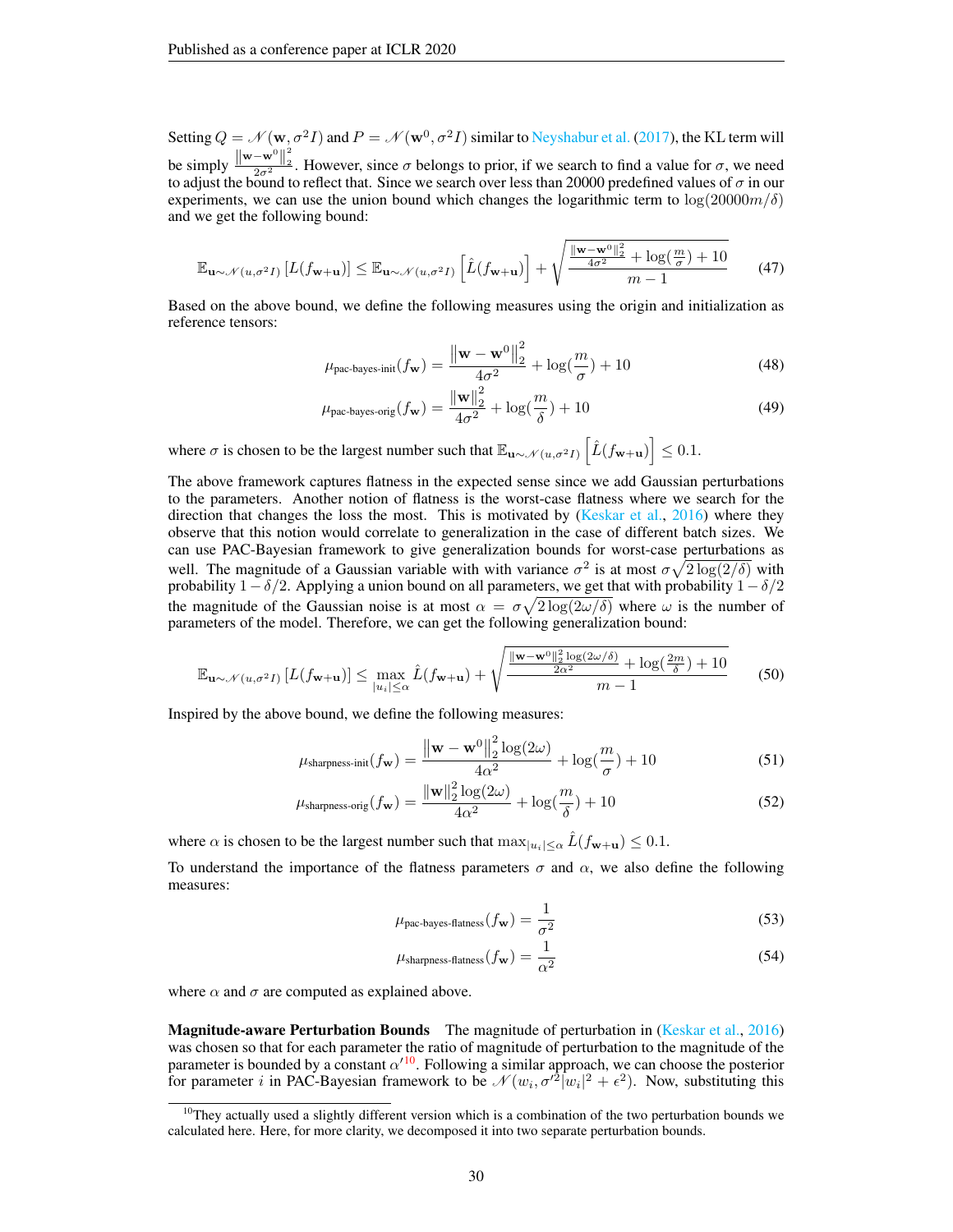in the Equation equation [D.3](#page-28-4) and solving for the prior  $\mathcal{N}(\mathbf{w}^0, \sigma_P^2)$  that minimizes the KL term by setting the gradient with respect to  $\sigma_2^P$  to zero, KL can be written as follows:

$$
2KL(Q||P) = \omega \log \left( \frac{\sigma'^2 + 1}{\omega} ||\mathbf{w} - \mathbf{w}^0||_2^2 + \epsilon^2 \right) - \sum_{i=1}^{\omega} \log (\sigma'^2 |w_i - w_i^0|^2 + \epsilon^2)
$$

$$
= \sum_{i=1}^{\omega} \log \left( \frac{\epsilon^2 + (\sigma'^2 + 1) ||\mathbf{w} - \mathbf{w}^0||_2^2}{\epsilon^2 + \sigma'^2 |w_i - w_i^0|^2} \right)
$$

Therefore, the generalization bound can be written as follows

<span id="page-30-2"></span>
$$
\mathbb{E}_{\mathbf{u}}\left[L(f_{\mathbf{w}+\mathbf{u}})\right] \leq \mathbb{E}_{\mathbf{u}}\left[\hat{L}(f_{\mathbf{w}+\mathbf{u}})\right] + \sqrt{\frac{\frac{1}{4}\sum_{i=1}^{\omega}\log\left(\frac{\epsilon^2 + (\sigma'^2 + 1)\|\mathbf{w} - \mathbf{w}^0\|_2^2/\omega}{\epsilon^2 + \sigma'^2\|w_i - w_i^0\|^2}\right) + \log(\frac{m}{\delta}) + 10}}{m - 1} \quad (55)
$$

where  $u_i \sim \mathcal{N}(0, \sigma'^2 |w_i| + \epsilon^2)$ ,  $\epsilon = 1e - 3$  and  $\sigma'$  is chosen to be the largest number such that  $\mathbb{E}_{\mathbf{u}}\left[\hat{L}(f_{\mathbf{w}+\mathbf{u}})\right] \leq 0.1$ . We define the following measures based on the generalization bound:

$$
\mu_{\text{pac-bayes-mag-init}}(f_{\mathbf{w}}) = \frac{1}{4} \sum_{i=1}^{\omega} \log \left( \frac{\epsilon^2 + (\sigma'^2 + 1) \left\| \mathbf{w} - \mathbf{w}^0 \right\|_2^2 / \omega}{\epsilon^2 + \sigma'^2 |w_i - w_i^0|^2} \right) + \log(\frac{m}{\delta}) + 10 \tag{56}
$$

$$
\mu_{\text{pac-bayes-mag-orig}}(f_{\mathbf{w}}) = \frac{1}{4} \sum_{i=1}^{\omega} \log \left( \frac{\epsilon^2 + (\sigma'^2 + 1) \|\mathbf{w}\|_2^2 / \omega}{\epsilon^2 + \sigma'^2 |w_i - w_i^0|^2} \right) + \log(\frac{m}{\delta}) + 10 \tag{57}
$$

We also follow similar arguments are before to get a similar bound on the worst-case sharpness:

<span id="page-30-3"></span>
$$
\mathbb{E}_{\mathbf{u}}\left[L(f_{\mathbf{w}+\mathbf{u}})\right] \le \max_{|u_i| \le \alpha'|w_i| + \epsilon} \hat{L}(f_{\mathbf{w}+\mathbf{u}}) + \sqrt{\frac{\frac{1}{4}\sum_{i=1}^{\omega} \log\left(\frac{\epsilon^2 + (\alpha'^2 + 4\log(2\omega/\delta))\|\mathbf{w} - \mathbf{w}^0\|_2^2/\omega}{\epsilon^2 + \alpha'^2 |w_i - w_i^0|^2}\right) + \log(\frac{m}{\delta}) + 10}{m - 1}}
$$
(58)

We look at the following measures based on the above bound:

$$
\mu_{\text{pac-sharpness-mag-int}}(f_{\mathbf{w}}) = \frac{1}{4} \sum_{i=1}^{\omega} \log \left( \frac{\epsilon^2 + (\alpha'^2 + 4 \log(2\omega/\delta)) \left\| \mathbf{w} - \mathbf{w}^0 \right\|_2^2 / \omega}{\epsilon^2 + \alpha'^2 |w_i - w_i^0|^2} \right) + \log(\frac{m}{\delta}) + 10
$$
\n(59)

$$
\mu_{\text{pac-sharpness-mag-orig}}(f_{\mathbf{w}}) = \frac{1}{4} \sum_{i=1}^{\omega} \log \left( \frac{\epsilon^2 + (\alpha'^2 + 4 \log(2\omega/\delta)) \|\mathbf{w}\|_2^2 / \omega}{\epsilon^2 + \alpha'^2 |w_i - w_i^0|^2} \right) + \log(\frac{m}{\delta}) + 10
$$
\n(60)

Finally, we look at measures that are only based the sharpness values computed above:

<span id="page-30-7"></span><span id="page-30-6"></span><span id="page-30-5"></span><span id="page-30-4"></span><span id="page-30-1"></span>
$$
\mu_{\text{pac-bayes-mag-flat}}(f_{\mathbf{w}}) = \frac{1}{\sigma'^2}
$$
\n(61)

<span id="page-30-0"></span>
$$
\mu_{\text{sharpness-mag-flat}}(f_{\mathbf{w}}) = \frac{1}{\alpha'^2}
$$
\n(62)

where  $\alpha$  and  $\sigma$  are computed as explained above.

### D.4 OPTIMIZATION-BASED MEASURES

There are mixed results about how the optimization speed is relevant to generalization. On one hand we know that adding Batch Normalization or using shortcuts in residual architectures help both optimization and generalization and [Hardt et al.](#page-10-5) [\(2015\)](#page-10-5) suggests that faster optimization results in better generalization. On the other hand, there are empirical results showing that adaptive optimization methods that are faster, usually generalize worse [\(Wilson et al.,](#page-12-9) [2017b\)](#page-12-9). Here, we put these hypothesis into test by looking at the number of steps to achieve cross-entropy 0.1 and the number of steps needed to go from cross-entropy 0.1 to 0.01: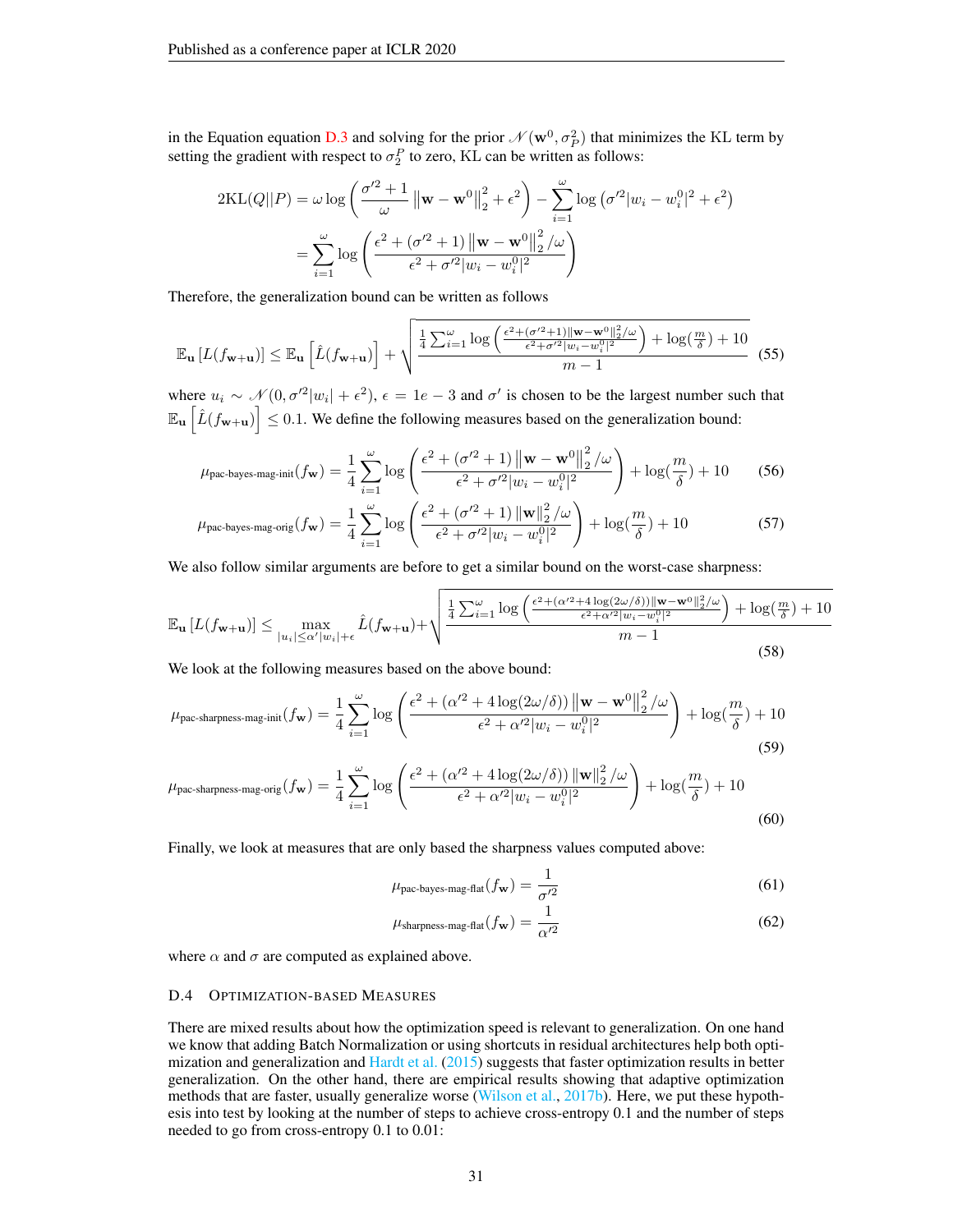$$
\mu_{\text{#steps-0.1-loss}}(f_{\mathbf{w}}) = \text{#steps from initialization to 0.1 cross-entropy} \tag{63}
$$

$$
\mu_{\text{#steps-0.1-0.01-loss}}(f_{\mathbf{w}}) = \text{#steps from 0.1 to 0.01 cross-entropy} \tag{64}
$$

The above measures tell us if the speed of optimization at early or late stages can be informative about generalization. We also define measures that look at the SGD gradient noise after the first epoch and at the end of training at cross-entropy 0.01 to test the gradient noise can be predictive of generalization:

$$
\mu_{\text{grad-noise-epoch1}}(f_{\mathbf{w}}) = \text{Var}_{(\mathbf{X}, y) \ S} \left( \nabla_{\mathbf{w}} \ell(f_{\mathbf{w}^1}(\mathbf{X}), y) \right) \tag{65}
$$

<span id="page-31-4"></span><span id="page-31-3"></span><span id="page-31-2"></span><span id="page-31-1"></span>
$$
\mu_{\text{grad-noise-final}}(f_{\mathbf{w}}) = \text{Var}_{(\mathbf{X}, y) \ S} \left( \nabla_{\mathbf{w}} \ell(f_{\mathbf{w}}(\mathbf{X}), y) \right) \tag{66}
$$

where  $w<sup>1</sup>$  is the weight vector after the first epoch.

# <span id="page-31-0"></span>E ALGORITHMS

We first lay out some common notations used in the pseudocode:

- 1. f: the architecture that takes parameter  $\theta$  and input x and map to  $f(x; \theta)$  which is the predicted label of x
- 2. θ: parameters
- 3. M: Some kind of iteration;  $M_1$ : binary search depth;  $M_2$ : Monte Carlo Estimation steps;  $M_3$ : Iteration for estimating the loss
- 4.  $\mathscr{D} = \{(x_i, y_i)\}_{i=0}^n$  the dataset the model is trained on;  $\mathscr{B}$  as a uniformly sampled minibatch from the dataset.

Both search algorithm relies on the assumption that the loss increases monotonically with the perturbation magnitude  $\sigma$  around the final weight. This assumption is quite mild and in reality holds across almost all the models in this study.

### Algorithm 1 EstimateAccuracy

1: Inputs: model f, parameter  $\theta$ , dataset  $\mathscr{D}$ , estimate iteration M 2: **Initialize** Accuracy =  $0$ 3: for episode  $i = 1$  to M do 4:  $\mathcal{B} \sim$  sample( $\mathscr{D}$ ) 5: Accuracy +=  $\frac{1}{|\mathcal{B}|} \sum_i \delta(y_i = f(\mathcal{B}_i; \theta))$ 6: end for 7: return Accuracy/M

Note that for finding the sharpness  $\sigma$ , we use the cross-entropy as the differentiable surrogate object instead of the 1-0 loss which is in general not differentiable. Using gradient ascent brings another additional challenge that is for a converged model, the local gradient signal is usually weak, making gradient ascent extremely inefficient. To speed up thie process, we add a uniform noise with range being  $[-\sigma_{new}/N_{\bf w}, \sigma_{new}/N_{\bf w}]$  to lift the weight off the flat minima where  $N_{\bf w}$  is the number of parameters. This empirical greatly accelerates the search.

Further, for magnitude aware version of the bounds, the overall algorithm stays the same with the exception that now covariance matrices at line 7 of Algorithm [2](#page-32-0) become as diagonal matrix containing  $w_i^2$  on the diagonal; similarly, for line 12 of Algorithm [3,](#page-32-1) the weight clipping of each  $w_i$  is conditioned on  $\sigma_{new}|w_i|$ , i.e. clipped to  $[-\sigma_{new}|w_i|, \sigma_{new}|w_i|]$ . Here  $w_i$  denotes the  $i^{th}$  parameter of flattened w.